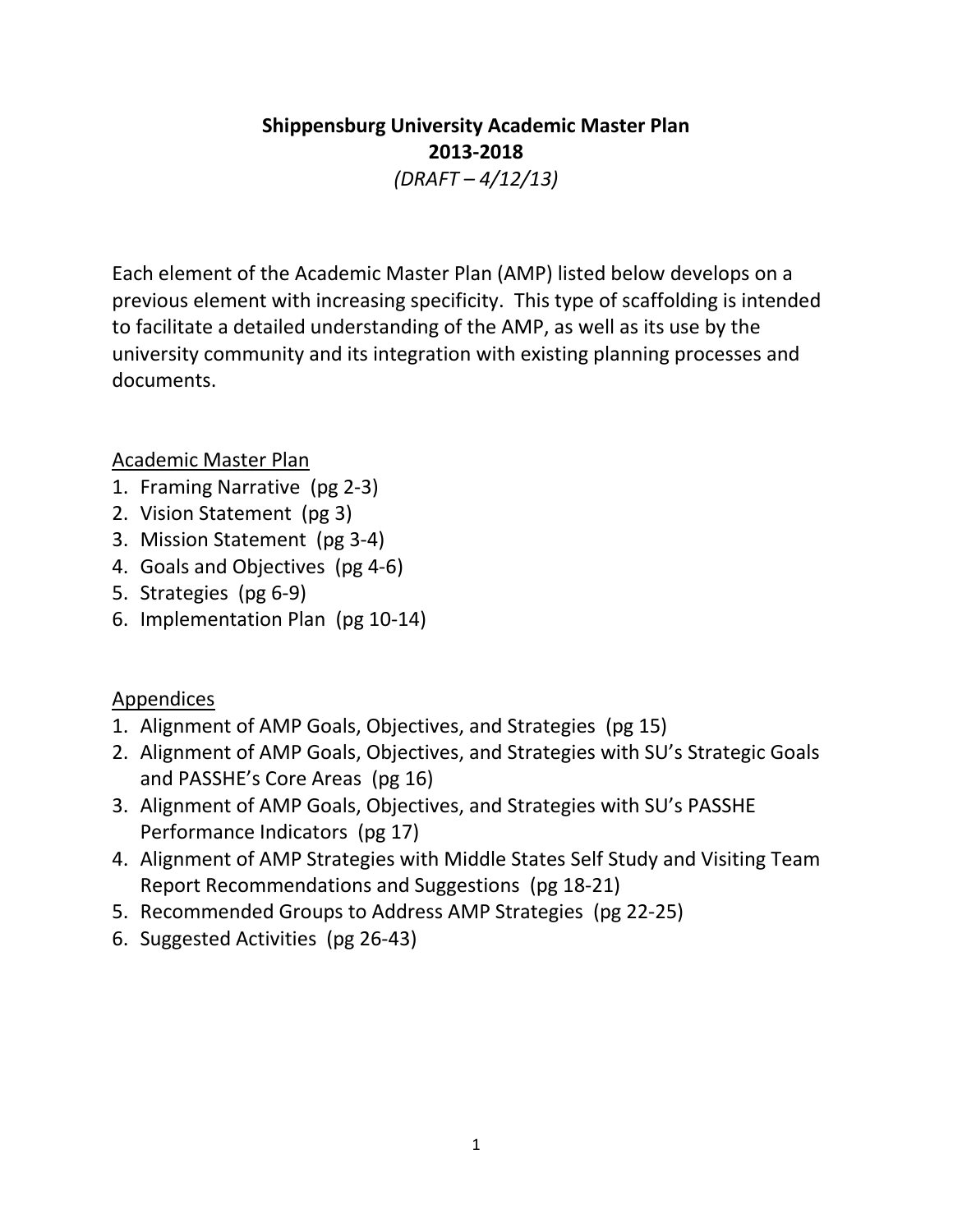# **1. Framing Narrative**

 $\overline{\phantom{a}}$ 

*The framing narrative is intended to provide context to the origin, purpose, and use of the Academic Master Plan. This is a draft version of the Framing Narrative. University approval for the Framing Narrative will be sought in fall 2012 through spring 2013.*

Shippensburg University (SU) leads and serves its region as the foremost university in the Pennsylvania State System of Higher Education (PASSHE). Our Academic Master Plan (AMP) aims to identify and articulate the goals and strategies that will allow us to achieve our aspirations. The AMP envisions Shippensburg as a university nationally recognized for its excellence in academic and professional programs, steeped in the liberal arts tradition $^1$ , preparing students<sup>2</sup> for engagement with a diverse, global society. To that end, we value interactions among students, faculty, and staff that foster intellectual and professional growth. We are proud that Shippensburg is a public institution that already provides an outstanding academic environment and opportunities for student success. In order to serve the region as a quality educational institution, we must plan for and monitor our goals and strategies, particularly during financially challenging times.

In 2009, the provost and the APSCUF leadership (the faculty union) collaboratively formed the AMP Task Force, which was charged to develop a vision and plan for the division of Academic Affairs and the academic future of our university. This committee is represented by all levels of the academy: faculty, administrators, and students have all offered input. Since its inception, the AMP Task Force has met on a monthly basis to discuss our academic mission and vision, goals, and strategies. Faculty, administrators, and students have been surveyed so that all stakeholders could have a voice in the drafting of our vision. Input from focus discussion groups and open forums has been incorporated into all aspects of the AMP. The vision statement indicates the type of university that SU aspires to be in the future. The mission statement provides a brief description of the purpose of the division of Academic Affairs - the academic heart of the University. The goals and objectives state the overarching academic priorities of the University for the next five years. The strategies are the activities through which SU will strive to achieve the goals and objectives. The AMP goals, objectives, and strategies are aligned with the core goals of PASSHE and the university, suggestions and recommendations from SU's 2008-2009 Middle States' self-study process and visiting team report, and SU's PASSHE performance indicators (Appendices 1-4). In its entirety, the AMP is intended to be a touchstone for the departments, colleges, schools, and offices within the

 $^1$ The liberal arts tradition values and emphasizes critical thinking, critical analysis, quantitative reasoning, communication skills, an ability to form opinions, ideas, and concepts and an ability to argue and defend them. It is these attributes that Ship strives to instill in our undergraduate and graduate students, albeit at higher and deeper levels in graduate and professional programs.

 $<sup>2</sup>$  Unless otherwise noted, use of the word "student" throughout this document refers to all of</sup> Ship's students - undergraduate and graduate degree seeking students and non-degree students alike.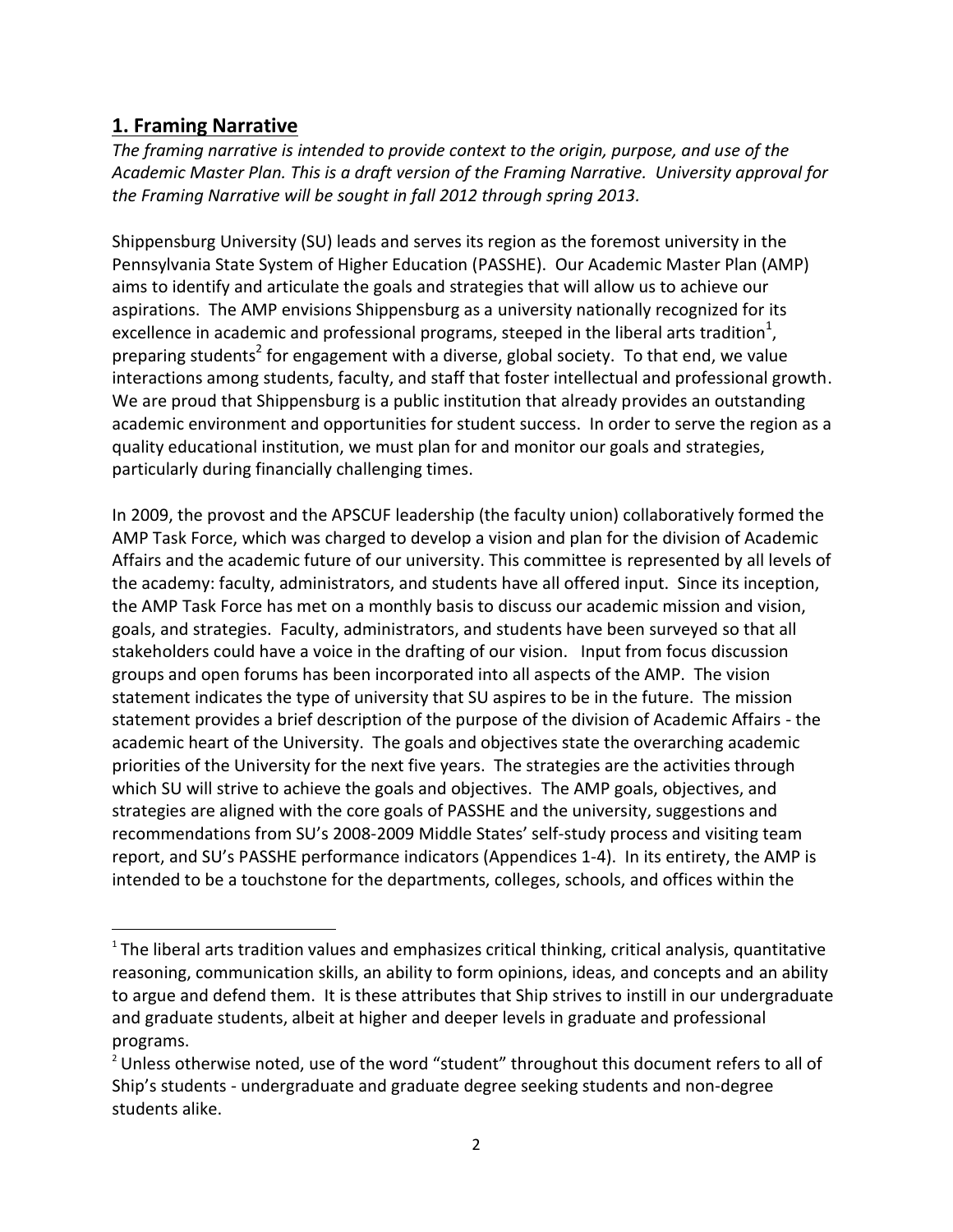division of Academic Affairs, and to which their own strategic planning and budgeting processes are linked.

Higher education is at a crossroads in PA because of diminishing state funding. In this time of economic uncertainty, many argue that we should not engage in academic planning, that we do not have the money to dream. However, the university has a mission to provide an excellent education for its students and to prepare them for meaningful and fulfilling careers. The university must look ahead to the future and plan how it will maintain and improve its offerings, regardless of budget trends. Vision and improvement do not necessarily incur additional costs, and higher education continues to evolve regardless of the economy. SU needs to fulfill its responsibility and anticipate challenges.

Academic planning must be a continuous process, responsive to changes in culture, knowledge, student demographics, resources, and assessment. Similarly, the AMP is meant to be a living document. We need to be strategic in our thinking about the current state of SU and our thinking about how SU will continue to evolve. Through changing and uncertain times, the AMP serves as a guiding statement of the university's core academic principles and values.

# **2. Vision Statement**

*The vision statement is intended to succinctly indicate the type of university that SU wishes to be in the future. This is a draft version of the Vision Statement. University approval for the Vision Statement will be sought in fall 2012 through spring 2013.*

Shippensburg University aspires to be a national model for quality public higher education in the liberal arts tradition, through dynamic faculty-student engagement, and the integration of academic, professional, cultural, and service experiences.

# **3. Mission Statement**

*The mission statement is intended to provide a brief description of the purpose of the division of Academic Affairs, the academic heart of the University. The Mission Statement was approved through the SU Cabinet level in spring 2012.*

Student learning is at the center of the academic mission of Shippensburg University. The personal attention given to each student both inside and outside the classroom distinctly reflects this philosophy. Student learning is fostered through disseminating knowledge, developing and enhancing communications skills, creating awareness of the interdependence among people and ideas, stimulating creativity, encouraging critical inquiry, creating openness to differences, and developing individual learning skills and habits. Shippensburg's personal approach to student learning is reflected in small classes and laboratories, collaborative classroom settings, faculty-student research, team-based projects, internships, service learning, study abroad, independent study, and pre-professional programs.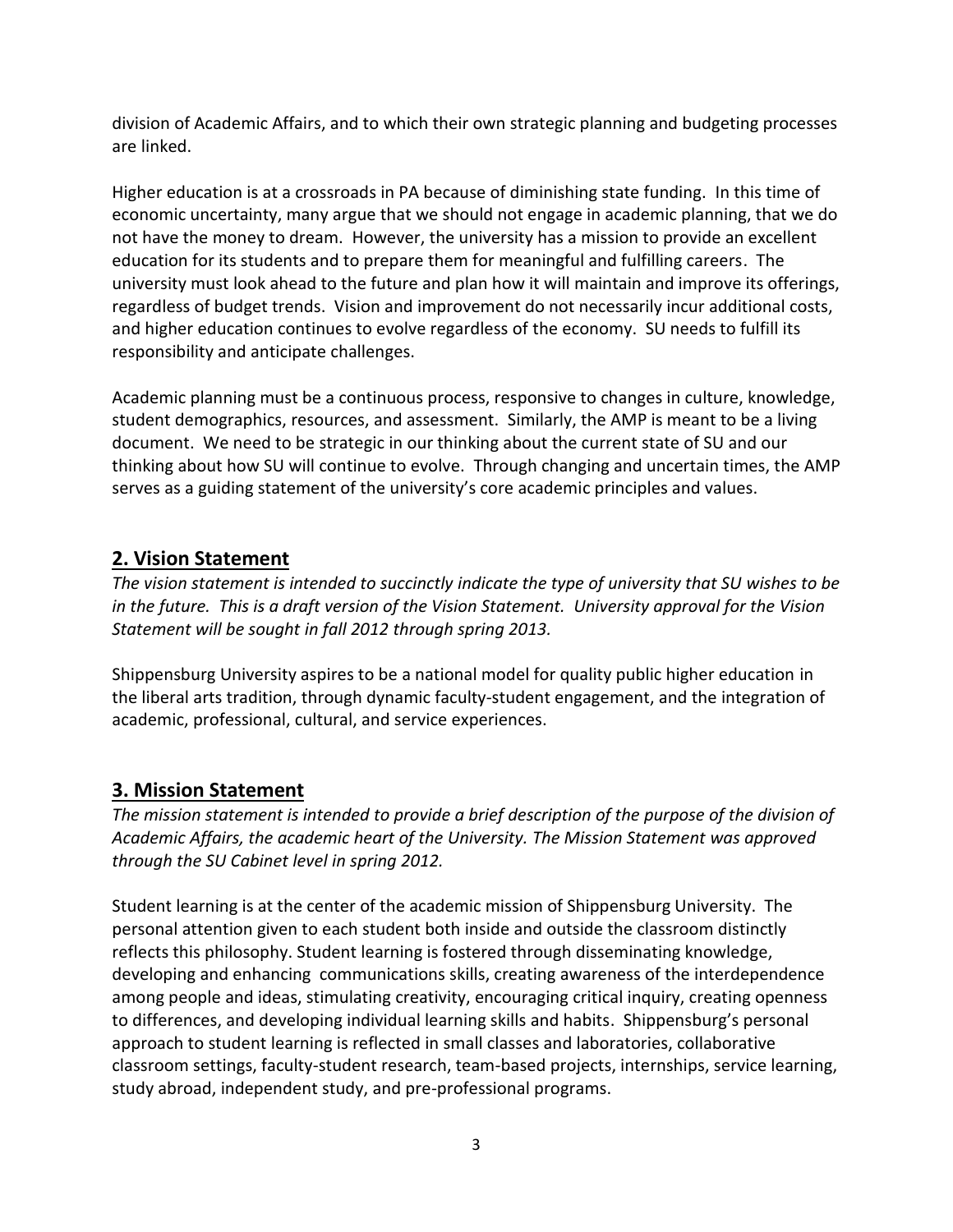Shippensburg University creates a community of scholars by anchoring students in a discipline and introducing them to the vibrant intellectual excitement of the university. Preparing students to live and work in a world of evolving technologies and global influences through quality intellectual experiences is deeply embedded in the curriculum. The major programs of study, structured according to academic and professional standards, prepare students to embark on careers and advanced study, to be thoughtful leaders, and to engage constructively in the global society.

# **4. Goals and Objectives**

*The goals and objectives are intended to state the overarching academic priorities of the University for the next five years. The Goals and Objectives were approved through the SU Cabinet level in spring 2012.*

### **Goal 1: Provide a curriculum and other learning experiences that creatively address the changing needs of a diverse, technology-based, global society.**

Academic Affairs will …

- 1. Provide a rich academic climate that challenges students.
- 2. Offer programs of study that provide the knowledge foundation, context, and current state of the disciplines.
- 3. Provide a core program working in concert with major programs that builds a foundation for self-directed exploration and lifelong learning.
- 4. Develop students' ability to navigate the interconnectedness of knowledge.
- 5. Prepare students to succeed in a world of rapidly changing technologies and global interdependencies.
- 6. Provide graduate programs of study characterized by intellectual advancement, research and scholarship, and continuing development of professional skills.
- 7. Assess the curricula to advance student learning.
- 8. Provide pathways for the development of innovative programs, courses, and core experiences.

### **Goal 2: Cultivate a learning-centered environment to facilitate students' intellectual growth and success.**

Academic Affairs will …

- 1. Recruit a diverse and highly qualified student body.
- 2. Provide a multi-faceted network of support services that meet all students' academic needs.
- 3. Support strategies that enhance student persistence and retention.
- 4. Offer small classes where students will receive personalized attention and evaluations that promote intellectual growth.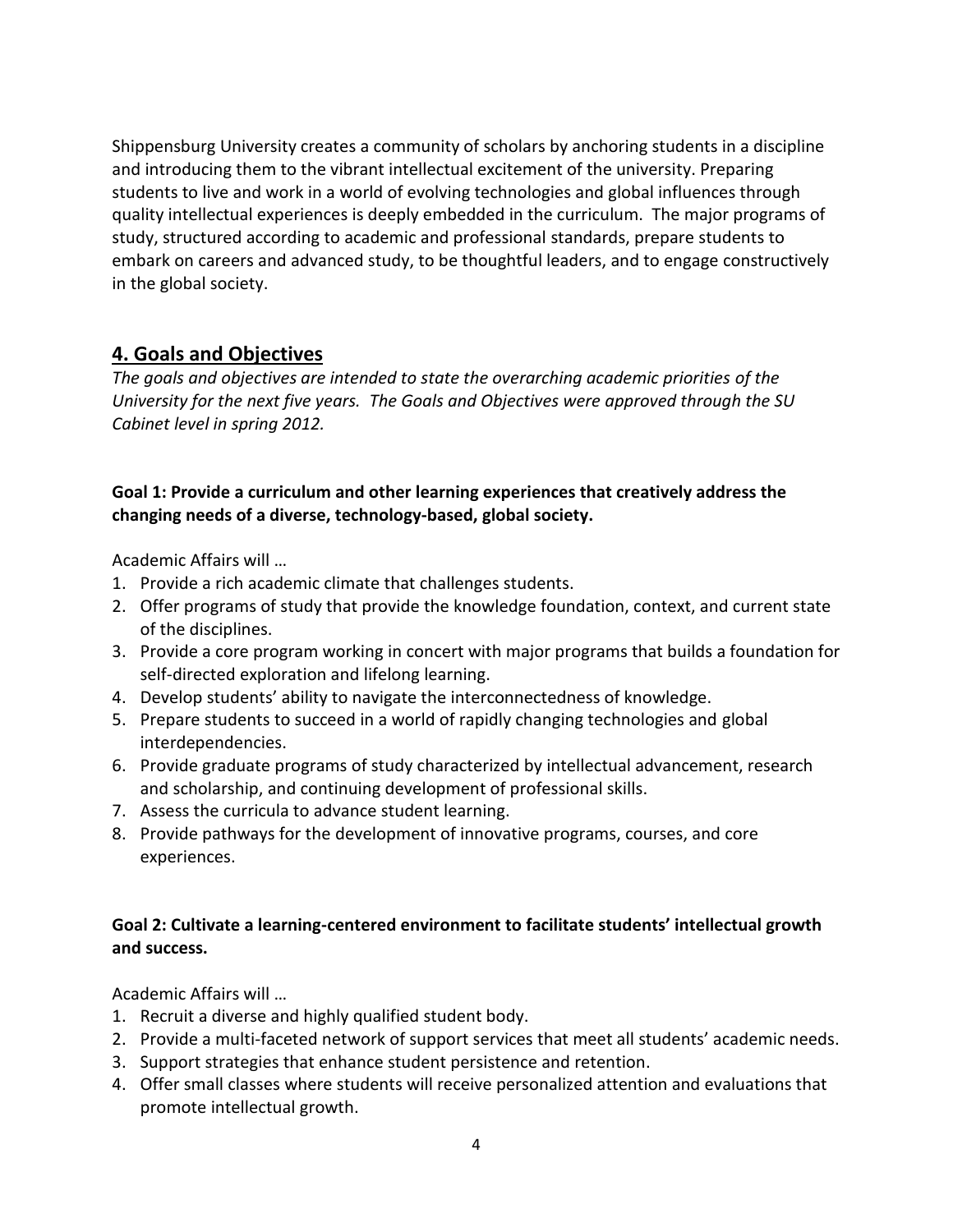- 5. Encourage and facilitate collaborative learning opportunities.
- 6. Increase coordination and collaboration within Academic Affairs.
- 7. Increase coordination and collaboration between Academic Affairs, other divisions within the University, and the SU Foundation to enhance student learning.
- 8. Support the development of a physical campus environment that is engaging and inspires creativity and intellectual activity.

### **Goal 3: Enrich connections among the liberal arts, professional and graduate education, and the community to deepen disciplinary and professional understanding.**

Academic Affairs will …

- 1. Promote and support experiential learning, including undergraduate and graduate research, field work, internships, service learning, and other creative learning activities beyond the classroom.
- 2. Support faculty as academic and professional mentors.
- 3. Forge new connections, and strengthen existing ones, between the university and the community.

### **Goal 4: Foster a stimulating scholarly environment for students, faculty, and staff that advances knowledge and that enhances the quality of the curriculum.**

Academic Affairs will …

- 1. Recruit and retain a highly qualified and diverse faculty.
- 2. Support faculty research, scholarship, and professional development.
- 3. Align resources and organizational structures to support academic priorities.
- 4. Promote a rich intellectual exchange among students, faculty, and staff.
- 5. Provide dedicated administrative support for the pursuit, acquisition, and management of grant activities.
- 6. Support interdisciplinary collaborations for program development and research.

### **Goal 5: Cultivate global understanding, cross-cultural exchange, and an international perspective across the curriculum and university community.**

Academic Affairs will …

- 1. Promote an appreciation for diverse international perspectives and cultures.
- 2. Promote an understanding of the common characteristics and concerns of globalized societies.
- 3. Challenge and broaden the worldviews of members of the university community.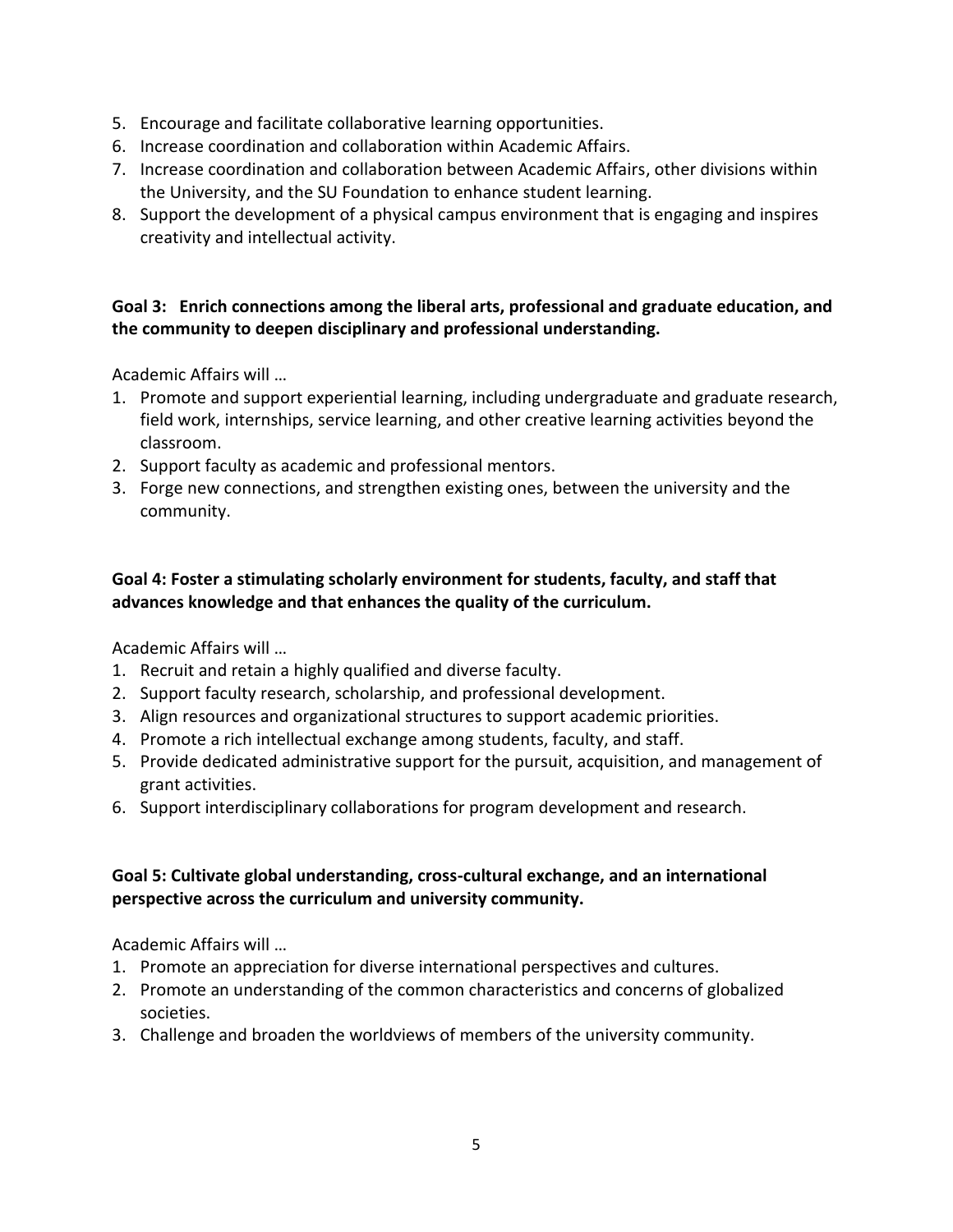**Goal 6: Cultivate leadership, integrity, social responsibility, and civic engagement to prepare students, faculty, and staff for meaningful contributions to society.**

Academic Affairs will …

- 1. Promote a culture that honors and respects basic human rights through the lifespan.
- 2. Promote a campus climate of respect, courtesy, personal responsibility, and collegiality.
- 3. Promote personal and professional character, values, and ethics.
- 4. Promote a culture that extends the academic principle of critical inquiry throughout campus life and that values speaking truth to power.
- 5. Promote meaningful participation in campus and community life.
- 6. Cultivate leaders among students, faculty, and staff.
- 7. Nurture the development of collaborations and partnerships that establish SU as a regional leader.

# **Goal 7: Cultivate an environment where the curriculum and culture supports the inclusion of and accessibility for members of diverse and under-represented populations.**

Academic Affairs will …

- 1. Ensure equitable representation and treatment in all facets of university life.
- 2. Encourage open mindedness and an appreciation of differences.
- 3. Support the development of physical spaces and technologies that are accessible.

# **5. Strategies**

*The strategies are intended to be the activities through which SU will achieve the goals and objectives. This is a draft version of the Strategies. University approval for the Strategies will be sought in fall 2012 through spring 2013.*

The AMP Task Force has identified 18 strategies as crucial to the implementation of the Academic Master Plan and to the achievement of its goals and objectives. The description of each strategy can be found below. These strategies were identified through the Task Force's work and the feedback it received from the university community since fall 2009. The Task Force has prioritized these strategies with respect to coordinated institutional efforts in the next one to five years. This prioritization will help SU to focus its time and resources first on those activities that are most critical to the success of its students.

|                               | <b>Strategies</b> |            |                 |                |  |  |  |  |
|-------------------------------|-------------------|------------|-----------------|----------------|--|--|--|--|
| Priority                      | Curriculum        | Students & | Faculty &       | Support &      |  |  |  |  |
|                               |                   | Learning   | <b>Teaching</b> | Administration |  |  |  |  |
| <b>Critical Need</b>          |                   |            |                 |                |  |  |  |  |
| SU should begin to address in | D, E, K, N,       | B, F, G    |                 | A, Q           |  |  |  |  |
| the 2012-2014 academic year   | O, P              |            |                 |                |  |  |  |  |
| (next academic year)          |                   |            |                 |                |  |  |  |  |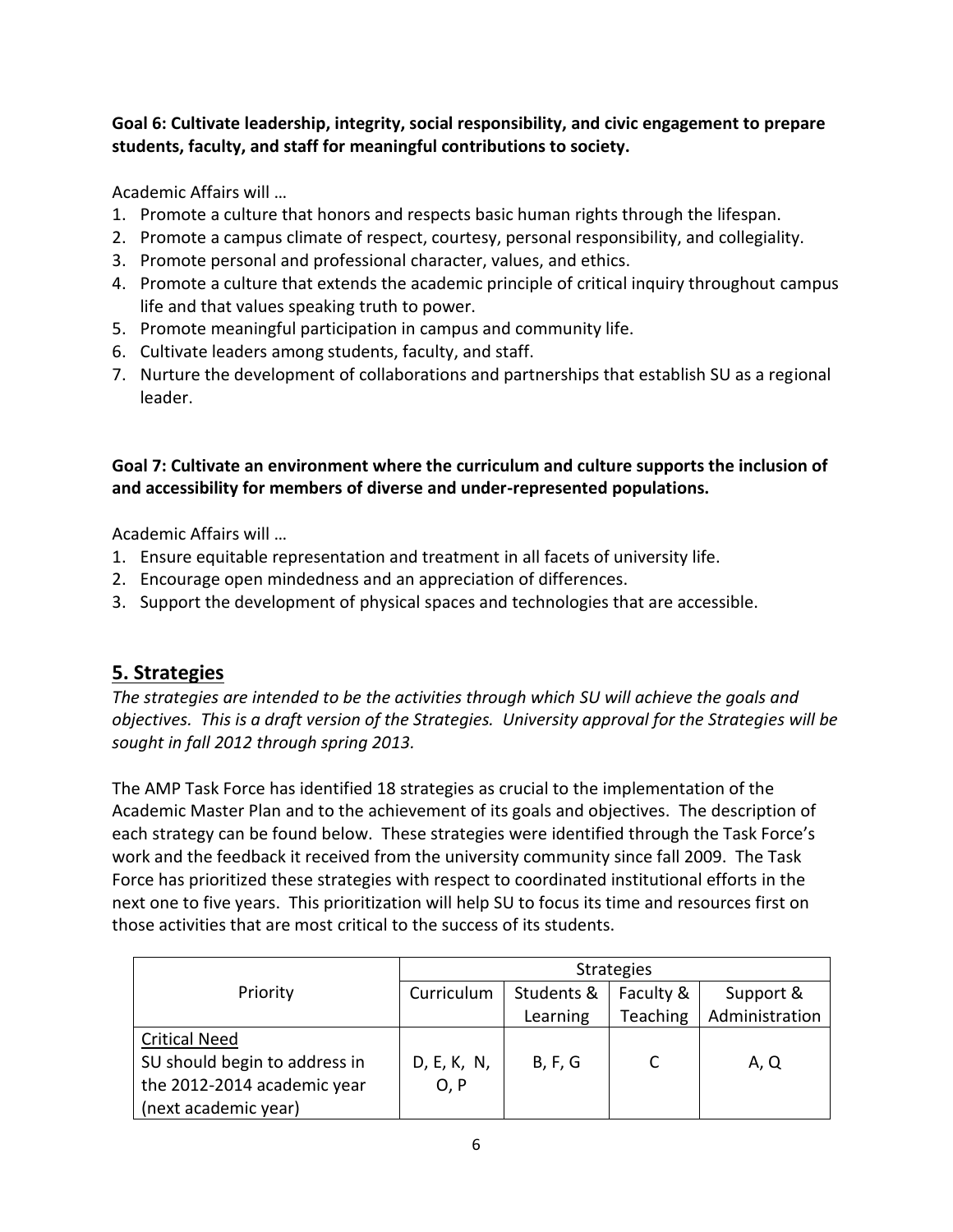| <b>Essential Need</b>         |   |      |      |
|-------------------------------|---|------|------|
| SU should begin to address in | н | M, L | R    |
| the 2014-2016 academic years  |   |      |      |
| (next 2-3 academic years)     |   |      |      |
| <b>Important Need</b>         |   |      |      |
| SU should begin to address in |   |      | I, J |
| the 2016-2018 academic years  |   |      |      |
| (next 4-5 academic years)     |   |      |      |

These strategies support the AMP goals and objectives, the University's strategic goals, PASSHE's core areas, the recommendations and suggestions from SU's most recent Middle States self-study and visiting team report, and SU's PASSHE performance indicators (Appendices 1-4). Colleges, departments, offices, committees, faculty, staff, and administrators may also begin to tie their collective activities and plans to these strategies, as appropriate and consistent with their own goals and objectives.

The description of each strategy can be found below. In addition, the Task Force has identified existing or new university constituencies that that should be included in the work to address each strategy (Appendix 5). Representatives from these impacted constituencies should be consulted or included in the groups which are eventually charged to address each strategy. The Task Force has also compiled a list of suggested activities from the feedback provided by the campus community (Appendix 6). The Task Force has provided these suggested activities to the charged groups for their further consideration. In some cases, these activities may already have begun or have been completed. In other cases, these activities may require further investigation and evaluation with respect to their feasibility, appropriateness for SU, and fundability. See Appendix 6 for additional information and details on the suggested activities.

### **Strategy A (begin to address in 2012-2014):**

Create a focused public relations/marketing plan and committee to oversee implementation and coordination of the plan. The purpose of the plan is to raise the University's profile and to assist in the recruitment of students, faculty, and staff to Shippensburg University. The plan will also focus on the engagement of alumni and potential student employers and internship placements, and develop a culture of philanthropy.

### **Strategy B (begin to address in 2012-2014):**

Adopt a new set of recruitment, tuition, and scholarship policies and programs to increase the academic profile and diversity of the incoming student population including traditional, transfer, non-traditional, under-represented student populations, veterans, international, and graduate students.

### **Strategy C (begin to address in 2012-2014):**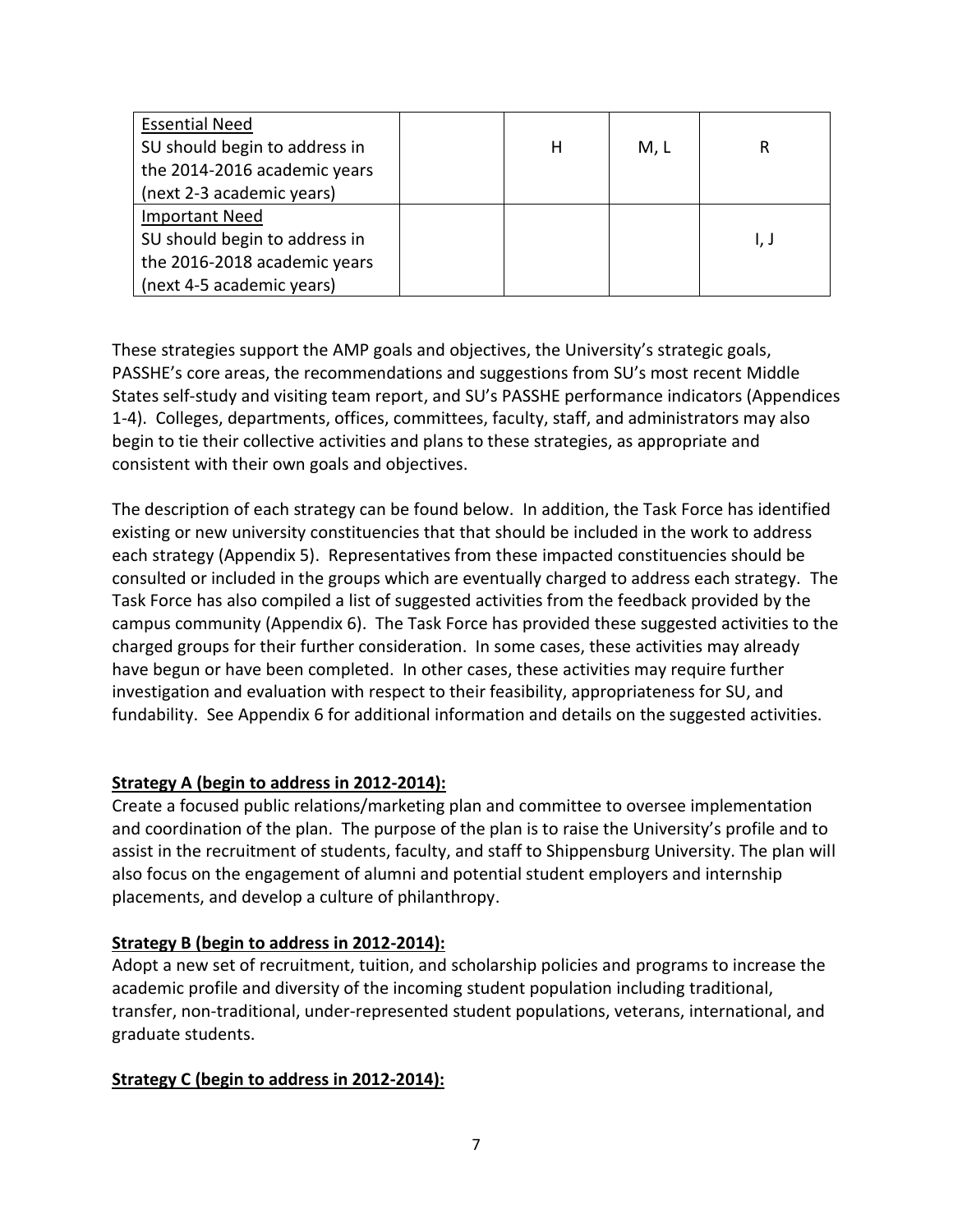Investigate and implement approaches to recruit and retain a highly qualified and diverse faculty to further enhance the quality of Shippensburg University.

### **Strategy D (begin to address in 2012-2014):**

Develop an entry-year experience for all incoming students, including transfer students, to facilitate their transition to the University, to increase students' connection to and engagement in the University community, to increase student retention and success, to anchor students in the disciplines, and to improve the academic climate on campus. The entry-year experience and general education curriculum should be informed by and reflect one another.

### **Strategy E (begin to address in 2012-2014):**

Establish a process and mechanism for the periodic review and revision of the general education curriculum to ensure it meets the needs of  $21<sup>st</sup>$  century students and workers. The entry-year experience and general education curriculum should be informed by and reflect one another.

# **Strategy F (begin to address in 2012-2014):**

Implement strategies to increase student retention, close the persistence gap, and decrease students' time to degree completion. Investigate the causes of low retention and persistence rates in SU's under-represented groups, and develop measurable strategies to improve these rates.

## **Strategy G (begin to address in 2012-2014):**

Conduct a careful review of the policies, practices, and resource allocations that control students' movement into and through majors and colleges to provide consistency and increase students' access to the coursework they need. This review should be conducted on a two year cycle that coordinates with the university's budget cycle.

# **Strategy H (begin to address in 2014-2016):**

Identify and develop ways to increase support to graduate students in their programs using University resources more effectively, providing quality experiences that complement their professional and academic interests. This can occur through the coordination of field experiences, research, scholarship, service learning, study abroad, and graduate assistantships with the academic program.

# **Strategy I (begin to address in 2016-2018):**

Further develop the library to facilitate its growth as a campus community center and learning commons for teaching, learning and scholarship, and fund initiatives to support the use of the library by students, faculty, and the community.

### **Strategy J (begin to address in 2015-2017):**

Continue funding for academic technology initiatives to ensure quality instruction, engaged learning, and students' facility with relevant, cutting-edge technologies.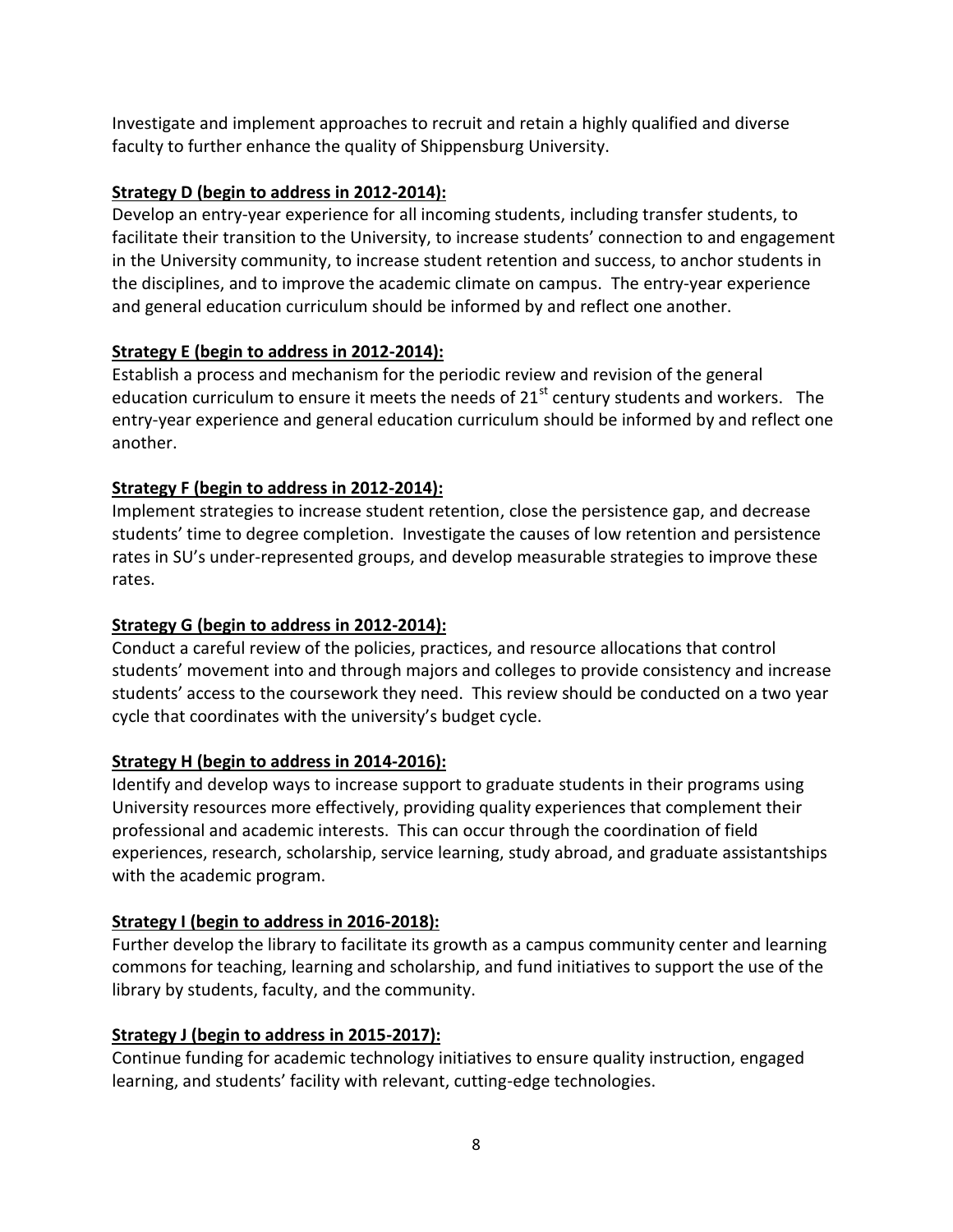### **Strategy K (begin to address in 2012-2014):**

Commit to personal attention and a quality academic experience for students through a low student-to-faculty ratio.

#### **Strategy L (begin to address in 2014-2016):**

Further develop the grants office to provide 1) dedicated administrative support for the pursuit, acquisition and management of grant activities, 2) an experienced grant writer/professional to assist faculty and increase the yield rate of SU's external grant applications, and 3) a streamlined grant financial management process to enhance scholarship, teaching, and learning.

#### **Strategy M (begin to address in 2014-2016):**

Establish a periodic review of the faculty evaluation, promotion, and tenure criteria and process, to clarify expectations, increase transparency of the processes, provide a mechanism for feedback, and ensure that practices important to the mission of the University are tied to the assessment of faculty.

#### **Strategy N (begin to address in 2012-2014):**

Improve the academic climate to engage students in the importance of scholarship and critical thought.

#### **Strategy O (begin to address in 2012-2014):**

Encourage academic innovation and reduce barriers to innovation to ensure that the University's curriculum reflects the scholarly approach and remains current and relevant for the  $21<sup>st</sup>$  century workplace and students.

### **Strategy P (begin to address in 2012-2014):**

Expand, support, and assess experiential learning activities that provide students with opportunities for skills development and the application of theory to practice. (Sample experiential learning activities include research, internships, field work, service learning, volunteerism, study abroad, collaborative assignments, and capstone projects.)

### **Strategy Q (begin to address in 2012-2014):**

Provide a structure for the regular planning and communication among Academic Affairs, Student Affairs, and student organizations, with the goal of coordinating their activities, enhancing the overall academic climate through increasing opportunities for experiential learning, broadening students' awareness of differences, and increasing students' appreciation of diversity.

### **Strategy R (begin to address in 2014-2016):**

Streamline and coordinate periodic data collection, assessment, and reporting processes at the department, college, and university level to provide relevant and timely information and to facilitate sound decision-making in all areas of the university.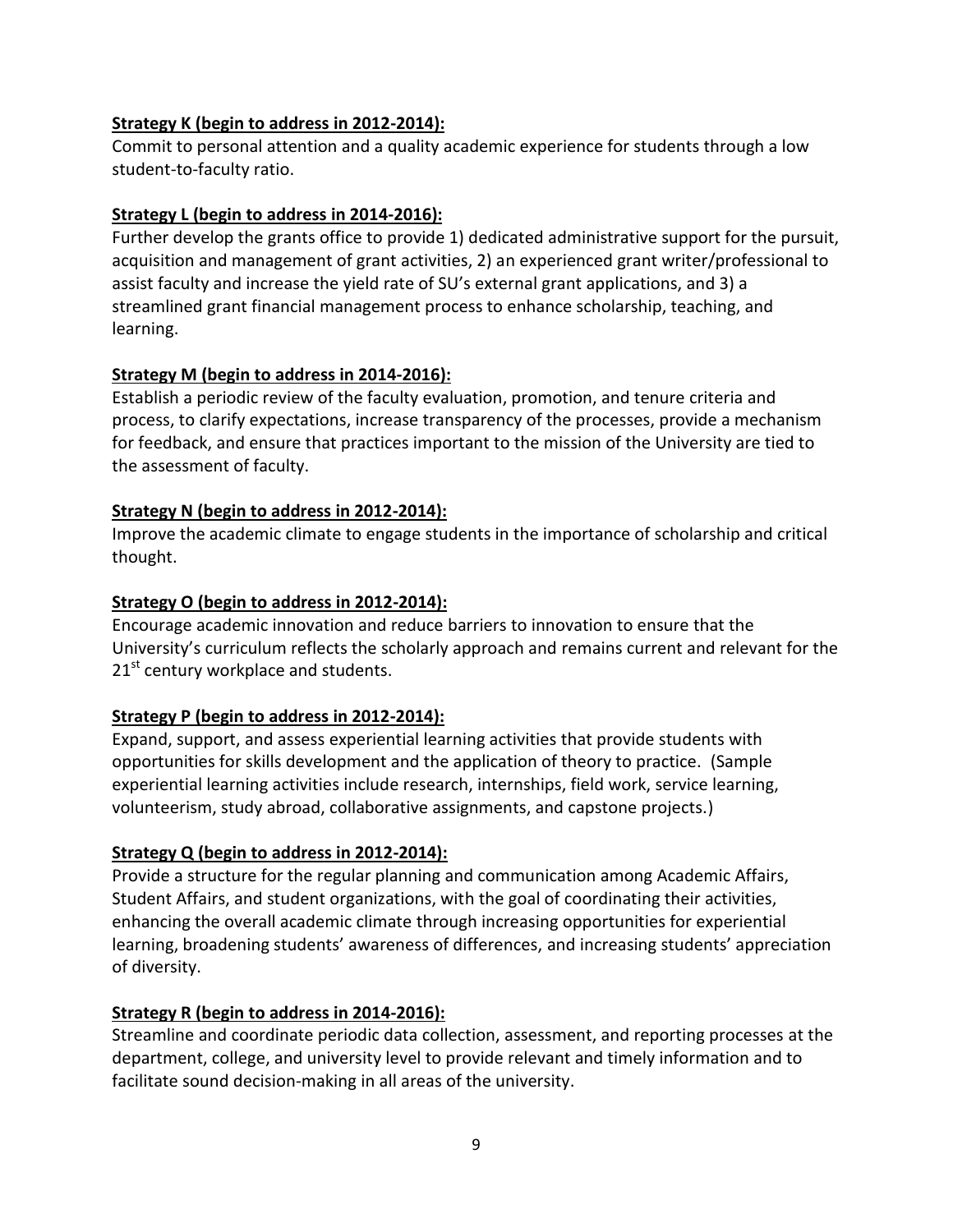# **6. Implementation Plan**

*The implementation plan is intended to provide recommendations for the integration of the AMP with existing university planning processes and its use by the university on an annual basis. This is a draft version of the Implementation Plan. University approval for the Implementation Plan will be sought in fall 2012 through spring 2013.*

The AMP Task Force recommends that:

- A. The Provost …
	- 1. Will form and charge an ongoing Academic Master Plan Committee (see below) no later than April, 2013.
	- 2. Will charge existing committees or form new committees to address and implement the strategies (section 5 above) identified by the AMP Task Force.
- B. The Academic Master Plan Steering Committee …
	- 1. Will be formed no later than April, 2013, and will begin its work in fall 2013 after the as the AMP Task Force has completed its work and after the AMP has been formally approved.
	- 2. Will be composed of twelve members, appointed by the Provost in consultation with the college deans and SU-APSCUF leadership:
		- a. Faculty Co-Chair
		- b. Academic Affairs Administrative Co-Chair
		- c. Six additional faculty (The total faculty representation on the steering committee will be 5 faculty members, one of which will be the committee's co-chair. Together, these 7 faculty members should represent the following constituencies: 1 CAS/math & sciences division, 1 CAS/social science & humanities division, 1 COB, 1 CEHS, 1 APS/Library, General Education program, and the Graduate school.)
		- d. Deans-level representative from the Provost's Academic Affairs Council
		- e. Student Affairs representative
		- f. Undergraduate Student Senate representative
		- g. Graduate Student Advisory Board representative
	- 3. Will be composed half by members of the existing AMP Task Force and half by new members during its first year. Members of the committee will serve three year terms, appropriately staggered to ensure continuity of the committee and its work. Student members will serve one year terms.
	- 4. Will meet monthly during the academic year. The AMP Committee meetings will exist as a standing monthly meeting on the common academic meeting calendar, as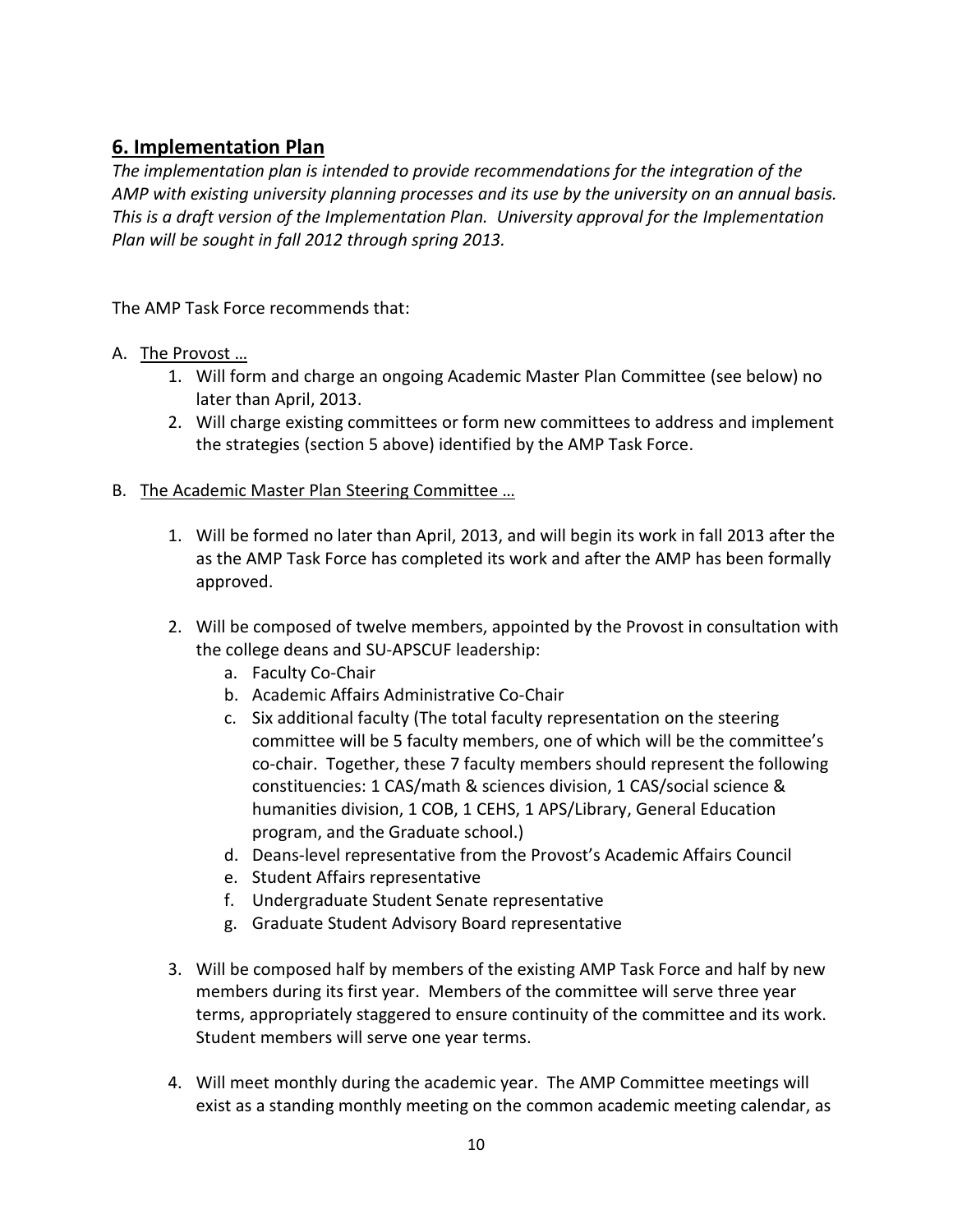agreed to by APSCUF and the Provost's office. One meeting during each of the fall and spring semesters will include a representative from each of the other four divisions of the university and the SU Foundation. These representatives will be appointed by the Vice President of each division and the President and CEO of the SU Foundation.

- 5. Will be charged with:
	- a. Responsibility for monitoring and assessing the degree to which the goals, objectives, and strategies of the Academic Master Plan are being met, reporting this progress to the University community on an annual basis, and making recommendations to the Provost and other committees, as appropriate. To do so, the committee will request periodic updates and data from the groups charged with addressing each strategy.
	- b. Reviewing the Academic Master Plan once every five years, on a cycle synchronized with SU's Middle States' self-study and periodic review report processes. The AMP Committee will engage the university community in its review process, and make recommendations for revision.
	- c. In spring to fall 2013, collaborate with the Provost's office to integrate AMP and various planning and budget processes.
		- a. Revise the process for departmental goal to include goal setting in the fall semester, with feedback given as to which goals will be supported prior to departments' construction of their staffing and budget requests.
		- b. Revise the format and content of the faculty staffing plan form to facilitate its integration with AMP.
		- c. Revise the format and content of the budget form used by colleges, schools, and offices to facilitate its integration with AMP.
- 6. Will seek approval for updates and revisions to the AMP from the following groups and in the following order:

| $1st$ approval steps,  | College of Arts and Sciences Council; College of      |
|------------------------|-------------------------------------------------------|
| in no particular order | Business Council; College of Education and Human      |
|                        | Services Council; School of Academic Programs and     |
|                        | Services Council; Graduate Council; General Education |
|                        | Council; Teacher Education Council; Honors Program;   |
|                        | Office of Professional, Continuing, and Distance      |
|                        | Education; Institute for Public Service and Sponsored |
|                        | Programs; Admissions and Enrollment Services; Social  |
|                        | Equity; Institutional Research and Planning           |
|                        |                                                       |
| approval steps,        | Academic Affairs Council; SU-APSCUF Executive         |
| in no particular order | Committee                                             |
|                        |                                                       |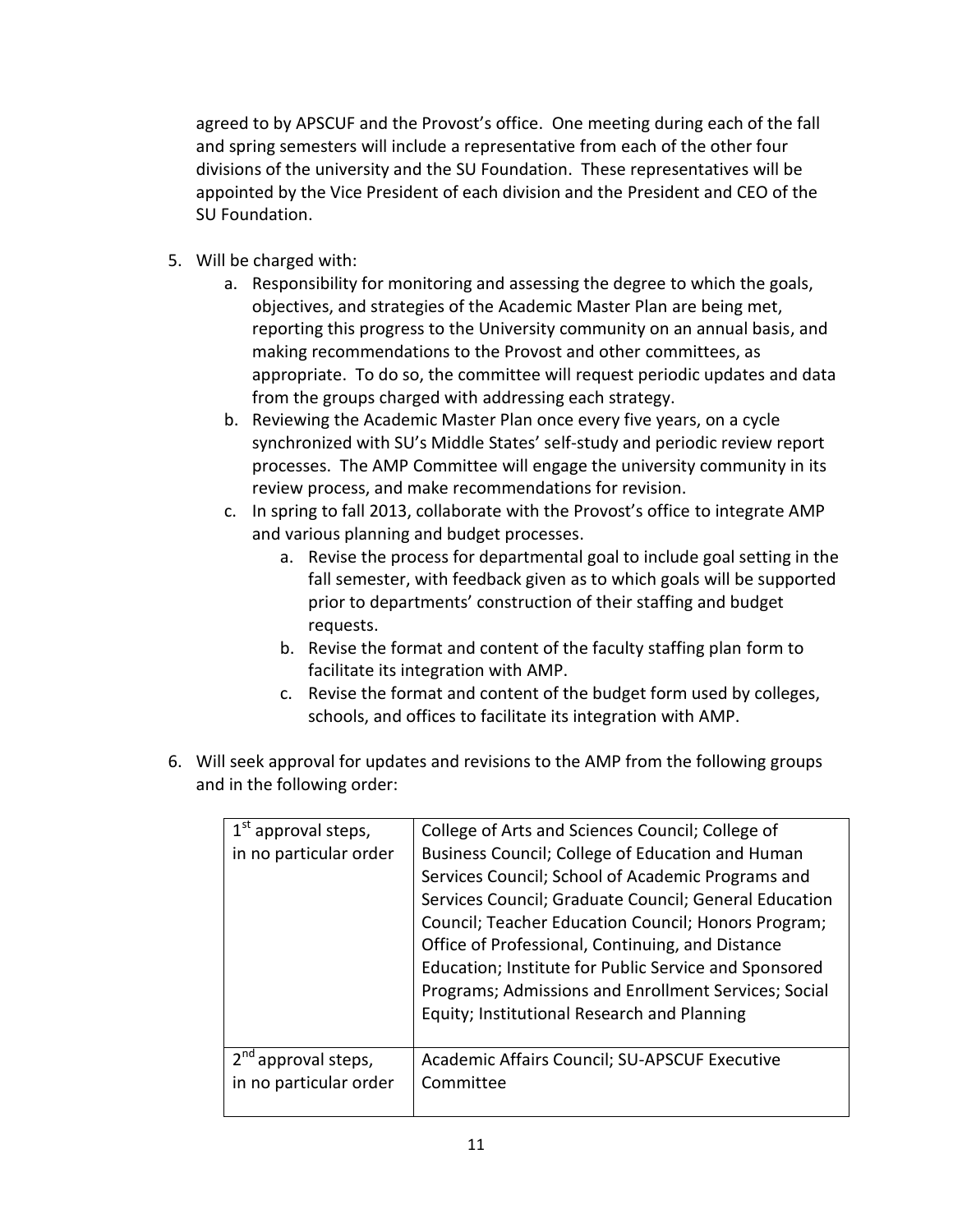| 3 <sup>rd</sup> approval step | University Forum    |
|-------------------------------|---------------------|
| approval step                 | President's Cabinet |

- C. The University Curriculum Committee …
	- 1. It is recommended that UCC consider how various curriculum proposals relate to the AMP, starting in the 2013-2014 academic year. This might include modifying the UCC proposal forms to include a check box indicating with which AMP goals and objectives the proposal is aligned (analogous in form to the current diversity requirement check box on the UCC proposal forms).
- D. The Academic Master Plan will integrate with other university strategic planning, budget, and assessment cycles on an annual basis as depicted below:

|      | <b>AMP</b><br><b>Committee</b>                                                           | <b>University Strategic Planning &amp;</b><br><b>Budget Process</b>                                                                                                     | <b>State &amp; PASSHE</b><br><b>Decisions</b>        | <b>Additional</b><br><b>Planning</b> |
|------|------------------------------------------------------------------------------------------|-------------------------------------------------------------------------------------------------------------------------------------------------------------------------|------------------------------------------------------|--------------------------------------|
|      |                                                                                          |                                                                                                                                                                         |                                                      | <b>Processes</b>                     |
| Sept | Issue annual report<br>on progress of the<br>AMP goals,<br>objectives, and<br>strategies |                                                                                                                                                                         |                                                      | <b>Five Year</b>                     |
| Oct  | Monitor and assess                                                                       | Departments/programs develop for<br>the following academic year: 1) goals &<br>objectives, 2) course schedules, 3)<br>faculty staffing requests, 4) budget<br>requests* | State & PASSHE<br>budget<br>projections<br>announced | Periodic<br>Program<br>Reviews       |
| Nov  | university progress<br>on AMP goals,                                                     | Colleges/Schools develop goals &<br>objectives*                                                                                                                         |                                                      | Accreditation<br>Reviews             |
| Dec  | objectives, and                                                                          | Divisions develop goals & objectives*                                                                                                                                   |                                                      | (Program,                            |
| Jan  | strategies                                                                               | President's Strategic Planning<br>Retreat**                                                                                                                             |                                                      | School,<br>College)                  |
| Feb  |                                                                                          | Colleges/Schools develop budget &                                                                                                                                       | Governor's                                           |                                      |
| Mar  |                                                                                          | faculty staffing requests*                                                                                                                                              | budget address                                       |                                      |
| Apr  |                                                                                          | Divisions develop budget requests*                                                                                                                                      |                                                      | <b>Middle States</b>                 |
| May  | Finalize annual                                                                          | President's Administrative Retreat;<br>Develop draft University strategic plan<br>& budget                                                                              |                                                      | Re-<br>Accreditation<br>Self Study & |
| Jun  | report on progress of                                                                    | Finalize University strategic plan &                                                                                                                                    | State budget;                                        | Periodic                             |
| Jul  | AMP goals,                                                                               | budget based on $\rightarrow$                                                                                                                                           | <b>BOG tuition &amp;</b>                             | <b>Review Report</b>                 |
| Aug  | objectives, and                                                                          |                                                                                                                                                                         | fees; PASSHE                                         |                                      |
|      | strategies                                                                               |                                                                                                                                                                         | budget<br>decisions                                  |                                      |

\*Departments, programs, colleges, schools, and offices within the division of Academic Affairs link their goals, objectives, course schedules, staffing requests, and budget requests to the AMP goals, objectives, and strategies.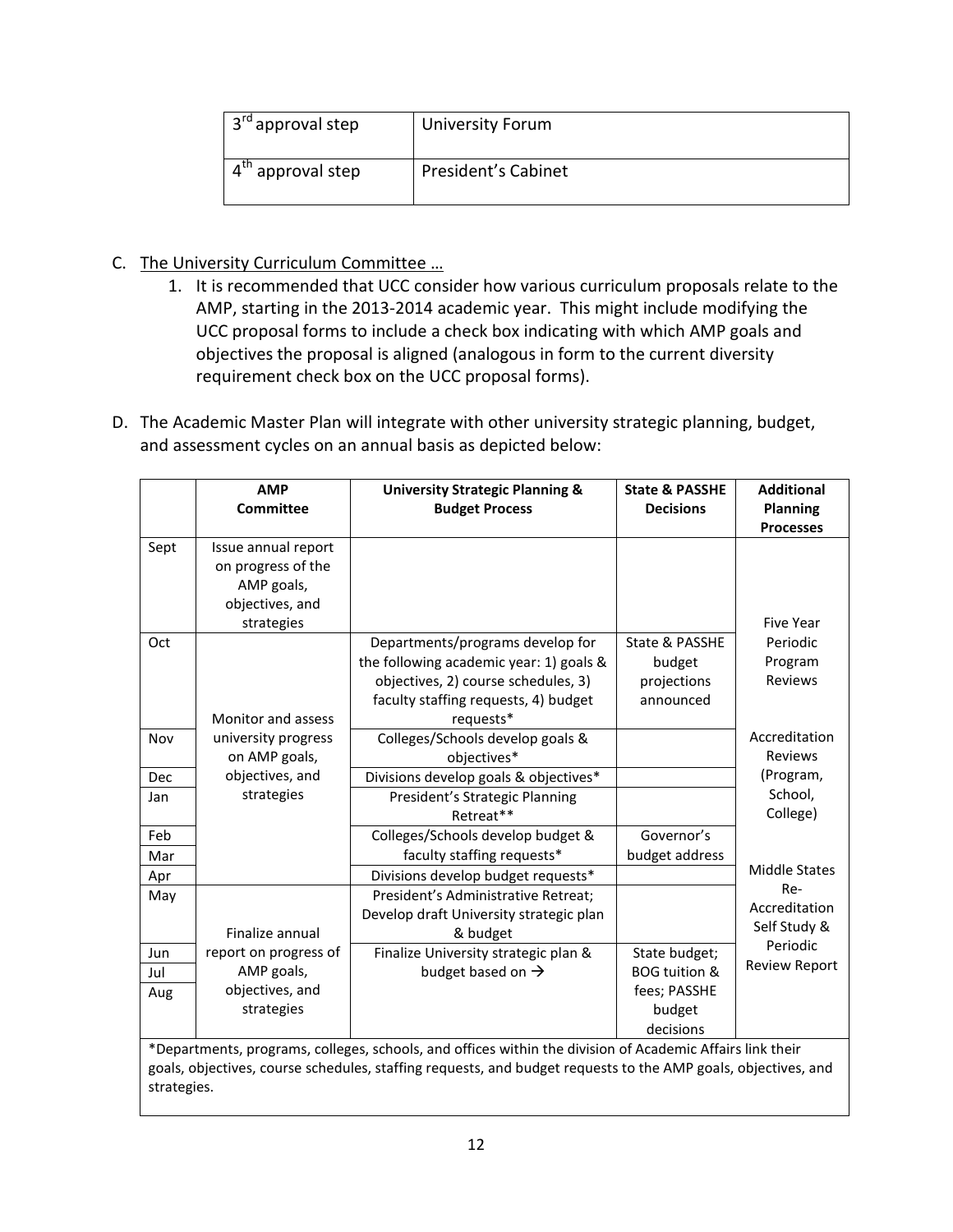\*\*Based on best practices noted at the 2011 Middle States Conference, it is recommended that the President's Strategic Planning Retreat be moved from May to January to achieve optimal timing and integration of the planning, budget, and assessment processes.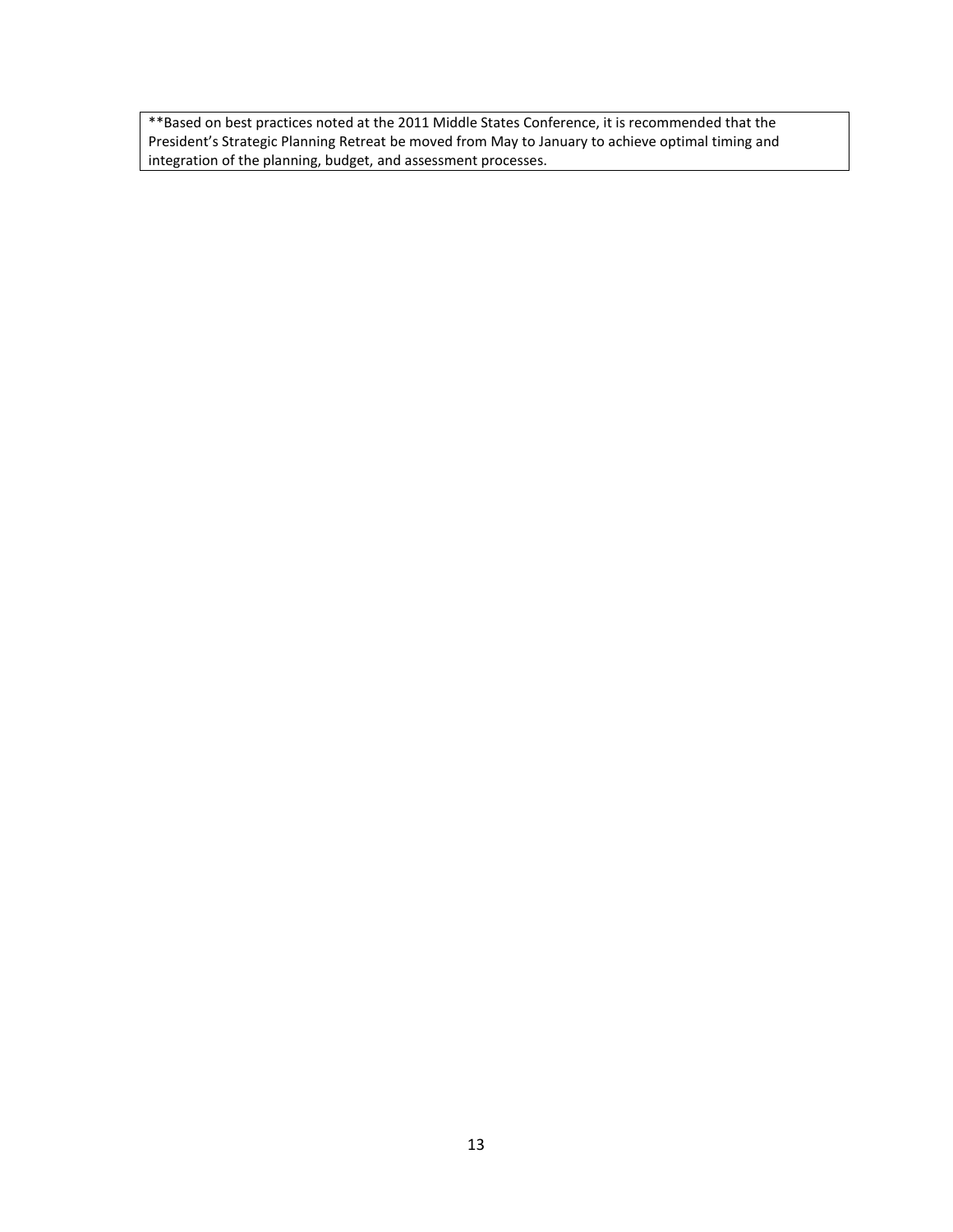E. The Academic Master Plan will be completed and initially implemented on the following timeline:

|                       | Spring 2012                   | <b>Fall 2012</b>               | Spring 2013                   |
|-----------------------|-------------------------------|--------------------------------|-------------------------------|
| <b>AMP Mission</b>    | The mission statement,        |                                |                               |
| Statement,            | goals, and objectives were    |                                |                               |
| Goals, and            | approved through the          |                                |                               |
| <b>Objectives</b>     | University Cabinet level in   |                                |                               |
|                       | spring 2012.                  |                                |                               |
| <b>AMP Framing</b>    | Initial drafts of the framing | The framing narrative,         | The goal for approval of the  |
| Narrative, Vision     | narrative, vision statement,  | vision statement, strategies,  | framing narrative, vision     |
| Statement,            | strategies, tactics (now      | and suggested activities are   | statement, strategies, and    |
| Strategies,           | called suggested activities), | revised based on feedback      | suggested activities is       |
| <b>Suggested</b>      | and implementation plan       | received in spring 2012.       | February 1, 2013.             |
| Activities, and       | were reviewed by the          | These elements will be         |                               |
| Implementation        | university community in       | available in fall 2012 for     |                               |
| Plan                  | spring 2011 and spring        | approval by the entities that  |                               |
|                       | 2012. Revised drafts of       | comprise the division of       |                               |
|                       | these elements were           | Academic Affairs, the          |                               |
|                       | available for review and      | <b>APSCUF Executive</b>        |                               |
|                       | feedback at the President's   | Committee, the Academic        |                               |
|                       | Administrative Retreat in     | Affairs Council, the           |                               |
|                       | May 2012.                     | University Forum, and the      |                               |
|                       |                               | President's Cabinet.           |                               |
| 2013-2014             |                               | Departments, programs,         | Departments and programs      |
| <b>Planning &amp;</b> |                               | colleges, schools, and         | within the division of        |
| <b>Budget Cycle</b>   |                               | offices within the division of | Academic Affairs link their   |
|                       |                               | Academic Affairs link their    | staffing requests to the      |
|                       |                               | 2013-2014 goals and            | AMP goals, objectives, and    |
|                       |                               | objectives to the AMP goals    | strategies.                   |
|                       |                               | and objectives.                |                               |
|                       |                               |                                | Colleges/schools/offices      |
|                       |                               |                                | within the division of        |
|                       |                               |                                | Academic Affairs link their   |
|                       |                               |                                | budgets to the AMP goals,     |
|                       |                               |                                | objectives, and strategies.   |
|                       |                               |                                |                               |
|                       |                               |                                | <b>AMP Steering Committee</b> |
|                       |                               |                                | and Provost's office          |
|                       |                               |                                | collaborate to integrate      |
|                       |                               |                                | AMP and various planning      |
|                       |                               |                                | and budget processes.         |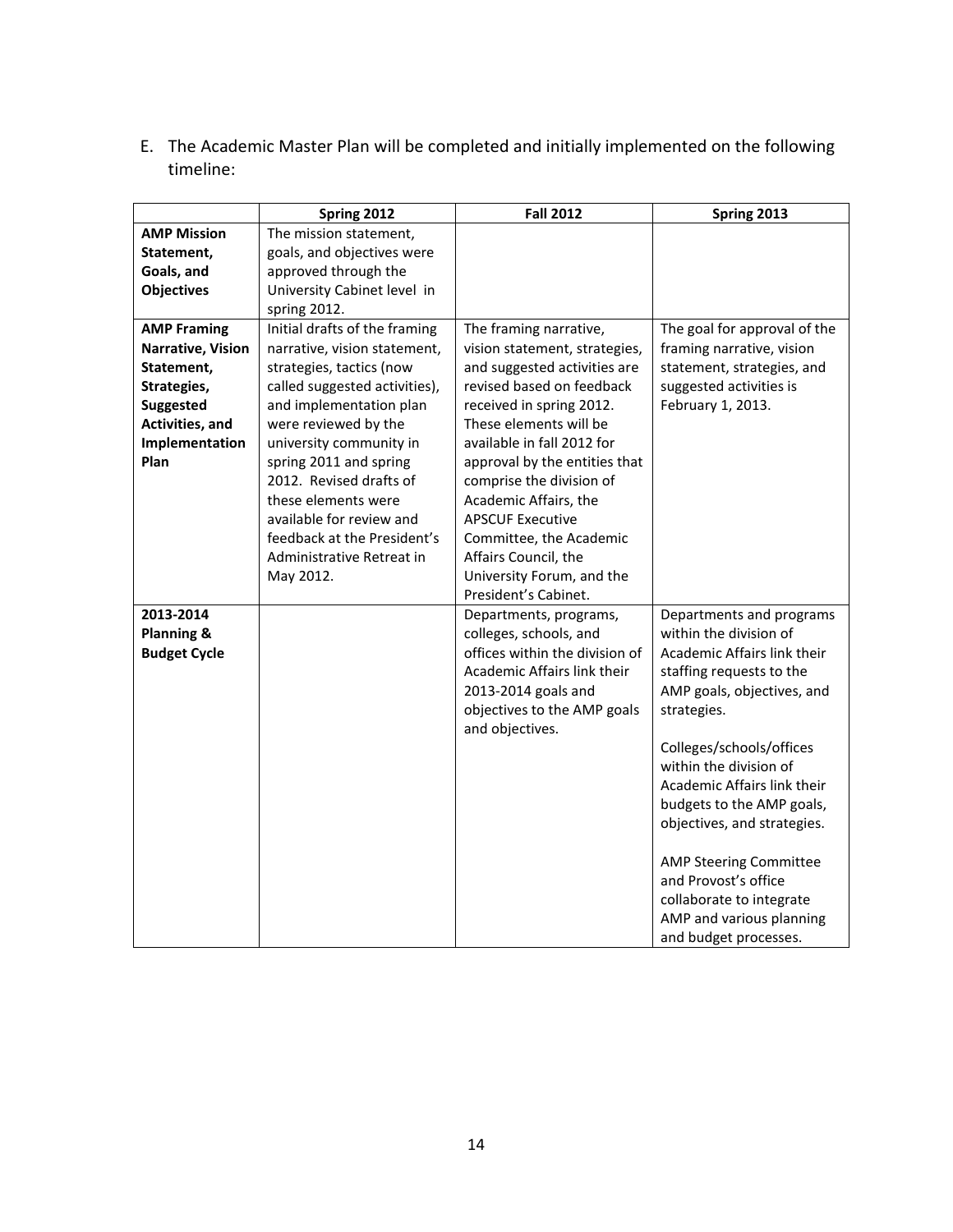|      |                          | <b>Strategies</b>  |                    |                    |                    |                    |                         |                    |                         |                         |                    |                    |                    |                    |                         |                         |                         |                         |                    |
|------|--------------------------|--------------------|--------------------|--------------------|--------------------|--------------------|-------------------------|--------------------|-------------------------|-------------------------|--------------------|--------------------|--------------------|--------------------|-------------------------|-------------------------|-------------------------|-------------------------|--------------------|
| Goal | <b>Objective</b>         | A                  | B                  | $\mathbf c$        | D                  | E                  | F                       | G                  | н                       |                         | J                  | K                  | L                  | M                  | N                       | O                       | P                       | Q                       | $\mathbf R$        |
|      | 1                        |                    | $\pmb{\mathsf{X}}$ | х                  | Χ                  | $\pmb{\mathsf{X}}$ | x                       | X                  | X                       | $\pmb{\mathsf{X}}$      | Χ                  | X                  | X                  |                    | x                       | X                       | X                       | x                       |                    |
|      | $\overline{2}$           |                    |                    | Χ                  |                    | Χ                  |                         | $\pmb{\mathsf{X}}$ | Χ                       | $\pmb{\mathsf{X}}$      | x                  | Χ                  |                    |                    | $\pmb{\mathsf{X}}$      | $\pmb{\mathsf{X}}$      | X                       |                         |                    |
|      | 3                        |                    |                    | X                  | X                  | X                  | $\pmb{\mathsf{X}}$      | X                  |                         | $\pmb{\mathsf{X}}$      | X                  | X                  |                    |                    | X                       | $\pmb{\mathsf{X}}$      |                         |                         |                    |
| 1    | 4                        |                    |                    | X                  | X                  | $\pmb{\mathsf{X}}$ | $\pmb{\mathsf{X}}$      |                    | $\pmb{\mathsf{X}}$      | $\pmb{\mathsf{X}}$      | X                  | X                  |                    |                    | $\pmb{\mathsf{X}}$      | $\pmb{\mathsf{X}}$      | Χ                       | X                       |                    |
|      | 5                        |                    |                    | $\mathsf{x}$       | $\pmb{\mathsf{X}}$ | $\pmb{\mathsf{X}}$ | Χ                       | $\pmb{\mathsf{X}}$ | $\pmb{\mathsf{X}}$      | $\pmb{\mathsf{X}}$      | $\pmb{\mathsf{X}}$ | X                  |                    |                    | $\pmb{\mathsf{X}}$      | $\pmb{\mathsf{X}}$      | $\pmb{\mathsf{X}}$      | $\pmb{\mathsf{X}}$      |                    |
|      | 6                        |                    |                    | $\pmb{\mathsf{X}}$ |                    |                    |                         | $\pmb{\mathsf{X}}$ | $\pmb{\mathsf{X}}$      | $\pmb{\mathsf{X}}$      | Χ                  | X                  |                    |                    | X                       | $\pmb{\mathsf{X}}$      | $\pmb{\mathsf{X}}$      |                         |                    |
|      | $\overline{\mathcal{I}}$ |                    |                    | X                  | x                  | x                  | Χ                       | X                  | X                       | X                       | x                  | Χ                  |                    | Χ                  | Χ                       | X                       | Χ                       | Χ                       | X                  |
|      | 8                        |                    |                    |                    | $\pmb{\mathsf{X}}$ | $\pmb{\mathsf{X}}$ | Χ                       |                    | X                       | $\pmb{\mathsf{X}}$      | X                  |                    |                    |                    | X                       | $\pmb{\mathsf{X}}$      | Χ                       | Χ                       | Χ                  |
|      | $\mathbf{1}$             | х                  | X                  | $\pmb{\mathsf{X}}$ | X                  |                    | X                       |                    | X                       |                         |                    |                    |                    |                    |                         |                         |                         |                         |                    |
|      | $\overline{2}$           | $\pmb{\mathsf{X}}$ |                    | X                  | $\pmb{\mathsf{X}}$ | x                  | X                       | X                  | X                       | Х                       | x                  | x                  |                    | х                  | X                       | Χ                       | $\pmb{\mathsf{X}}$      | Χ                       |                    |
|      | 3                        |                    |                    | X                  | X                  | Χ                  | Χ                       | X                  | $\pmb{\mathsf{X}}$      | $\pmb{\mathsf{X}}$      | $\pmb{\mathsf{X}}$ | $\pmb{\mathsf{X}}$ |                    | $\pmb{\mathsf{X}}$ | $\pmb{\mathsf{X}}$      | $\pmb{\mathsf{X}}$      | Χ                       | $\pmb{\mathsf{X}}$      |                    |
| 2    | 4                        |                    |                    | X                  | $\mathsf{X}$       | $\pmb{\mathsf{X}}$ | $\pmb{\mathsf{X}}$      |                    | $\pmb{\mathsf{X}}$      |                         |                    | X                  |                    |                    | $\pmb{\mathsf{X}}$      | $\pmb{\mathsf{X}}$      | $\pmb{\mathsf{X}}$      |                         |                    |
|      | 5                        | $\pmb{\mathsf{X}}$ |                    | $\pmb{\mathsf{X}}$ |                    | Χ                  | X                       |                    | $\pmb{\mathsf{X}}$      | X                       | Χ                  | Χ                  |                    | $\pmb{\mathsf{X}}$ | X                       | $\pmb{\mathsf{X}}$      | $\pmb{\mathsf{X}}$      | Χ                       |                    |
|      | 6                        |                    |                    | $\pmb{\mathsf{X}}$ |                    |                    | Χ                       | x                  | x                       |                         |                    |                    | Χ                  | X                  |                         | X                       | Χ                       | х                       | X                  |
|      | $\overline{7}$           | $\pmb{\mathsf{X}}$ |                    | Χ                  |                    |                    | $\mathsf{x}$            | $\pmb{\mathsf{X}}$ | Χ                       |                         |                    |                    | $\pmb{\mathsf{X}}$ | $\pmb{\mathsf{X}}$ |                         |                         | $\pmb{\mathsf{X}}$      | Χ                       | $\pmb{\mathsf{X}}$ |
|      | 8                        |                    |                    |                    |                    |                    | X                       |                    | $\pmb{\mathsf{X}}$      | Χ                       | Χ                  | $\pmb{\mathsf{X}}$ |                    |                    | X                       | $\pmb{\mathsf{X}}$      |                         | X                       | $\mathsf{X}$       |
|      | $\overline{1}$           | $\pmb{\mathsf{X}}$ |                    | Χ                  |                    |                    | $\mathsf{x}$            | X                  | $\mathsf{x}$            | $\pmb{\mathsf{X}}$      | X                  | $\pmb{\times}$     | Χ                  | $\pmb{\mathsf{X}}$ | $\overline{\mathsf{x}}$ | $\pmb{\mathsf{X}}$      | Χ                       | X                       |                    |
| 3    | $\overline{2}$           |                    |                    | $\pmb{\mathsf{X}}$ | X                  | X                  | $\pmb{\mathsf{X}}$      |                    | $\pmb{\mathsf{X}}$      |                         |                    | X                  | $\pmb{\mathsf{X}}$ | $\pmb{\mathsf{X}}$ |                         | $\pmb{\mathsf{X}}$      | X                       | X                       |                    |
|      | $\overline{\mathbf{3}}$  | $\pmb{\mathsf{X}}$ |                    | $\mathsf{x}$       |                    |                    | $\pmb{\mathsf{X}}$      |                    | $\mathsf{x}$            |                         |                    |                    | $\pmb{\mathsf{X}}$ | $\pmb{\mathsf{X}}$ |                         | $\pmb{\mathsf{X}}$      | $\pmb{\mathsf{X}}$      | X                       |                    |
|      | $\mathbf{1}$             | $\pmb{\mathsf{X}}$ |                    | $\pmb{\mathsf{X}}$ |                    |                    |                         |                    |                         | X                       | Χ                  | Χ                  | X                  | X                  |                         | $\pmb{\mathsf{X}}$      | $\pmb{\mathsf{X}}$      | $\pmb{\mathsf{X}}$      |                    |
|      | $\mathbf 2$              | Χ                  |                    | Χ                  |                    |                    |                         |                    | Χ                       | $\pmb{\mathsf{X}}$      | Χ                  |                    | Χ                  | $\pmb{\mathsf{X}}$ | Χ                       |                         | X                       | Χ                       |                    |
| 4    | 3                        |                    |                    | Χ                  | X                  | Χ                  | x                       | x                  | X                       | $\mathsf X$             | $\pmb{\mathsf{X}}$ | Χ                  | $\pmb{\mathsf{X}}$ | $\pmb{\mathsf{X}}$ |                         | $\pmb{\mathsf{X}}$      | Χ                       | Χ                       | $\pmb{\mathsf{X}}$ |
|      | $\overline{\mathbf{4}}$  |                    | X                  | $\pmb{\mathsf{X}}$ | X                  | $\pmb{\mathsf{X}}$ | X                       | $\pmb{\mathsf{X}}$ | $\pmb{\mathsf{X}}$      | $\pmb{\mathsf{X}}$      | $\pmb{\mathsf{X}}$ | X                  | $\pmb{\mathsf{X}}$ | $\pmb{\mathsf{X}}$ | X                       | $\pmb{\mathsf{X}}$      | $\pmb{\mathsf{X}}$      | $\mathsf{\overline{X}}$ |                    |
|      | 5                        |                    |                    | $\pmb{\mathsf{X}}$ |                    |                    |                         |                    |                         | $\pmb{\mathsf{X}}$      | Χ                  |                    | X                  | $\pmb{\mathsf{X}}$ |                         |                         |                         | Χ                       | X                  |
|      | 6                        |                    |                    | $\pmb{\mathsf{X}}$ |                    | X                  | Χ                       | $\pmb{\mathsf{X}}$ | $\pmb{\mathsf{X}}$      | $\pmb{\mathsf{X}}$      | $\pmb{\mathsf{X}}$ |                    | $\pmb{\mathsf{X}}$ | X                  | X                       | $\pmb{\mathsf{X}}$      | X                       | X                       |                    |
|      | $\mathbf 1$              | $\pmb{\mathsf{X}}$ | $\pmb{\mathsf{X}}$ | $\pmb{\mathsf{X}}$ | $\pmb{\mathsf{X}}$ |                    | $\pmb{\mathsf{X}}$      | $\pmb{\mathsf{X}}$ | $\pmb{\mathsf{X}}$      | $\mathsf X$             | $\pmb{\mathsf{X}}$ |                    |                    |                    | X                       | $\pmb{\mathsf{X}}$      | Χ                       | Χ                       |                    |
| 5    | $\mathbf 2$              |                    | $\pmb{\mathsf{X}}$ | $\pmb{\mathsf{X}}$ | X                  |                    | Χ                       |                    | X                       | $\pmb{\mathsf{X}}$      | X                  |                    |                    |                    | Χ                       | X                       | $\pmb{\mathsf{X}}$      | Χ                       |                    |
|      | 3                        | Χ                  | Χ                  | X                  | X                  | x                  | Χ                       | x                  | Χ                       | X                       | X                  |                    |                    |                    | x                       | Χ                       | X                       | х                       |                    |
|      | $\mathbf{1}$             |                    | $\pmb{\mathsf{X}}$ |                    | X                  |                    | X                       | $\pmb{\mathsf{X}}$ | $\pmb{\mathsf{X}}$      |                         |                    |                    |                    |                    | $\pmb{\mathsf{X}}$      |                         |                         | X                       |                    |
|      | $\overline{2}$           |                    | $\pmb{\mathsf{X}}$ |                    | X                  |                    | $\pmb{\mathsf{X}}$      | $\pmb{\mathsf{X}}$ | $\pmb{\mathsf{X}}$      |                         |                    |                    |                    | X                  | Χ                       |                         |                         | X                       |                    |
|      | 3                        |                    |                    |                    | X                  | x                  | Χ                       |                    | X                       |                         |                    |                    |                    | Χ                  | $\mathsf{X}% _{0}$      |                         | $\pmb{\mathsf{X}}$      | Χ                       |                    |
| 6    | 4                        |                    |                    |                    | $\pmb{\mathsf{X}}$ | X                  | Χ                       | $\pmb{\mathsf{X}}$ | X                       |                         |                    |                    |                    | X                  | $\pmb{\mathsf{X}}$      |                         |                         | X                       |                    |
|      | 5                        |                    |                    |                    | X                  |                    | $\pmb{\mathsf{X}}$      | $\pmb{\mathsf{X}}$ | $\pmb{\mathsf{X}}$      |                         |                    | $\pmb{\mathsf{X}}$ |                    | x                  | X                       | $\pmb{\mathsf{X}}$      | Χ                       | $\pmb{\mathsf{X}}$      |                    |
|      | 6                        |                    |                    | Χ                  |                    |                    | Χ                       |                    | X                       |                         |                    |                    | $\pmb{\mathsf{X}}$ | X                  | X                       | $\pmb{\mathsf{X}}$      | $\pmb{\mathsf{X}}$      | Χ                       |                    |
|      | $\overline{7}$           | $\pmb{\mathsf{X}}$ |                    | Χ                  |                    |                    |                         |                    | Χ                       |                         |                    |                    | $\pmb{\mathsf{X}}$ | X                  | X                       | $\pmb{\mathsf{X}}$      | Χ                       | Χ                       |                    |
|      | $\mathbf{1}$             | X                  | $\pmb{\mathsf{X}}$ | X                  | $\pmb{\mathsf{X}}$ | х                  | Χ                       | $\pmb{\mathsf{X}}$ | X                       |                         |                    |                    |                    | $\pmb{\mathsf{X}}$ | Χ                       |                         | $\pmb{\mathsf{X}}$      | X                       |                    |
| 7    | $\overline{2}$           | $\pmb{\mathsf{X}}$ | $\pmb{\times}$     | $\pmb{\mathsf{X}}$ | $\pmb{\mathsf{X}}$ | X                  | $\pmb{\mathsf{X}}$      | $\pmb{\mathsf{X}}$ | $\pmb{\mathsf{X}}$      | X                       |                    |                    |                    | Χ                  | $\pmb{\mathsf{X}}$      | Χ                       | X                       | Χ                       |                    |
|      | 3                        |                    |                    |                    |                    |                    | $\overline{\mathsf{x}}$ | $\pmb{\mathsf{X}}$ | $\overline{\mathsf{x}}$ | $\overline{\mathsf{x}}$ | Χ                  |                    |                    |                    |                         | $\overline{\mathsf{x}}$ | $\overline{\mathsf{x}}$ | $\overline{\mathsf{x}}$ | $\pmb{\mathsf{X}}$ |

# **APPENDIX 1 Alignment of AMP Goals, Objectives, and Strategies**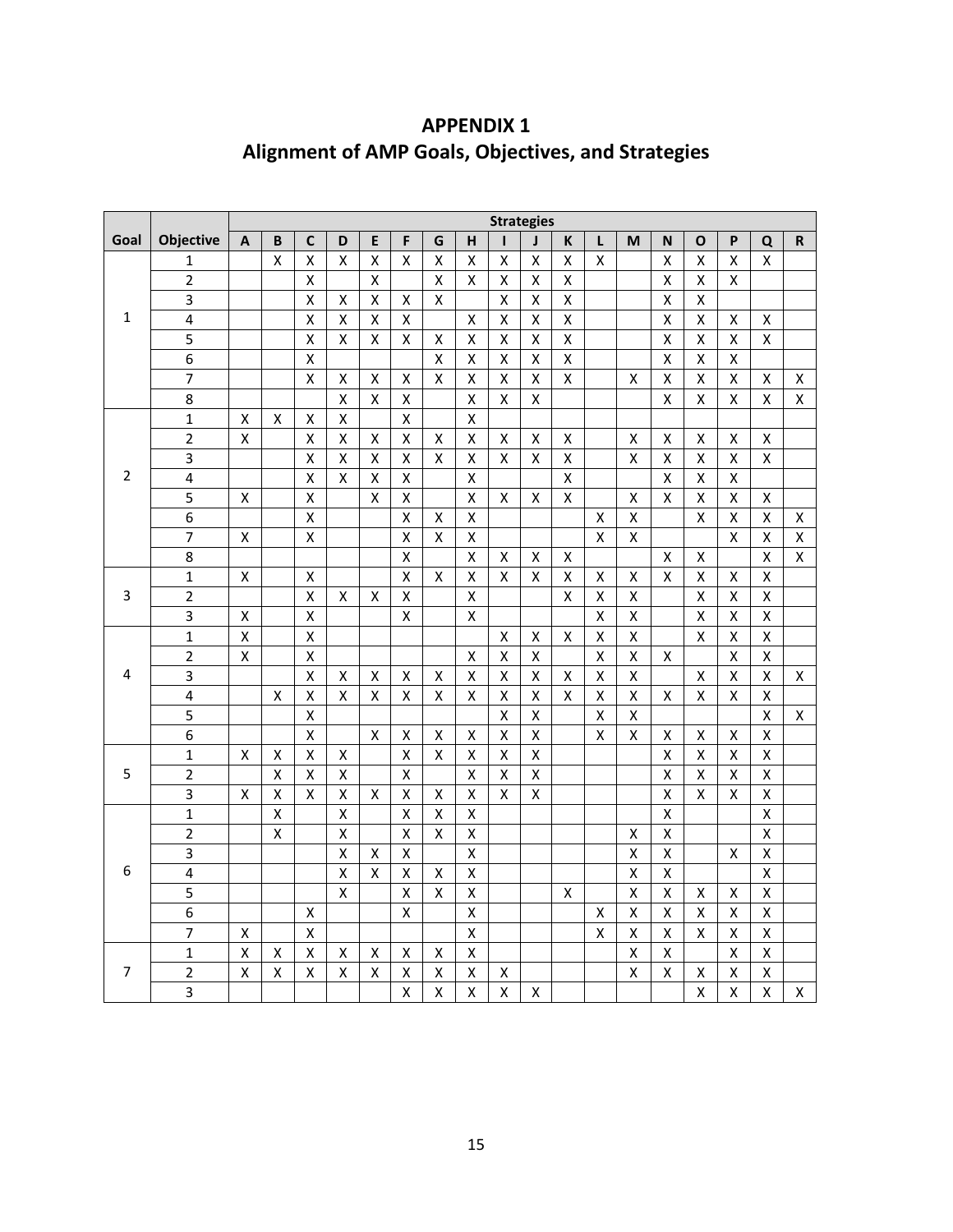# **APPENDIX 2**

# **Alignment of AMP Goals, Objectives, and Strategies with SU's Strategic Goals and PASSHE's Core Areas**

| <b>PASSHE Core</b>         | General                                                                                    | <b>AMP Goals &amp;</b> | <b>AMP</b>          |
|----------------------------|--------------------------------------------------------------------------------------------|------------------------|---------------------|
| Area                       | <b>Shippensburg University Goal</b>                                                        | <b>Objectives</b>      | <b>Strategies</b>   |
|                            | Enhance student development opportunities and participation in the residence hall          | $1 - 7$                | D, F, H-J, N-Q      |
|                            | learning environments that are complementary and supportive to curricular                  |                        |                     |
| Student                    | programs                                                                                   |                        |                     |
| Achievement<br>and Success | Provide appropriate computing and information technology to the University                 | 1, 2, 4, 7             | C,D, F, H-J, N,O, R |
|                            | community and related groups                                                               |                        |                     |
|                            | Continue as an active leader and participant in collaborative activities with the          | $1 - 7$                | A-R                 |
|                            | Pennsylvania State System of Higher Education                                              |                        |                     |
|                            | Continue to assess and implement strategies to improve student retention                   | $1-4, 6-7$             | B, D-L, N-R         |
|                            | Emphasize excellence and innovation in teaching and learning through the                   | $1 - 7$                | $C-R$               |
|                            | implementation of a Strategic Plan that results in lifelong purposeful learners            |                        |                     |
|                            | Enhance a campus environment which embraces an understanding and                           | $1-2, 4-7$             | $C-H, M, Q$         |
| University and             | appreciation of diversity, using a broad definition of diversity, by providing multi-      |                        |                     |
|                            | cultural activities which are complementary to curricular programs and through the         |                        |                     |
| System                     | creation of an educational environment which is more inclusive.                            |                        |                     |
| Excellence                 | Develop and implement an integrated university-wide marketing program                      | $2 - 4, 6 - 7$         | A, H                |
|                            | Continue to assess PASSHE Performance Funding and Funding Formula criteria in              | $1 - 7$                | $A-R$               |
|                            | planning and implementing new University strategic directions                              |                        |                     |
|                            | Continue to invest in the recruitment, retention, and professional development of          | 3, 4, 7                | C, I-J, L, M        |
|                            | faculty, staff, and administration                                                         |                        |                     |
|                            | Develop and provide collaborative, undergraduate and graduate curricula in the             | $1 - 7$                | $C - R$             |
| Commonwealth               | liberal arts, professional fields, science and technology, consistent with the mission     |                        |                     |
| Service                    | and strategic directions of the University, colleges, schools, and academic<br>departments |                        |                     |
|                            | Enhance and expand opportunities and facilitate participation in community service         | 3,6                    | H, L, M-Q           |
|                            | by members of the university community, with a regional emphasis                           |                        |                     |
|                            | Maintain and enhance resource management systems and procedures that provide               | $1 - 4$                | B-L, N-P, R         |
|                            | timely and accurate information and assure sufficient accountability and                   |                        |                     |
|                            | compliance                                                                                 |                        |                     |
|                            | Continue to develop a more effective and people-oriented approach to the                   | $1-4, 7$               | <b>B-L, N-P, R</b>  |
|                            | provision of financial, administrative, human resources, facilities, public safety and     |                        |                     |
|                            | computing services to the University community through application of technology,          |                        |                     |
| Resource                   | staff training and possible functional realignment                                         |                        |                     |
| Stewardship                | Develop campus physical facilities to more adequately support current programs             | 1, 2, 4, 7             | D-F, H-K, N-Q       |
|                            | and services as well as future directions and maintain a facilities master plan to         |                        |                     |
|                            | assure efficient and effective allocation and use of space, long-term viability of         |                        |                     |
|                            | facilities through adequate maintenance and repair programs, and regulatory and            |                        |                     |
|                            | statutory compliance                                                                       |                        |                     |
|                            | Continue initiatives and activities that strengthen the work of alumni programming,        | 3,6                    | A-C, H-J, L-M,      |
|                            | friend-raising, and overall University enhancement                                         |                        | N-Q                 |
|                            | Encourage and support charitable giving and other related ventures that help meet          | 3,6                    | A-C, F, H-J, L-M,   |
|                            | the University's needs in collaboration with the Shippensburg University                   |                        | $N-Q$               |
|                            | Foundation                                                                                 |                        |                     |
|                            | Continue to enhance the quality of life in the University's service region through         | $3, 5-7$               | C, H, L, M, N-Q     |
|                            | economic development initiatives, community relations and public service, shared           |                        |                     |
| Public                     | cultural and educational activities, and athletics                                         |                        |                     |
| Leadership                 | Continue to develop, market, and sustain a vibrant Extended Studies program                | $1-3, 6-7$             | A, D, H, N-O, Q, R  |
|                            | serving various constituent and regional needs                                             |                        |                     |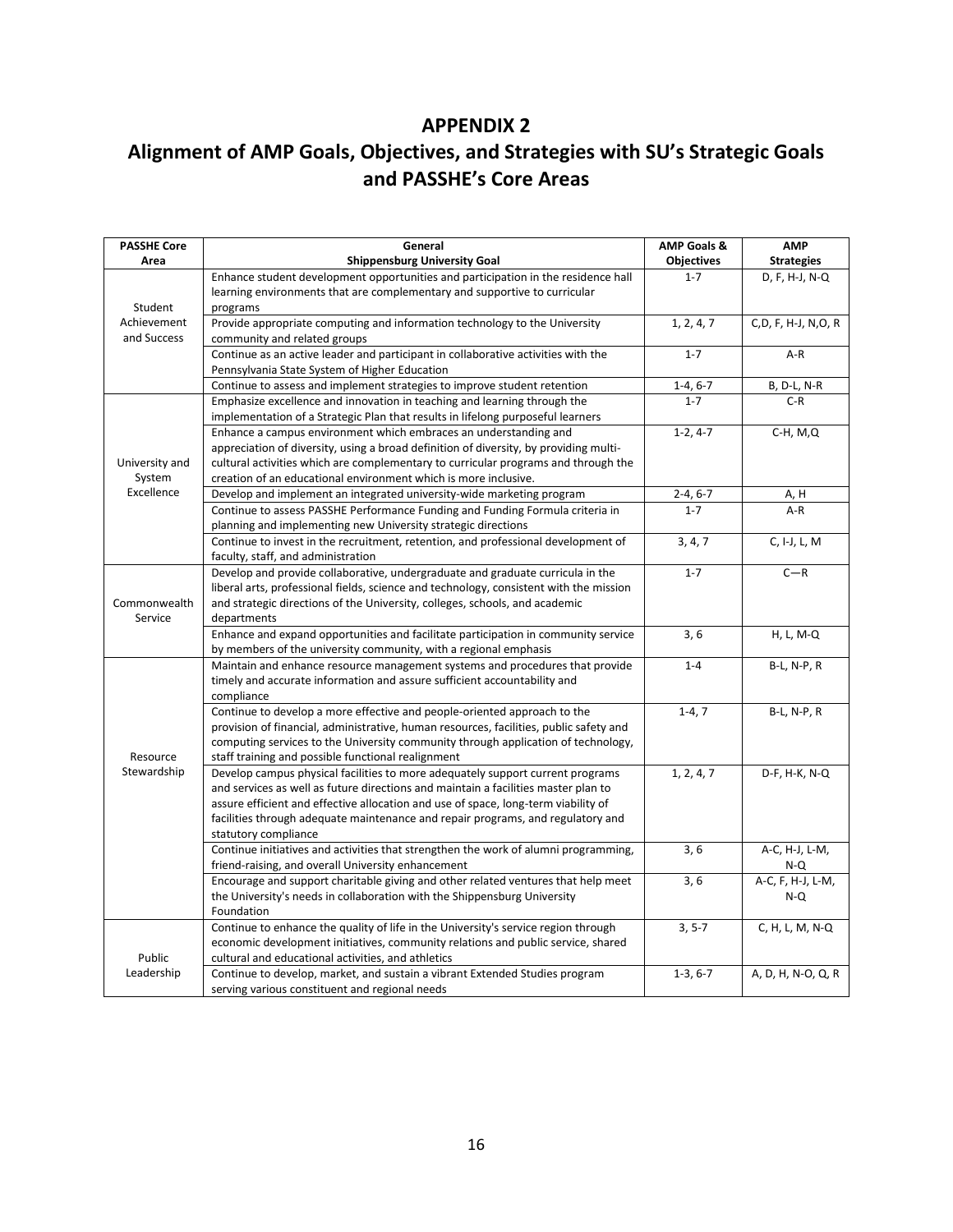# **APPENDIX 3 Alignment of AMP Goals, Objectives, and Strategies with SU's PASSHE Performance Indicators**

| Category                          | <b>Performance Indicator</b>                                     | AMP Goals, Objectives, and Strategies                                       |  |  |
|-----------------------------------|------------------------------------------------------------------|-----------------------------------------------------------------------------|--|--|
|                                   | 1-1. Degrees Conferred                                           | Goals/Objectives: 1.1-1.8, 2.2-2.8, 3.1-3.3, 4.1-4.2,<br>4.4, 4.6, 6.5, 6.6 |  |  |
| Student Success                   |                                                                  | Strategies: B, D, F, G-K, N-P                                               |  |  |
|                                   | 1-2. Closing the Achievement Gap for<br>Freshman                 | Goals/Objectives: 1.1-1.8, 2.2-2.8, 3.1-3.2, 6.5, 6.6                       |  |  |
|                                   |                                                                  | Strategies: B, D, F, G, I-K, N-P                                            |  |  |
|                                   | 2-1. Closing the Achievement Gap for<br><b>Transfer Students</b> | Goals/Objectives: 1.1-1.8, 2.2-2.8, 3.1-3.2, 6.5, 6.6                       |  |  |
|                                   |                                                                  | Strategies: B, D, F, G, I-K, N-P                                            |  |  |
|                                   | 1-1. Closing the Access Gaps for Freshman                        | Goals/Objectives: 2.1, 5.1-5.3, 6.1-6.2, 7.1-7.3                            |  |  |
|                                   |                                                                  | Strategies: A, B, G                                                         |  |  |
|                                   | 1-2. Faculty Diversity                                           | Goals/Objectives: 4.1-4.6, 5.1-5.3, 6.1-6.2, 7.1-7.3                        |  |  |
|                                   |                                                                  | Strategies: A, C, K-O                                                       |  |  |
| Access                            | 2-1. Faculty Career Advancement                                  | Goals/Objectives: 4.1-4.6                                                   |  |  |
|                                   |                                                                  | Strategies: C, K-O                                                          |  |  |
|                                   | 2-2. Closing the Access Gap for Transfer<br>Students             | Goals/Objectives: 2.1, 5.1-5.3, 6.1-6.2, 7.1-7.3                            |  |  |
|                                   |                                                                  | Strategies: A, B, G                                                         |  |  |
|                                   | 1-1. Private Support                                             | Goals/Objectives: 2.1, 2.7, 3.1, 3.3, 4.1-4.3, 6.5, 6.7                     |  |  |
|                                   |                                                                  | Strategies: B, C, H, L, P                                                   |  |  |
| Stewardship                       | 1-2. Instructional Productivity                                  | Goals/Objectives: 1.1-1.8, 2.2-2.5, 3.1-3.2, 4.2-4.4,<br>4.6                |  |  |
|                                   |                                                                  | Strategies: C, K, M, O                                                      |  |  |
|                                   | Undergraduate Research Program                                   | Goals/Objectives: 1.8, 2.3, 2.5, 3.1-3.2, 4.2, 4.4-4.6                      |  |  |
| University<br>Designed<br>Measure |                                                                  | Strategies: L, N, O, P                                                      |  |  |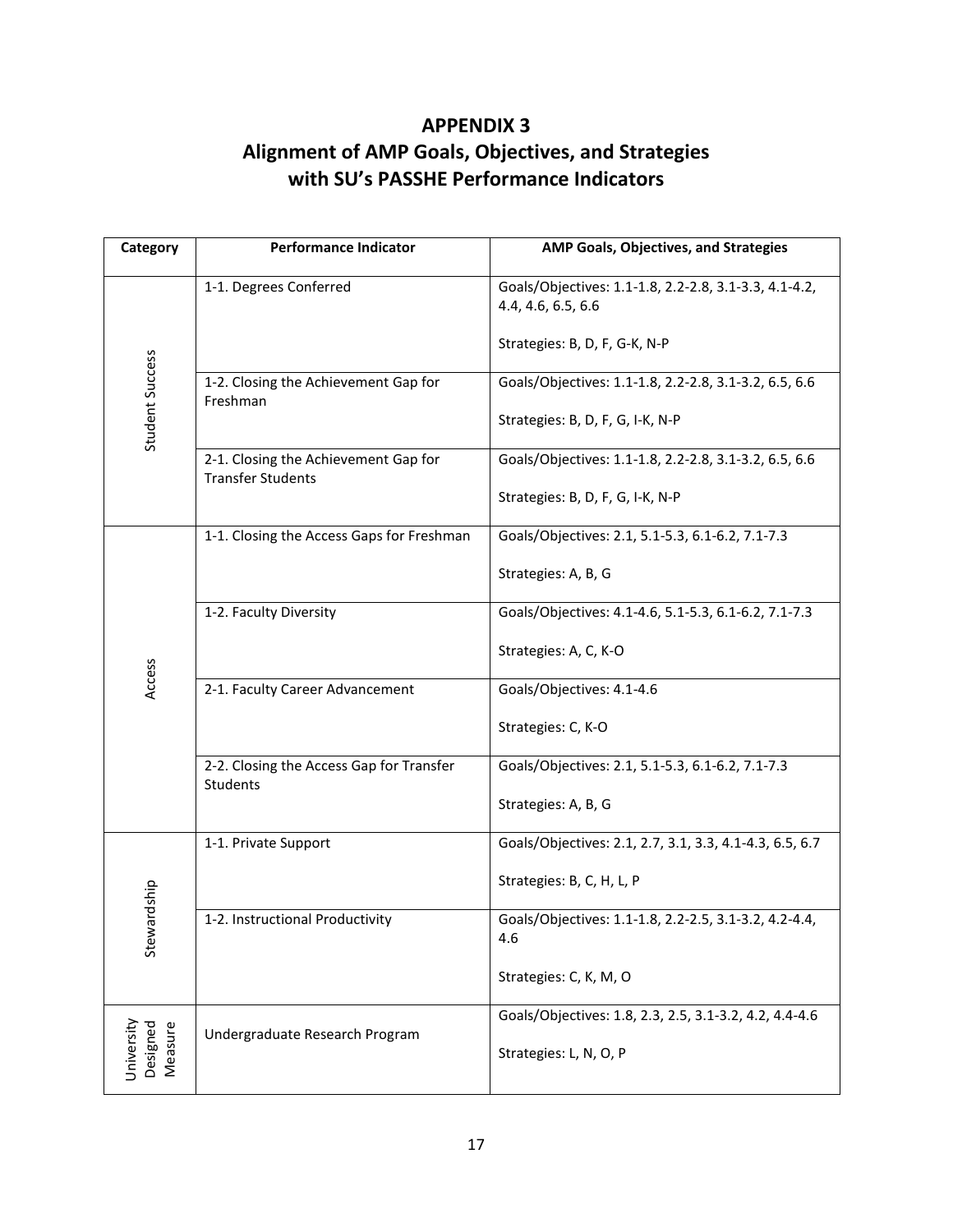# **APPENDIX 4**

# **Alignment of AMP Strategies with Middle States Self Study and Visiting Team Report Recommendations and Suggestions**

The following table summarizes the outcomes of Shippensburg University's 2008-2009 Middle States self-study and visiting team processes.

| FR = Middle States' Visiting Team Final Report | $Rec = Recommentedation$ |
|------------------------------------------------|--------------------------|
| SS = Shippensburg University Self Study        | $Sug = Suggestion$       |

| Reference | <b>Recommendations and Suggestions</b>                                     | <b>AMP Goals,</b>    |
|-----------|----------------------------------------------------------------------------|----------------------|
|           |                                                                            | Objectives, and      |
|           |                                                                            | <b>Strategies</b>    |
| FR Rec #1 | The team fully endorses the recommendation in the self-study (7.8) that    |                      |
|           | calls upon the University to determine how to retain greater number of     | Strategies: B, D, F, |
|           | students from under-represented populations, and further recommends        | G, K, N, O, P, Q     |
|           | more effective identification of barriers which may contribute to these    |                      |
|           | higher attrition rates, careful assessment of the needs of these           |                      |
|           | students, the setting of measurable retention goals, and more effective    |                      |
|           | coordination of these retention efforts. (Standard 8)                      |                      |
| FR Rec #2 | The Middle States team notes that data on the number and percentage        |                      |
|           | of minority faculty members demonstrates insufficient diversity among      | Strategies: A, C, L, |
|           | the faculty, and recommends the identification and pursuit of more         | M, O                 |
|           | proactive approaches to expanding the ethnic diversity of faculty pools.   |                      |
|           | (Standard 10)                                                              |                      |
| SS 4.1    | Continue to promote transparency in the process of allocating resources    |                      |
|           | by sharing budget projections with the entire campus community.            |                      |
| SS 4.2    | Assess the impact of declining revenue from the Commonwealth and           |                      |
|           | develop an action plan that identifies additional external resources as    | Strategies: L        |
|           | well as a strategy for obtaining those resources.                          |                      |
| SS 4.3    | Reconstitute the Strategic Planning Steering Committee given the           |                      |
|           | significant number of retirements and role transitions since the strategic |                      |
|           | plan was approved in March 2005.                                           |                      |
| SS 4.4    | Communicate the results of University-wide assessment efforts beyond       | Strategies: Q, R     |
|           | the venues of the University Forum and the College Councils.               |                      |
| SS 4.5    | Establish an academic master plan committee with broad                     | Strategies: A-R      |
|           | representation to establish planning processes and develop a draft plan    |                      |
|           | for review by all stakeholders.                                            |                      |
| SS 4.6    | Direct the academic master plan committee to develop a model that          | Strategies: Q, R     |
|           | systematically examines institution-wide and program assessments to        |                      |
|           | establish institutional needs and make recommendations about the           |                      |
|           | allocation of resources.                                                   |                      |
| SS 5.1    | Use the findings from the marketing study to assess the development        | Strategies: A, O     |
|           | and growth of academic programs for traditional college-aged and adult     |                      |
|           | students.                                                                  |                      |
| SS 5.2    | Evaluate the timing of administrative searches to maximize participation   | Strategies: C, Q     |
|           | by faculty members and students.                                           |                      |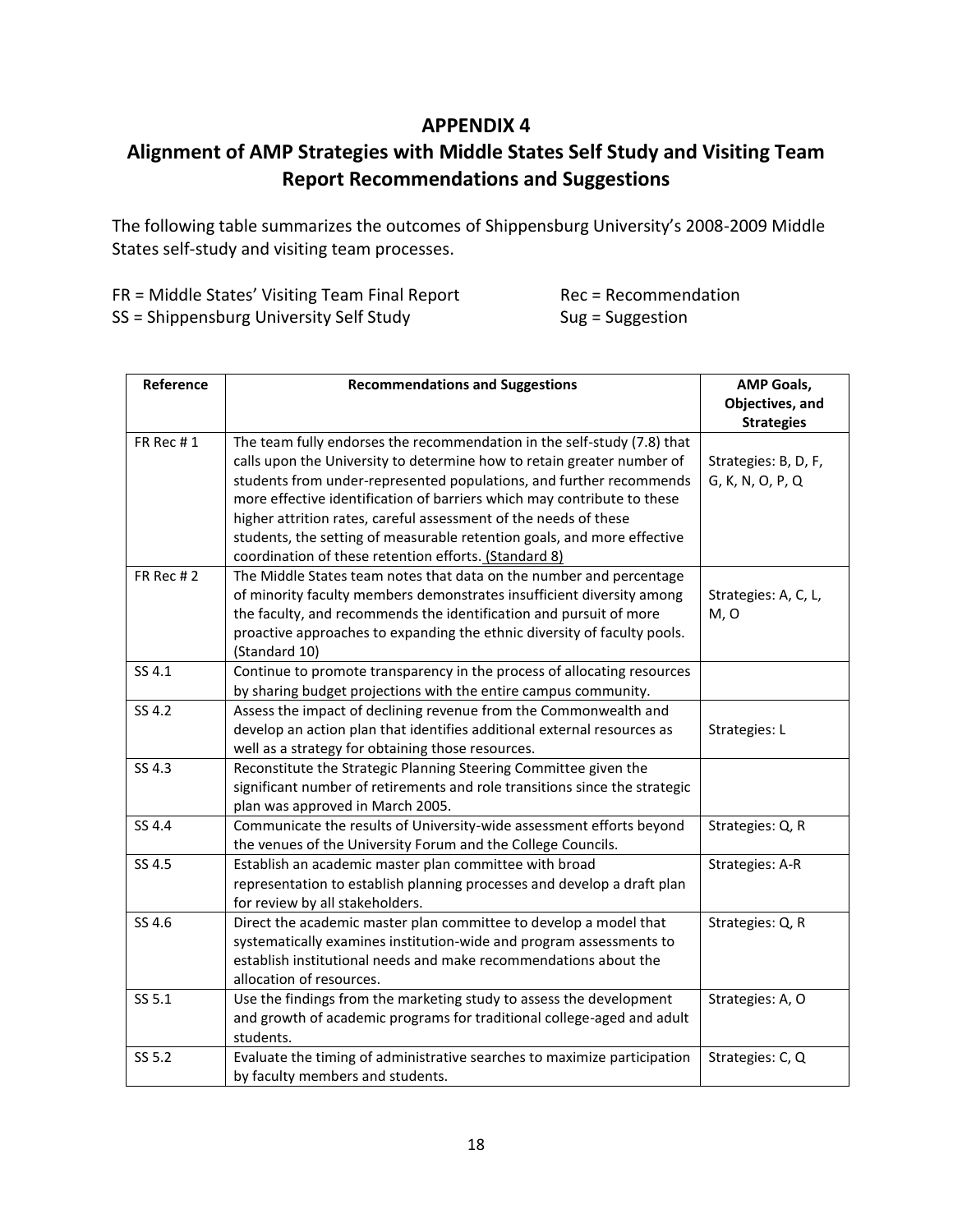| SS 5.5 | Develop a plan to invite faculty and staff members to Cabinet meetings     |                        |
|--------|----------------------------------------------------------------------------|------------------------|
|        | to observe the decision-making process to promote increased                |                        |
|        | knowledge about the operation of the University.                           |                        |
| SS 5.6 | Charge the University Forum to lead a review of the University's primary   |                        |
|        | governance documents to insure the inclusion of all campus                 |                        |
|        | constituencies.                                                            |                        |
| SS 5.7 | Encourage ongoing input from University stakeholders and constituents      | Strategies: Q, R       |
|        | and continue to improve communication across the University's varied       |                        |
|        | operations.                                                                |                        |
| SS 6.1 | Communicate the findings from the Ad Hoc Committee on Faculty              | Strategies: C          |
|        | Searches to the campus community and develop an action plan for            |                        |
|        | implementing the recommendations.                                          |                        |
| SS 6.2 | Conduct a systematic evaluation of the faculty mentoring system in         | Strategies: C, M       |
|        | place at the University and improve this support as needed.                |                        |
| SS 6.3 | Review recommendations from the 2003 Library Feasibility Study and         | Strategies: I, J       |
|        | develop an action plan to promote more availability of physical space      |                        |
|        | and materials to enhance student learning and information literacy.        |                        |
| SS 7.1 | Evaluate the University's efforts to recruit a diverse student population, | Strategies: A, B       |
|        | with specific evaluations for the programs directed by the Office of       |                        |
|        | Admissions, the Pittsburgh Partnership Program, and the GEAR-UP            |                        |
|        | Initiative.                                                                |                        |
| SS 7.2 | Monitor sources of financial support for Shippensburg students,            | Strategies: B          |
|        | working to increase funding available through scholarships and student     |                        |
|        | employment.                                                                |                        |
| SS 7.3 | Evaluate the progress of the ADRT in reaching each of its three goals      | Strategies: C, F       |
|        | and determine whether these goals should be modified in light of           |                        |
|        | assessment data.                                                           |                        |
| SS 7.4 | Evaluate the effectiveness of the Supplemental Instruction Program and     | Strategies: F, H       |
|        | tutoring services and determine if the allocation of additional resources  |                        |
|        | would attract undergraduate or graduate supplemental instructors.          |                        |
| SS 7.5 | Revisit the program review for the Office of Disability Services and       | Strategies: F          |
|        | update the vision statement, goals and objectives, as well as outcomes.    |                        |
| SS 7.7 | Review personnel allocated to the University Counseling Center to          |                        |
|        | address increases in caseload and the mental health needs of students.     |                        |
| SS 7.8 | Review the efforts of the Retention Committee and share the                | Strategies: B, D, F, G |
|        | committee's findings with all University stakeholders to determine how     |                        |
|        | Shippensburg University can take full advantage of its opportunities to    |                        |
|        | retain greater numbers of undergraduate students, particularly those of    |                        |
|        | under-represented populations and those in good academic standing          |                        |
|        | who leave before graduating.                                               |                        |
| SS 8.1 | Direct the GECC to continue its work on assessment of the General          | Strategies: D, E       |
|        | Education Program and to disseminate the results to the administration     |                        |
|        | and faculty.                                                               |                        |
| SS 8.2 | Based upon assessment results, evaluate the current structure of the       | Strategies: D, E       |
|        | General Education Program and determine whether it continues to            |                        |
|        | fulfill its role in the University's mission and make adjustments          |                        |
|        | accordingly.                                                               |                        |
| SS 8.3 | Develop a template for a consistent, comprehensive finalized memo for      | Strategies: R          |
|        | Five-Year Program Reviews.                                                 |                        |
| SS 8.4 | Continue to standardize University, college, and departmental              | Strategies: Q, R       |
|        | assessment efforts and coordinate the use of the assessment results in     |                        |
|        | planning and budgeting cycles.                                             |                        |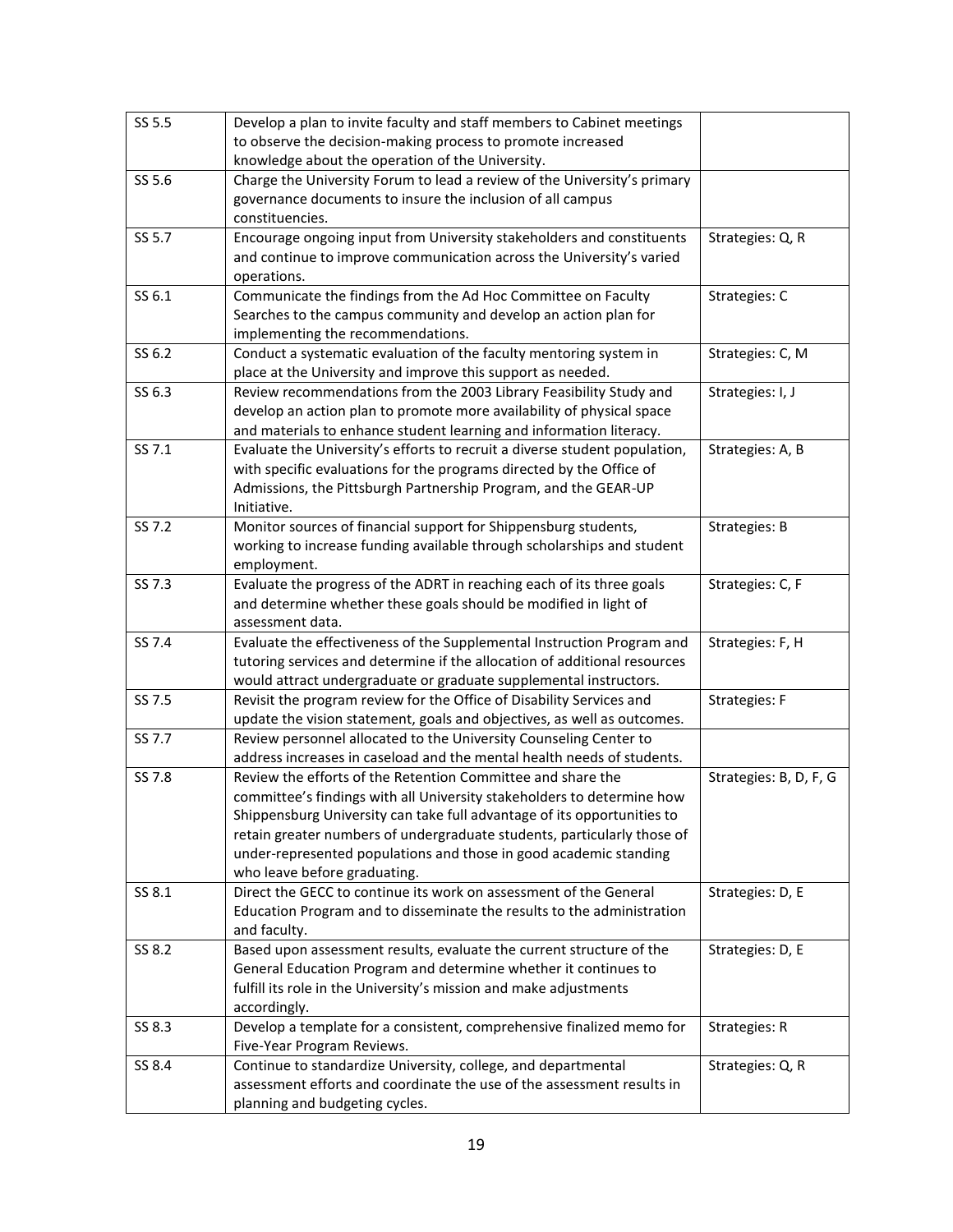| SS 8.5       | Evaluate the feasibility of the creation of a central office for assessment                                      | Strategies: Q, R        |
|--------------|------------------------------------------------------------------------------------------------------------------|-------------------------|
|              | to coordinate the efforts of departments from both the Division of                                               |                         |
|              | Academic Affairs and the Division of Student Affairs.                                                            |                         |
| SS 8.6       | Develop new mechanisms to communicate the importance of                                                          | Strategies: Q, R        |
|              | assessment and encourage broad participation in the processes at the                                             |                         |
|              | departmental, college, and University-wide levels to various                                                     |                         |
|              | constituencies, including faculty members, staff members,                                                        |                         |
|              | administrators, students, and the greater community.                                                             |                         |
| SS 8.7       | Develop stronger connections between Shippensburg University's                                                   | Strategies: Q, R        |
|              | assessment and resource allocation to promote institutional changes by                                           |                         |
|              | reviewing the flow of information about annual assessment activities                                             |                         |
|              | and the timing of the annual budget and planning process.                                                        |                         |
| SS 9.1       | Develop consistent core processes for the coordination of internships in                                         | Strategies: P, Q        |
|              | each college and across the University.                                                                          |                         |
| SS 9.2       | Review communication to faculty and students about opportunities                                                 | Strategies: O, P, Q     |
|              | through the International Programs Office and increase communication                                             |                         |
|              | to ensure that all campus groups are aware of these opportunities.                                               |                         |
| SS 9.3       | Evaluate the results of the Spring 2008 survey and increase the                                                  | Strategies: C, O        |
|              | professional development opportunities for faculty members teaching                                              |                         |
|              | distance learning courses, recognizing the need for different                                                    |                         |
|              | opportunities for novice and veteran distance education faculty.                                                 |                         |
| SS 9.4       | Develop faculty evaluation procedures for off-campus locations                                                   | Strategies: M, Q, R     |
|              | consistent with all procedures in relevant collective bargaining                                                 |                         |
|              | agreements.                                                                                                      |                         |
| SS 9.5       | Improve the level of academic support services available for students at                                         | Strategies: F, H, I, J, |
|              | off-campus locations, potentially using educational service fees.                                                | O, Q                    |
| SS 9.6       | Continue to improve links between academic departments, students,                                                | Strategies: O, Q        |
|              | and the H. Ric Luhrs Performing Arts Center.                                                                     |                         |
| SS 9.7       | Conduct an economic impact analysis of the H. Ric Luhrs Performing                                               |                         |
|              | Arts Center and its contributions to the economic health of south                                                |                         |
|              | central Pennsylvania and northern Maryland.                                                                      |                         |
|              |                                                                                                                  |                         |
| SS 9.8       | Develop additional means to disseminate information both on and                                                  | Strategies: A, L, O, P, |
|              | beyond campus about the efforts and services of the Small Business                                               | Q                       |
|              | Development Center, the Center for Land Use, and the Frehn Center, as                                            |                         |
|              | well as other outreach endeavors.                                                                                |                         |
| FR Sug Std 2 | The 5-year Strategic Plan should fully address the resource implications                                         | Strategies: O, Q        |
|              | of planned future student enrollment growth and the proposed                                                     |                         |
|              | Engineering program that would complement Shippensburg's existing                                                |                         |
|              | strengths in the sciences and mathematics. It will be especially                                                 |                         |
|              | important to secure new facilities, equipment, and faculty as part of the                                        |                         |
|              | Engineering approval process.                                                                                    |                         |
| FR Sug Std 5 | Consider providing new members of the campus-wide Planning and                                                   |                         |
|              | Budget Council with an extensive orientation program to ensure they                                              |                         |
|              | are adequately prepared to fulfill their responsibilities.                                                       |                         |
| FR Sug Std 7 | The campus should review how it evaluates and uses data from the four                                            | Strategies: A, B, O,    |
|              | annual university-wide surveys, such as NSSE, and make the                                                       | Q, R                    |
|              | adjustments necessary to ensure the results are used in a timely and                                             |                         |
|              | appropriate manner to inform campus decisions.                                                                   |                         |
| FR Sug Std 9 | Enrollment growth has placed a strain on some student services. The                                              | Strategies: F, G, K,    |
|              | team endorses the recommendations (7.6 and 7.7) in the self-study                                                | O, P, Q                 |
|              | regarding the importance of assessing the need for additional staffing in<br>certain student service operations. |                         |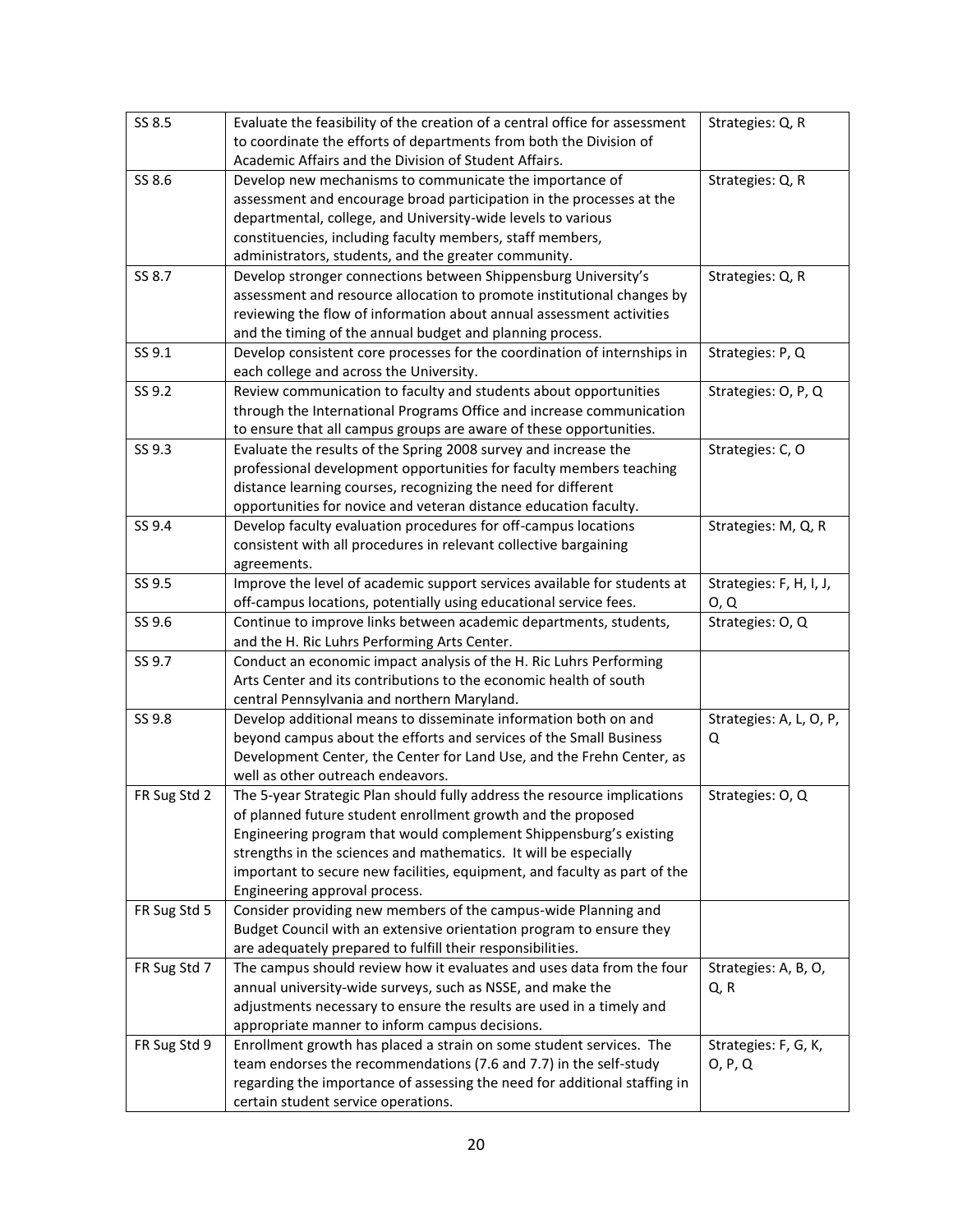| FR Sug Std<br>12 | Given concerns expressed by some about student writing and the fact<br>some departments have already responded with a discipline-specific<br>advanced writing course, the team suggests the campus consider having<br>all students receive a writing course beyond the current Writing<br>Intensive First Year Seminar. | Strategies: O       |
|------------------|-------------------------------------------------------------------------------------------------------------------------------------------------------------------------------------------------------------------------------------------------------------------------------------------------------------------------|---------------------|
| FR Sug Std<br>13 | Review the Distance Learning Policies and Procedures, which have been<br>in place since 2000, and consider eliminating or modifying the "non-<br>competitive" clause, which seems to be unnecessarily holding distance<br>education back.                                                                               | Strategies: O       |
| FR Sug Std<br>14 | Campus support for learning outcomes assessment should be<br>buttressed by insuring adequate resources are devoted to the<br>accomplishment of these commendable endeavors                                                                                                                                              | Strategies: O, R    |
| FR Sug Std 3     | As a new student information system is anticipated to be implemented<br>soon, the University must be mindful of the additional workload<br>demands to be encountered by functional users as well as technical<br>support staff during such a massive undertaking.                                                       | Strategies: G, Q, R |
| FR Sug Std 4     | As the campus designs and implements a continuity planning strategy,<br>ensure campus auxiliary organizations are fully included in the plan.                                                                                                                                                                           | Strategies: Q, R    |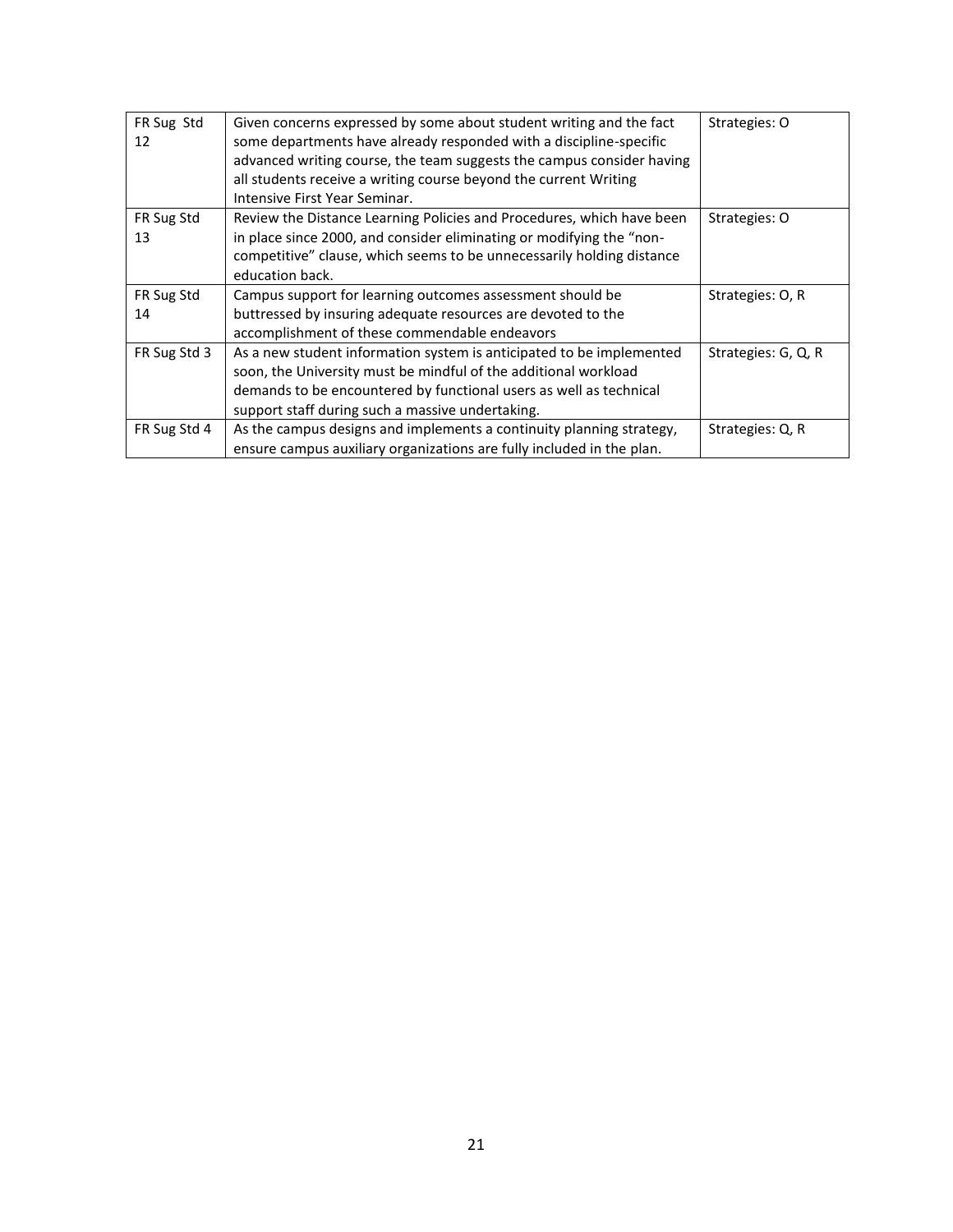# **APPENDIX 5**

# **Recommended Groups to Address AMP Strategies**

### **Strategy A:**

Integrated Marketing Committee; Enrollment Management/Admissions Committee (monthly & weekly committees); Alumni Advisory Board; External Affairs; Office of Communications; Career Development Center; Career Education; Ad hoc Internship Task Force; College Internship Committees; SU Foundation; Office of Professional, Continuing, and Distance Education; individual faculty with expertise in marketing, public relations, communications, media, and assessment.

#### **Strategy B:**

Enrollment Management/Admissions Committee (monthly & weekly committees); Office of Admissions; Scholarship Committee; BOG Scholarship Committee; Honors Program; EDI Transfer Working Group; Transfer Student Task Force; SU Foundation; International Education Committee; International Programs Office; Financial Aid; Office Veterans Affairs; Non-Traditional Student Organization; Office of Professional, Continuing, and Distance Education.

#### **Strategy C:**

Ad Hoc Committee on Faculty Searches; CFEST Campus Support; CFEST Grants Administration; Advisor Development and Resource Team; Social Equity; Human Resources; Multicultural Caucus; academic department representatives; Provost's office; College Councils; College Deans; Office of Professional, Continuing, and Distance Education; Institute for Public Service and Sponsored Programs; search committees; APSCUF Executive Committee; SU Foundation; Work Climate Solutions Committee; Women's Consortium; Students Advocating LGBTQIA Equity (SALE) .

### **Strategy D:**

Retention Committee; General Education Council; EDI Transfer Working Group; Transfer Student Task Force; TAOC committee members; Veterans Affairs Committee; Non-Traditional Student Organization; Student Affairs; director of housing; director of resident life; livinglearning communities; Learning Center; ASP program; Office of Disabilities Services; Library; Counseling Center; Service Learning committee; Activities Program Board; CUE Equity Scorecard; Orientation committee; Academic Day Committee; Honors program; department chairs; school/college councils; college deans; UCC; Forum; Career Development Center; Career Education.

### **Strategy E:**

General Education Council; Developmental Education council; school/college councils; school/college deans; Provost's office; academic departments involved in general education; UCC; Forum; Career Development Center; Career Education.

### **Strategy F:**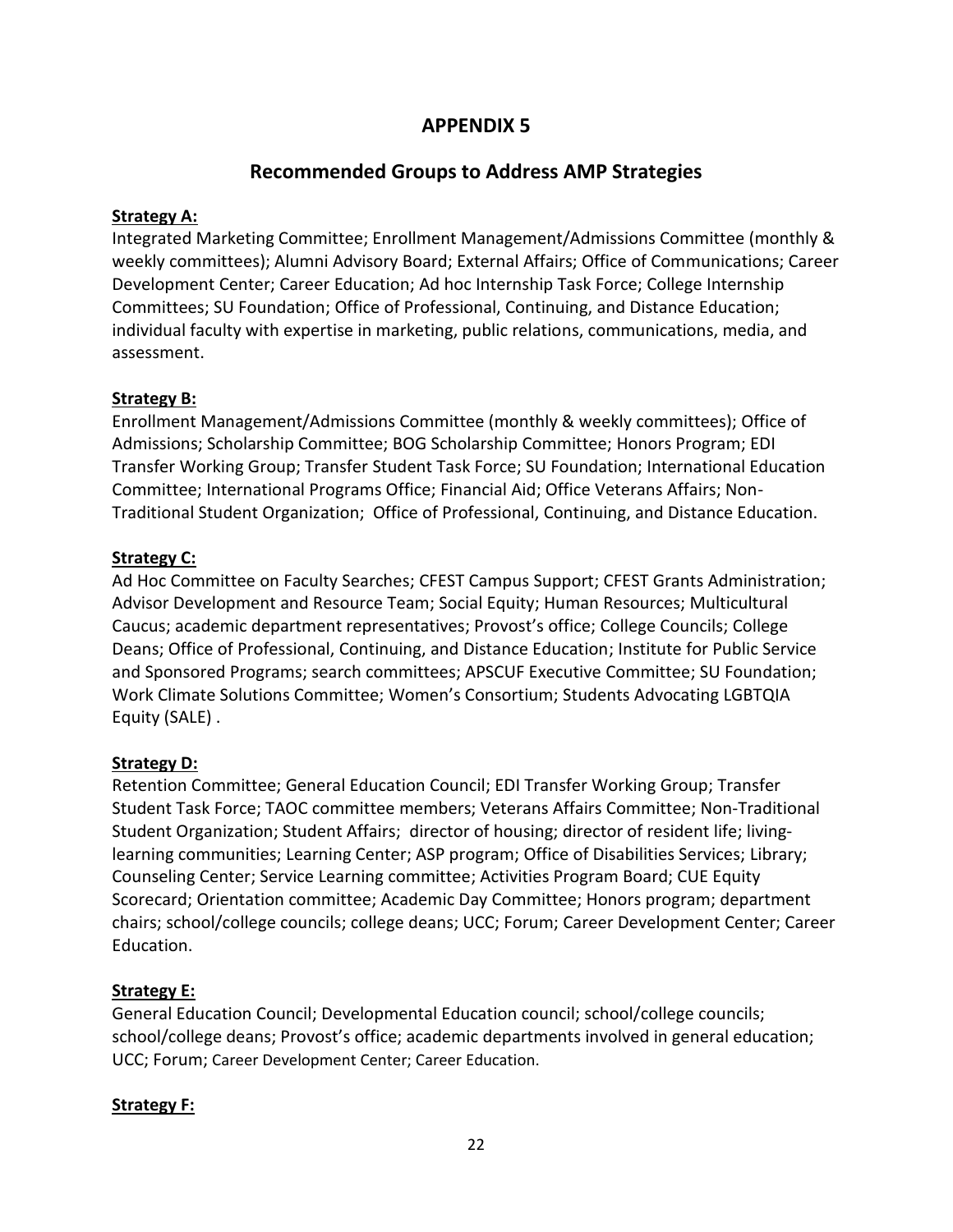Retention Committee; EDI Transfer Working Group; Transfer Student Task Force; TAOC committee members; Undeclared programs; Veterans Affairs Committee; Non-Traditional Student Organization; Student Affairs; director of housing; director of resident life; livinglearning communities; athletics; Learning Center; ASP program; Office of Disabilities Services; Library; Counseling Center; Service Learning committee; Activities Program Board; Student Senate; Graduate Student Advisory Board; financial aid; Scholarship committee; BOG scholarship committee; SU Foundation; CUE Equity Scorecard; Orientation committee; Academic Day Committee; Honors program; department chairs; school/college councils; college deans; UCC; Forum; Library; bookstore; CUE Equity Scorecard; Enrollment Management/Admissions committees (monthly and weekly committees); Office of Admissions; Institutional Research; interdisciplinary minors; Off-Campus Support Advisory Group; Thurgood Marshall program; Testing center; Students Advocating LGBTQIA Equity (SALE); Multicultural Student Affairs; Greek Life; Fraternity/Sorority Affairs; Women's Center; International Education Committee; International Programs Office; Developmental Education Council; Career Development Center; Career Education.

### **Strategy G:**

Retention Committee; Undeclared Transition Planning Group (or its successor committee); Undeclared Programs; General Education Council; Financial Aid; Registrar; Academic Deans; School/College Councils; Academic Affairs Council; Office of Professional, Continuing, and Distance Education; Dean of Enrollment Services (Admissions); Associate Deans; Advisor Development Resource Team (ADRT); students.

#### **Strategy H:**

Graduate Council; Graduate Student Advisory Board; Graduate Research Grants Committee; Provost's office; IPSSP; Enrollment Management/Admissions committees (monthly & weekly committees); Office of Admissions; Graduate Dean; college deans; Dean of Arts and Sciences Advisory Council on Undergraduate Research; GA Allocation committee; Office of Professional, Continuing, and Distance Education; SU Foundation.

#### **Strategy I:**

Internal and External Library Advisory Boards; CFEST Campus Support; Instructional Design and Development Services; SU Foundation; University Technology Council; Library Services Council; Learning Center; Academic Affairs Assessment Team; school/college councils; Division of Information Technology and Library Services.

### **Strategy J:**

University Technology Council; Emerging Technology Committee; Library Services Council; Instructional Design and Development Services; CFEST Campus Support; Housing; Living and Learning Communities; Division of Information Technology and Library Services; Division of Administration and Finance; Facilities; SU Foundation.

### **Strategy K:**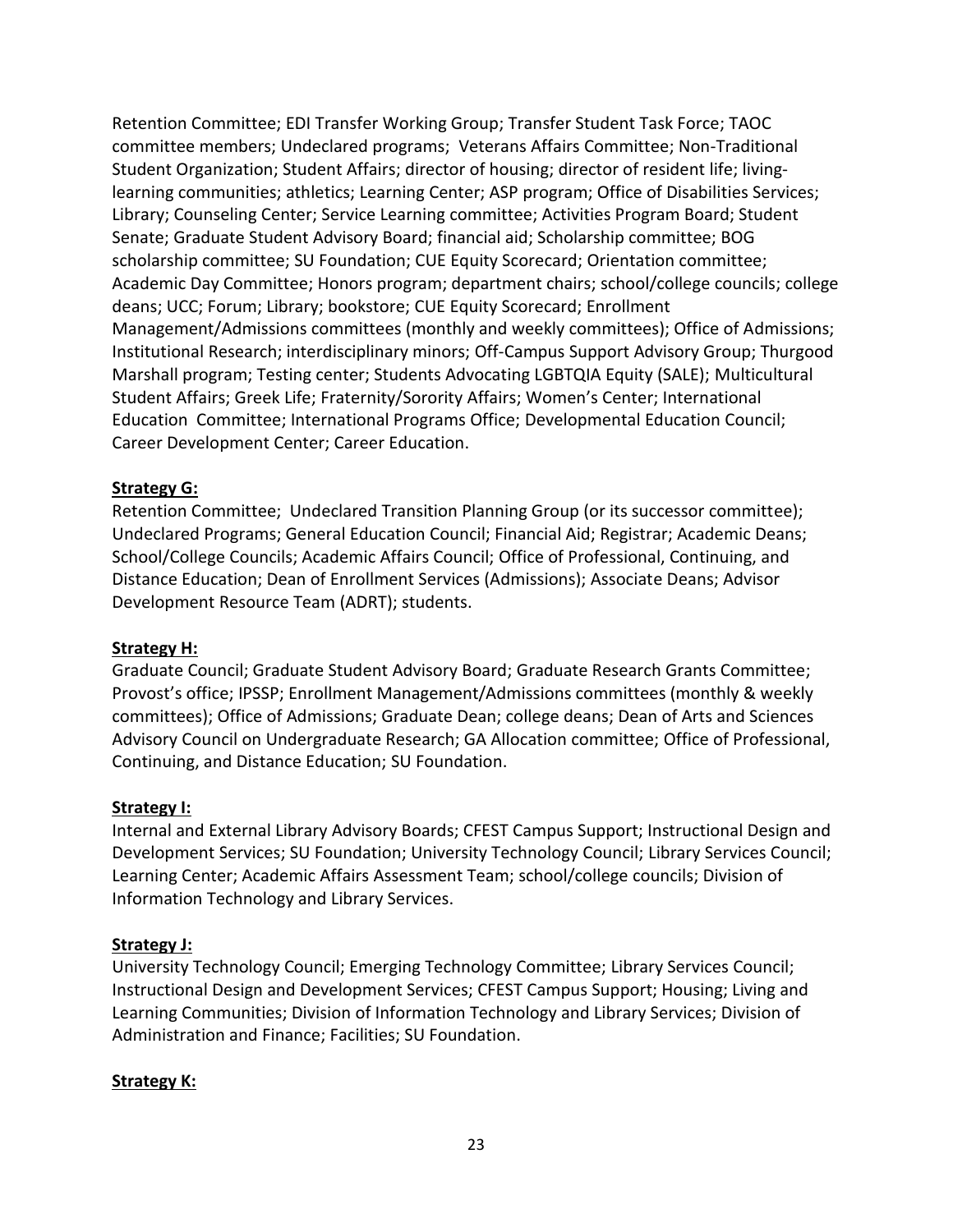Planning and Budget Council; Provost's office; school/college deans; Facilities; school/college councils; Office of Admissions; Enrollment Management/Admissions committees (monthly & weekly committees); Office of Admissions; Retention committee.

### **Strategy L:**

Faculty Grants Task Force; CFEST Grants Administration; CFEST Campus Support; IPSSP; Provost's office; SU Foundation; college/divisional faculty representatives; school/college councils; school/college deans; student research travel programs; Administration and Finance (grants accounting, purchasing, etc.)

### **Strategy M:**

Promotions Committee; Sabbatical Committee; Tenure Committee; Departmental Promotions Committees (DEPAC); Advisor Development Resource Team; CFEST new faculty orientation; Provost's office; Faculty Grant Task Force; APSCUF Executive Committee; Human Resources.

# **Strategy N:**

Academic departments; school/college councils; school/college deans; Honors Program; Provost's office; Academic Affairs Council; UCC; General Education council; Graduate council; Teacher Education council; Developmental education council; International Education Committee; Counseling Center; Student Senate; Activities Programming Board; Residence Life; Orientation committee; Academic Day Committee; Students Advocating LGBTQIA Equity (SALE); Multicultural Student Affairs; Greek Life; Fraternity/Sorority Affairs; Women's Center; International Programs Office; Career Development Center; Career Education.

# **Strategy O:**

Academic departments; school/college councils; school/college deans; Honors Program; Provost's office; Academic Affairs Council; UCC; General Education council; Graduate council; Teacher Education council; Developmental education council; TAOC committee members; International Education Committee; Forum Distance Education Task Force; Academic Outreach Subcommittee (formerly known as the DE Subcommittee); CFEST; Office of Professional, Continuing, and Distance Education; SU Foundation; Career Development Center; Career Education.

# **Strategy P:**

Dean of Arts and Sciences Advisory Council on Undergraduate Research; Undergraduate Research Grants Committee; Graduate Research Grants Committee; Summer Undergraduate Research Experience Committee; Institute for Public Service and Sponsored Programs; SU Foundation; Internship Task Force; college internship committees; Honors Program; Service Learning committee; Academic Day Committee; Volunteer Services; International Programs office; Women's Center; school/college deans; school/college councils; External Affairs; Alumni Advisory Board; Program/Department Advisory Boards; Student Affairs; Career Development Center; Career Education.

# **Strategy Q:**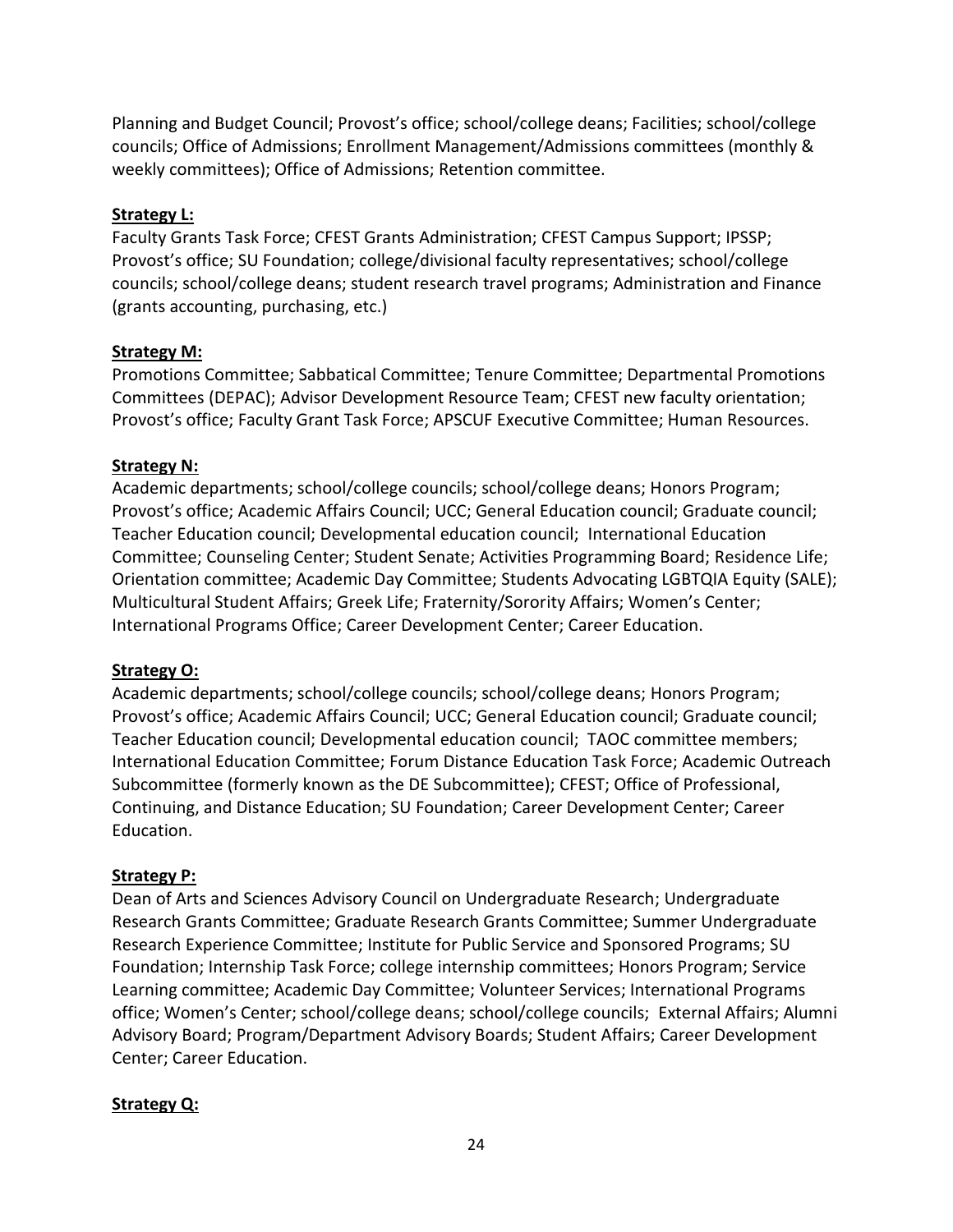All departments, offices, committees, and groups within Academic Affairs and Student Affairs; Student Senate; Graduate Student Advisory Board.

### **Strategy R:**

Academic Affairs Assessment Team; Planning and Budget Council; Provost's office; school/college deans; college and department Assessment committees; college and department accreditation teams/committees; Office of Professional, Continuing, and Distance Education; Institutional Research; All divisions of the university; SU Foundation.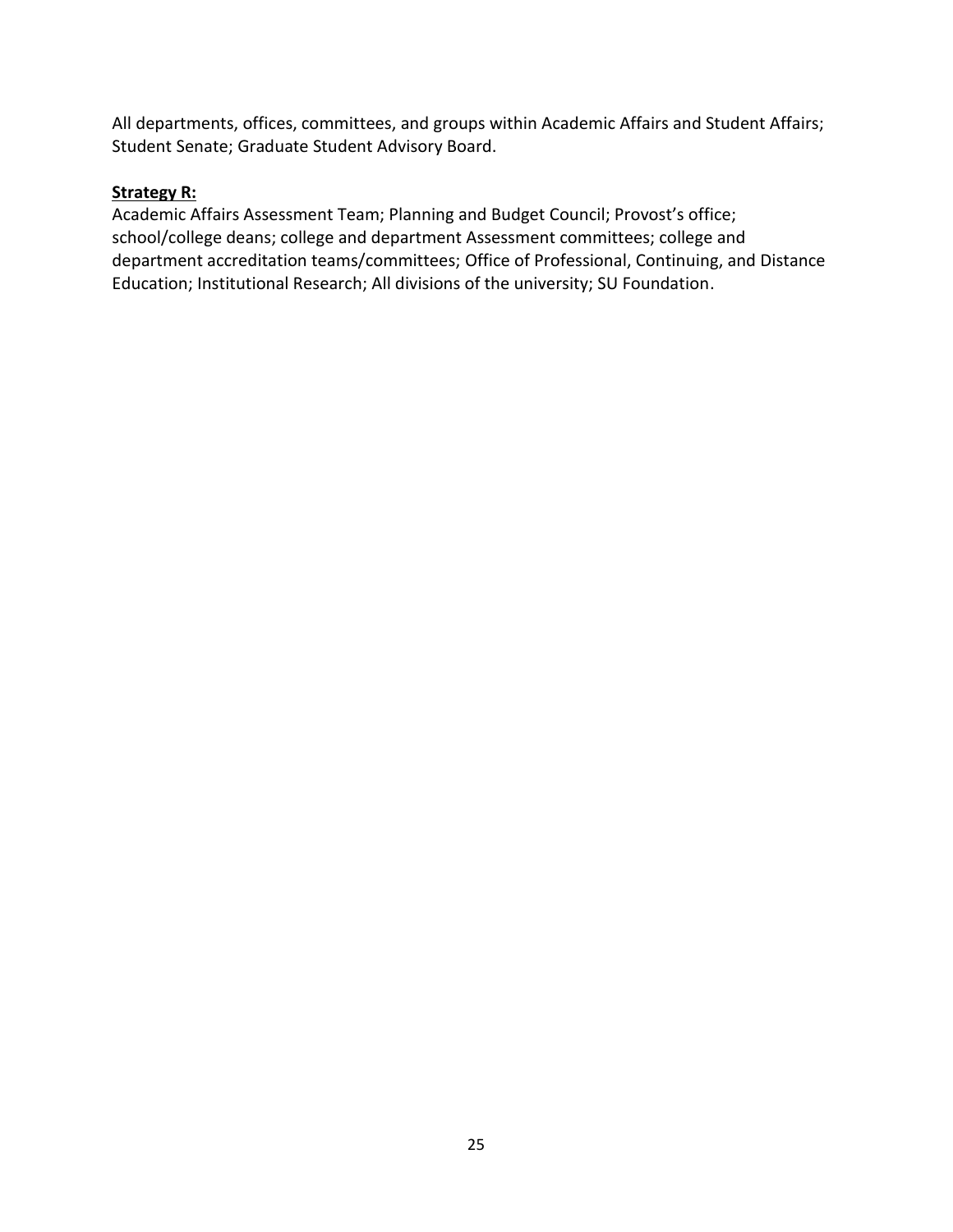# **APPENDIX 6 Suggested Activities**

The AMP Task Force has compiled the following list of suggested activities from the feedback provided by the university community in fall 2009 to date.

The Task Force has provided these suggested activities for further consideration by the groups that are charged to address each strategy. The Task Force recommends that these groups employ their unique expertise to consider, investigate, and evaluate these suggested activities within the context of the strategy they have been charged to address. This critical analysis should be done prior to each group making recommendations or taking action to implement activities that address the strategy they have been charged to address.

For example, the groups should consider the feasibility, appropriateness for SU, research, and resource requirements of each activity. The groups should also consider the extent to which these activities are already occurring, and whether such activities might be modified or expanded. (The Task Force is aware that some of these activities may have already begun or been completed. The Task Force is also aware that in some of these cases this information is not widely known across campus, and so it has included such activities in the list below as one means to raise awareness of these activities across campus.) These groups might also identify additional activities for each strategy, based on circumstances and building on the group's expertise in particular areas.

### **Strategy A – Suggested Activities**

- 1. Collaborate with Communications and Marketing, External Affairs & University Relations, and SU Foundation to create a coordinated plan that increases the internal and external visibility of student, faculty, and staff accomplishments (e.g., publicizing student achievements in their home town newspapers; using social media to illustrate the great things happening at SU).
	- a. Work with the division of External Affairs & University Relations and the office of Communications & Marketing to develop improved mechanisms for capturing hometown information to publicize student achievements.
	- b. Hire an individual dedicated to establishing and expanding Ship's social media presence.
	- c. Engage an outside consultant to conduct an environmental scan of the University with respect to how the university operates and communicates, and make recommendations for improvement. This scan should include questions such as: Are the processes easy? Is information readily available on the website? Can people find what they need when they're on campus?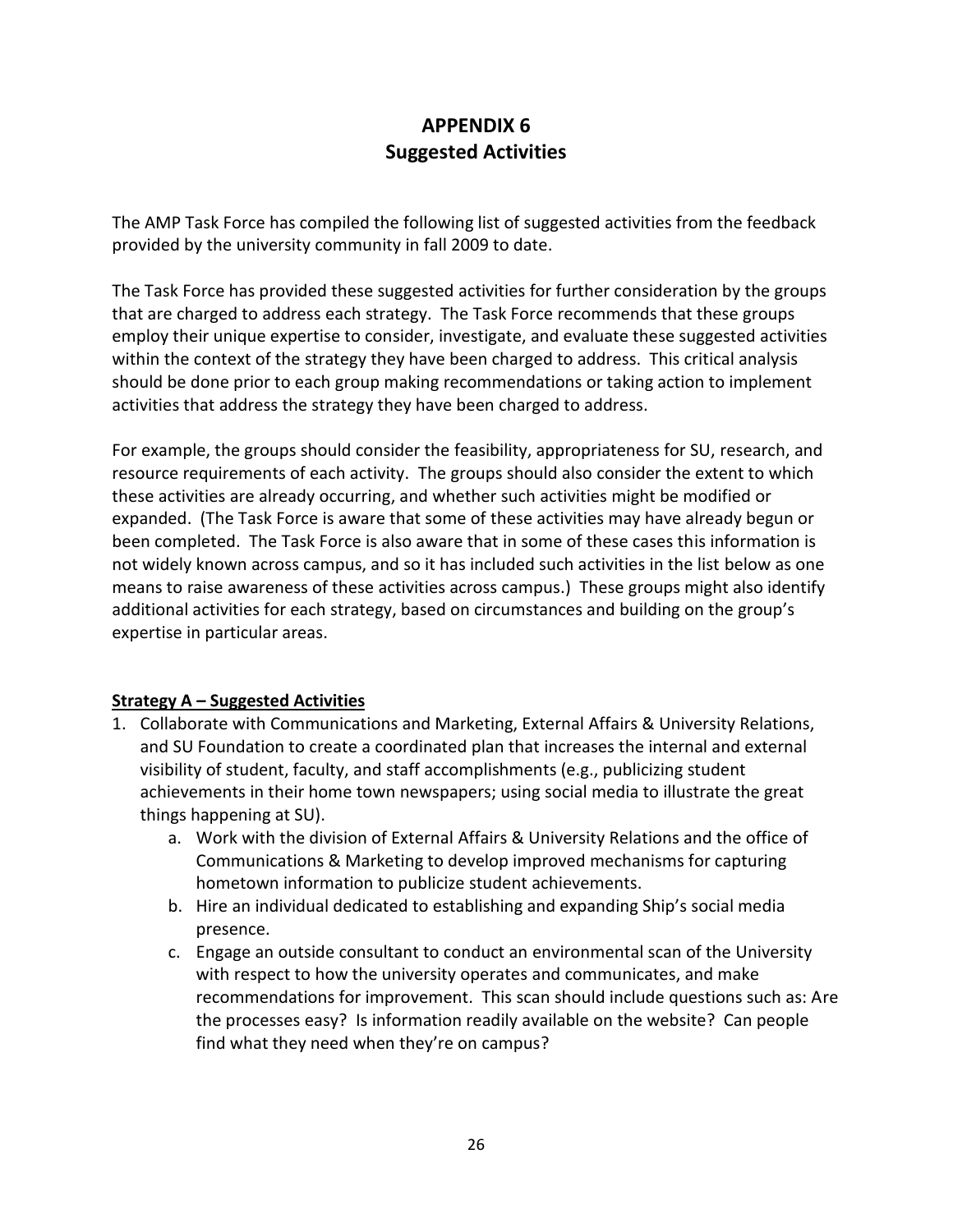- d. Develop and implement an integrated marketing plan that includes all segments of the university, and takes into account the segmented characteristics and needs of Ship's various target recruiting populations.
	- 1. Develop distinct marketing plans for graduate and undergraduate programs, using marketing approaches, strategies, materials, and cycles appropriate to the differentiated characteristics of each student population.
- 2. Work with students and faculty to publicize their accomplishments engage students and faculty in identifying meaningful ways to publicize their accomplishments. For example, ask faculty to identify relevant professional associations and publications and ask students to identify meaningful publicity outlets in their home area.
	- a. Work with the division of External Affairs & University Relations and the office of Communications & Marketing to develop improved mechanisms for capturing information on professional associations and organizations to which student, faculty, staff, and administrators' accomplishments can be sent.
- 3. Create marketing materials specifically designed to recruit new faculty. Such materials would be both print and electronic, and for prospective faculty answer the question "why should I come to Ship"?
- 4. Revisit the Lippman-Hearn study what's next after the "ship word" campaign? Work with the division of External Affairs & University Relations and the office of Communications & Marketing as it embarks on a new RFP and study in 2012-2013.
	- a. Create a brochure on financial aid opportunities at SU: *Financing Your Education At SHIP*, including scholarships, loans, need-based financial aid, work-study, etc. Develop communication pieces designed to better inform students about how they might fund their education at SU. Improve the scholarship website.
	- b. Review current institutional and college materials, and develop revised or expanded resources to help the colleges produce annual reports that promote faculty accomplishments in each department, each year.
	- c. Publish faculty sabbatical reports and other publications on the website to highlight faculty expertise, credentials, and accomplishments. Work with the Provost's office, division of Information Technology & Library Services, division of External Affairs & University Relations, and the office of Communications & Marketing to investigate the feasibility and process for such an activity.

# **Strategy B – Suggested Activities**

# Recruitment:

- 1. Charge the Enrollment Management/Admissions Committee to:
	- a. Revisit current recruitment activities (including open houses). Ask "what works, and what doesn't"? Ask "what is outdated and ineffective, and what remains productive"? Engage students in this process to gather answers to these questions from the target office.
	- b. Assess the current admissions recruiting plan, including how it integrates with the university marketing and public relations plan and departmental and college recruiting activities.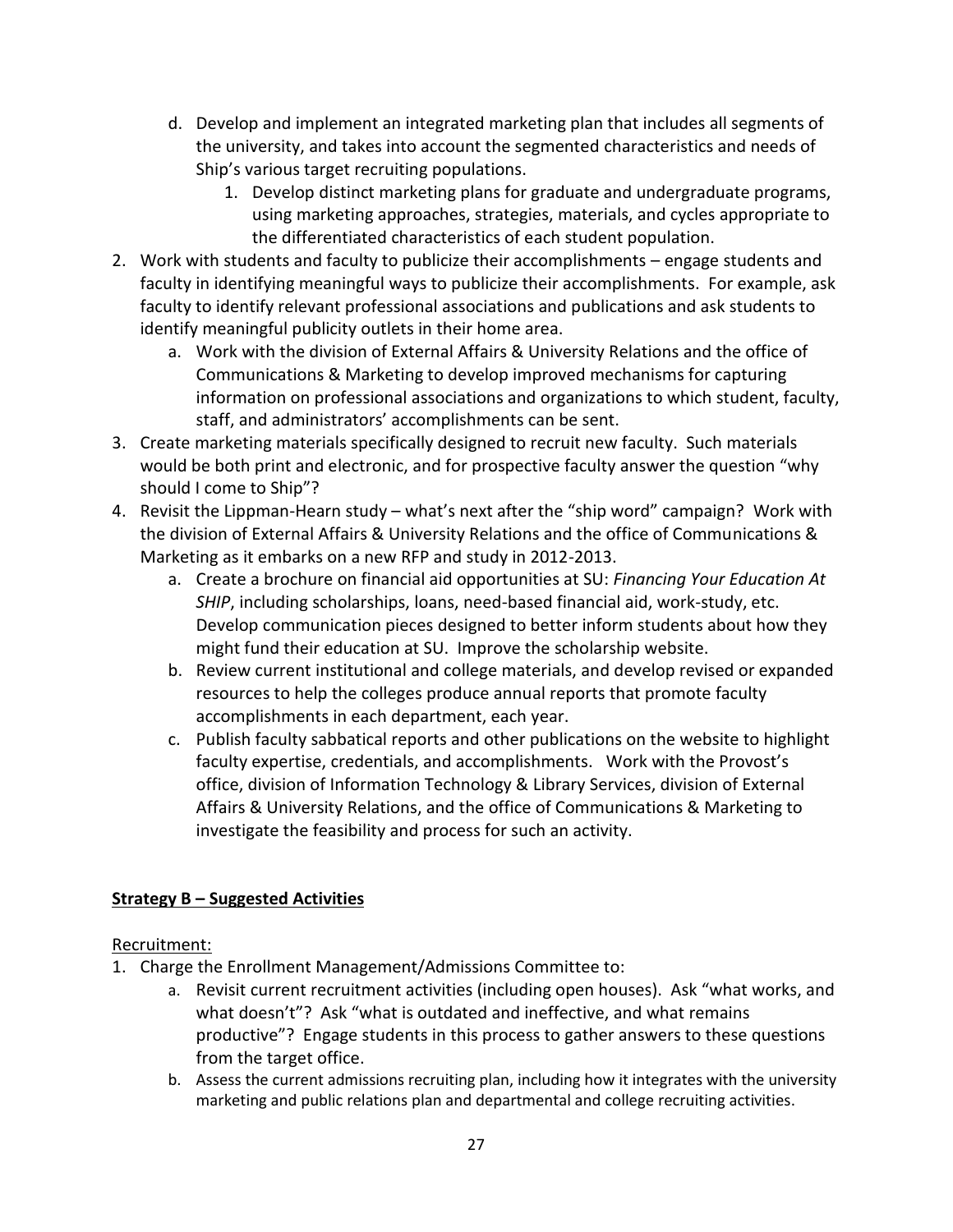- c. Make recommendations as to how to increase our enrollment yield among highly qualified and diverse applicants, including the use of a minority cohort model.
- 2. Diversify student recruiting efforts including the use of targeted recruiting activities, marketing pieces, post-admit communications, and outreach activities. Uniquely target activities, materials, and communications to particular audiences as appropriate: undergraduate, transfer, graduate, non-traditional, adult, off-campus, veteran, highachieving, international, and diverse populations of students.
- 3. Increase the number and variety of recruiting contacts that potential students receive from SU.
- 4. Develop, implement, and assess an effective recruitment plan for transfer students. To recruit transfer students:
	- a. Increase Ship's presence at community colleges in the region.
	- b. Develop active links and communication between the relevant academic departments and faculty at Ship and both Harrisburg Area Community College and Hagerstown Community College, between which ready transfer pathways exist.
	- c. Develop scholarships for transfer students.
	- d. Provide an earlier scheduling window for transfer students so that they can get the classes they need for timely degree completion.
	- e. Provide a priority scheduling window for transfer students who commit to Ship early.
- 5. Develop, implement, and assess an effective recruitment plan for international students. To recruit international students:
	- a. expand support for the International Students Office
	- b. expand exchange programs with foreign universities
	- c. provide admissions with an international recruitment budget
	- d. better promote JFK scholarships for international students
	- e. offer summer ESL courses as a recruitment tool
- 6. Increase outreach activities to Latin American and Hispanic students in the Chambersburg, Adams county, and Hanover areas.
- 7. Enlist successful SU students and alums for recruiting activities in their home high schools, including presenting scholarships at high school awards ceremonies. Coordinate such efforts with the scholarship committees, SU Foundation, and Alumni relations.
- 8. Develop targeted programming opportunities designed to recruit students including an expanded Jump Start program, courses at Wallops Island, academic camps (including external grant funding opportunities to fund academic camps), college preparatory courses, courses for honors students, and credit-based classes for high-achieving high school students in their home high school at a reduced tuition rate taught by Ship faculty. Investigate the financial models and overhead charges for running academic camps.
- 9. Invite outstanding students from the region to attend campus events.
- 10. Incorporate language, specific examples, and specialized targeted materials (e.g. brochures) in admissions recruiting activities and open houses that highlight students' engagement in Ship's signature activities: internships, and the post-graduation jobs that were garnered as a result of that internship experience; undergraduate research opportunities, the Celebration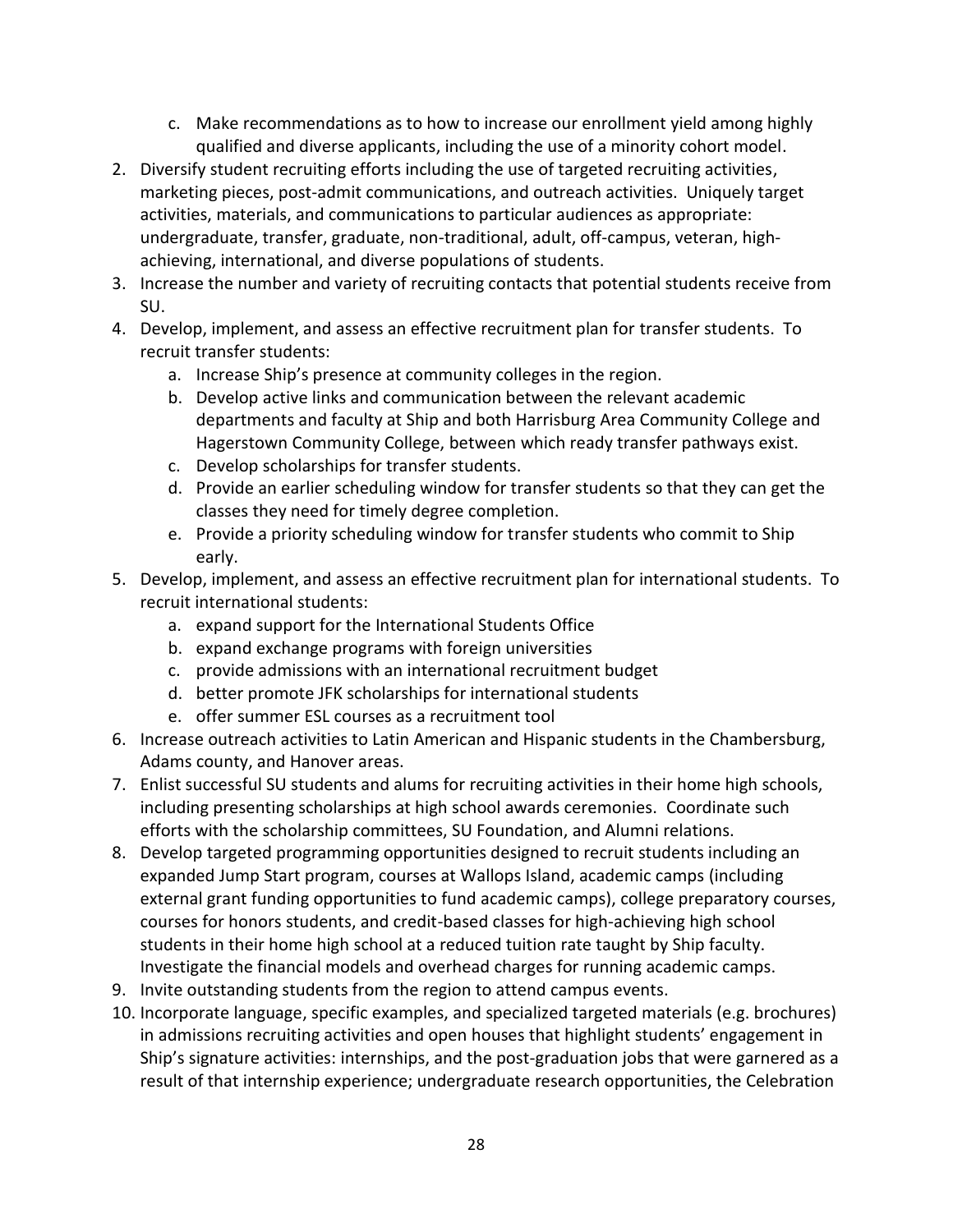of Student Research, and the post-graduation benefits (admission to graduate/professional school) to be gained through the research experience; and service learning.

11. Establish regular meetings between the academic colleges and departments and Admissions staff.

# Scholarships and Financial Aid:

Establish new scholarship and tuition practices designed to maximize the use of available funds and influence students' decision making process. Use scholarships more effectively to recruit highly-qualified students. Collaborate with the scholarship committees and the SU Foundation to investigate the extent to which the following practices are already occurring, as well as the feasibility of expanding or initiating such activities. For each of the following suggestions, take into consideration the restrictions placed on scholarship dollars by federal, state, and private donor sources. The activities to investigate are:

- 1. Support university and SU Foundation efforts to secure funding for scholarships. Support efforts to increase the number and dollar amount of scholarships in the following areas:
	- a. merit-based, service-based, need-based scholarships
	- b. scholarships for high-achieving in-state and out-of-state undergraduate students
	- c. scholarships for high-achieving transfer students
	- d. scholarships for high-achieving in-state and out-of-state graduate students
	- e. scholarships for non-traditional, off-campus, and veteran students
	- f. scholarships for students studying abroad
	- g. scholarships for students with emergency needs (such as the Last Dollar Scholarship program; Student Senate/Follett Bookstore textbook scholarship program)
	- h. scholarships and graduate assistantships for graduate students, including part-time graduate students
- 2. Conduct a data-based assessment: how many people turn down scholarships and why?
- 3. Collaborate with the university, SUF, and donors to develop eligibility parameters for newly developed and endowed scholarships and grants, that would balance the unique interests of donors and the overall financial need of students, and that would minimize the amount of un-awarded scholarships.
	- a. Extend the parameters of first-year freshman scholarships to transfer students. Scholarships not used by first year freshman could be extended to high achieving transfer students, by noting that they too are entry level students.
	- b. Collaborate with SUF to ensure that the capital campaign includes dollars for general student scholarships without specific eligibility parameters.
- 4. Increase the criteria for merit-based scholarships.
- 5. Continue efforts to over-award scholarships to ensure that the use of the funds is maximized.
- 6. Continue efforts to move the confirmation date for students' acceptance of scholarships to earlier in the admissions process.
- 7. Offer Valedictorian and Salutatorian BOG scholarships to the top 5 students at the end of their junior year in high school.
- 8. Offer scholarships at the end of the high school junior year or the fall of the senior year.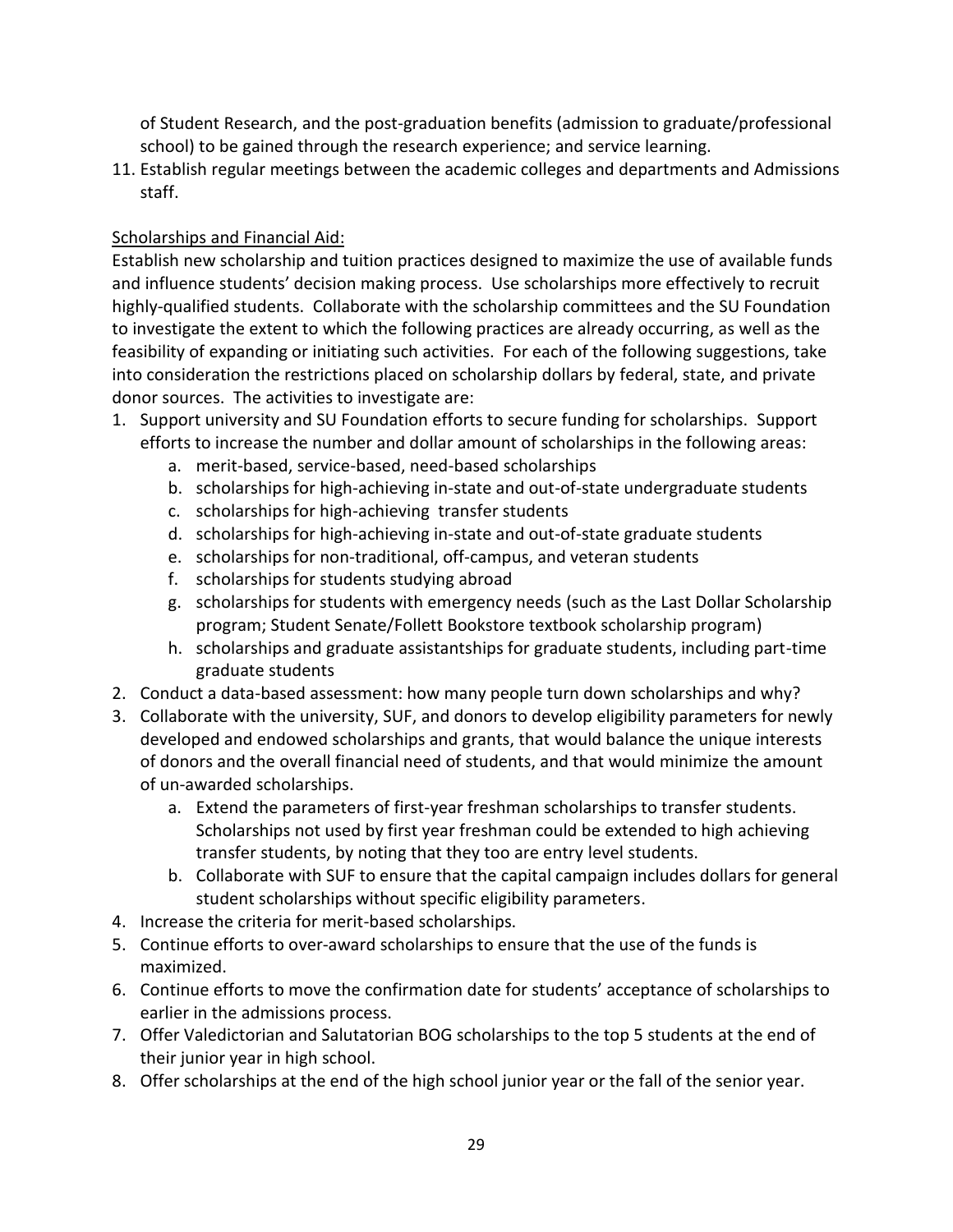- 9. Continue efforts to establish, promote, and award a tuition differential for high-achieving out-of-state undergraduate students, and out-of-state students in STEM majors.
- 10. Establish full tuition scholarships for high-achieving out-of-state undergraduates, especially those from Maryland, New York, and New Jersey.
- 11. Investigate the opportunities for obtaining additional support through the financial aid office.
- 12. Create a searchable database of scholarships, raising students' awareness of scholarship funds for which they are eligible. Search parameters should include SAT scores, residency, and program of study, among others.

### **Strategy C – Suggested Activities:**

Recruitment:

- 1. Investigate equity and the available flexibility in faculty hiring packages for practices such as: funds for moving expenses, start-up funds for research, on-campus or temporary housing, and a first semester teaching load of 3 courses or 1-2 course preparations. Investigate the extent to which these practices are already occurring and might be expanded, as well as the feasibility of initiating such activities. Investigate possible funding sources for these activities including, but not limited to, the SU Foundation, a strategic university budget line, and/or a portion of university overhead funds obtained through grant activities.
- 2. Improve the outcomes of the Social Equity Office recruitment and retention of highly qualified and diverse faculty by creating a larger pool of contacts for search committees. Establish a network of direct contacts with doctoral granting institutions producing graduates in majors that we offer.
- 3. Consider recruiting and hiring practitioner faculty (those with recent work experience in the field in which they teach).
- 4. Benchmark against peer institutions for faculty diversity and qualifications (e.g., percent of faculty with a doctoral degree).
- 5. Track SU's progress toward achieving affirmative action goals.

# Tactics – Teaching:

- 1. Allow for greater flexibility in teaching load. Investigate alternatives to the standard 4/4 teaching load, including trading winter or summer courses for fall or spring courses, and counting the supervision of experiential learning activities as part of faculty load. (This is also a recruiting tool; see below.)
- 2. Maintain a low percentage of adjunct faculty and provide support for faculty contributions to the academic climate.
- 3. Support the role of advising by:
	- a. Providing for a more equitable distribution of advising activities across departments and faculty.
	- b. Maintaining low student-to-faculty advising loads.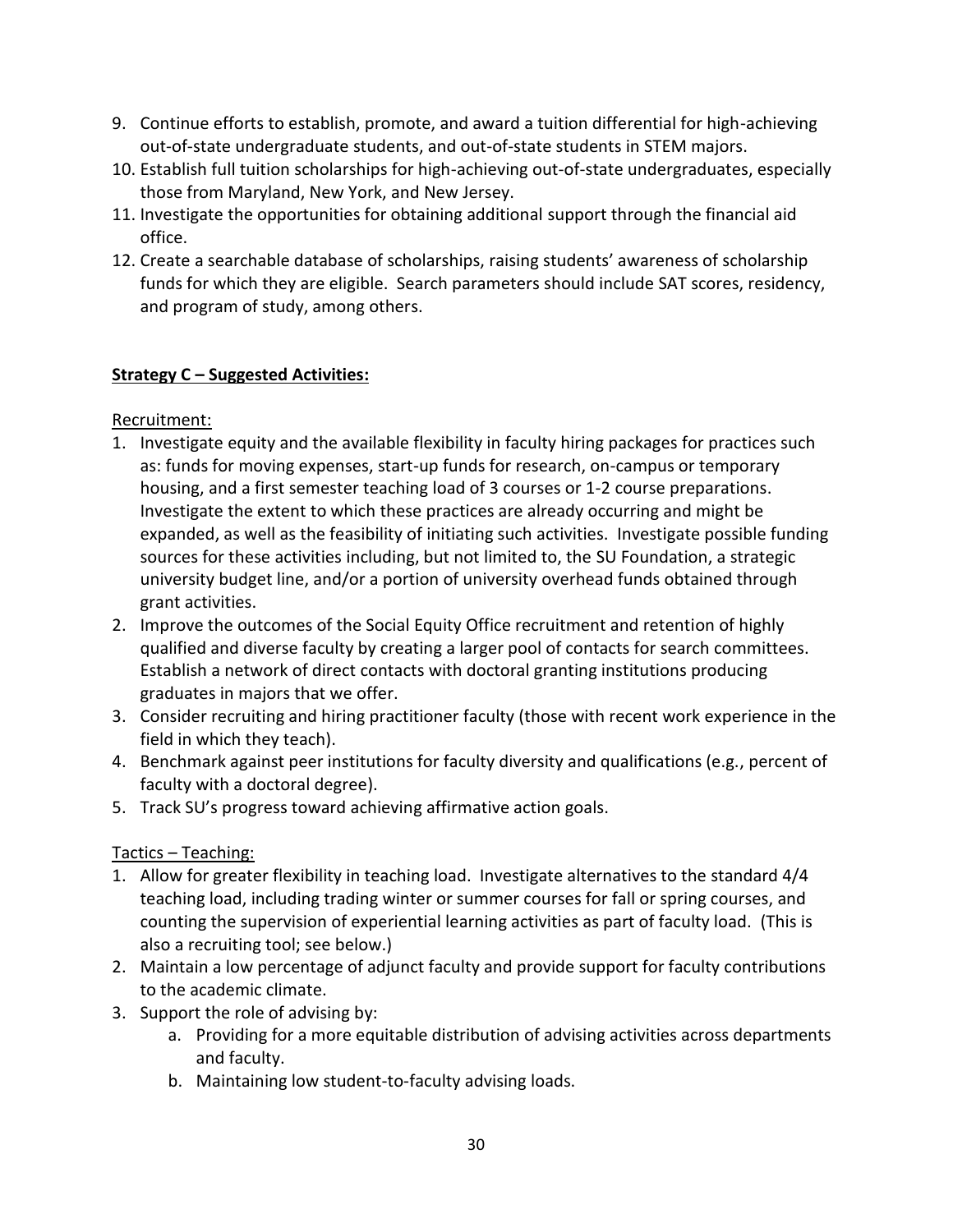- c. Continuing to provide professional development opportunities designed to improve advising methods, and an awareness of general academic issues and administrative processes.
- d. Providing an evaluation and reward system for faculty to ensure good student support through excellence in advising.
- e. Emphasizing the need for strong advising skills in hiring, and as a valuable part of the promotion and tenure process.

# Tactics – Scholarship and Professional Development:

- 1. Broaden the scope of activities qualifying for CFEST support for faculty and faculty-led student scholarship. Gather information from faculty about the types of activities, materials, equipment, and travel that are appropriate for their discipline. Simplify the process for securing CFEST funds and allow electronic submission of forms.
- 2. Re-examine the current models of faculty professional development, including those provided through CFEST, Deans' and department offices, IDDS, and Academic Outreach and Innovation. Evaluate the resources allocated to and needed for these activities.
- 3. Explore alternative direct and indirect cost formulas for external grant awards.
- 4. Increase the amount of professional development and research initiatives dollars in SU Foundation campaigns.
- 5. Increase faculty exchanges.
- 6. Increase faculty Fulbright opportunities.
- 7. Clarify information security and international export/import forms and requirements for faculty travelling abroad to conduct research and engage in other professional development activities.

# Tactics – Retention:

- 1. Establish a mentoring program for new minority faculty members.
- 2. Strengthen the mentoring program by creating a support structure through C-FEST with reassigned time for faculty members to coordinate.

### **Strategy D – Suggested Activities:**

- 1. Develop an entry experience that is responsive to the unique and differentiated needs of first time residential, transfer, non-traditional, military/veteran, off-campus, international, and under-represented students.
- 2. Develop strategies that empower students to direct their academic and career path, taking into consideration the differing perspectives and needs of declared and undeclared majors with respect to the exploration of possible majors, minors, and careers.
- 3. Revisit current orientation activities (summer and fall) and ask "what works, and what doesn't?" and "what is outdated and ineffective, and what remains productive?".
- 4. Pair students with a mentor or their advisor during orientation.
- 5. Invest in and initiate a campus-wide discussion on entry-year experience models, including centered on courses, majors, learning communities, living-learning communities, cohorts, a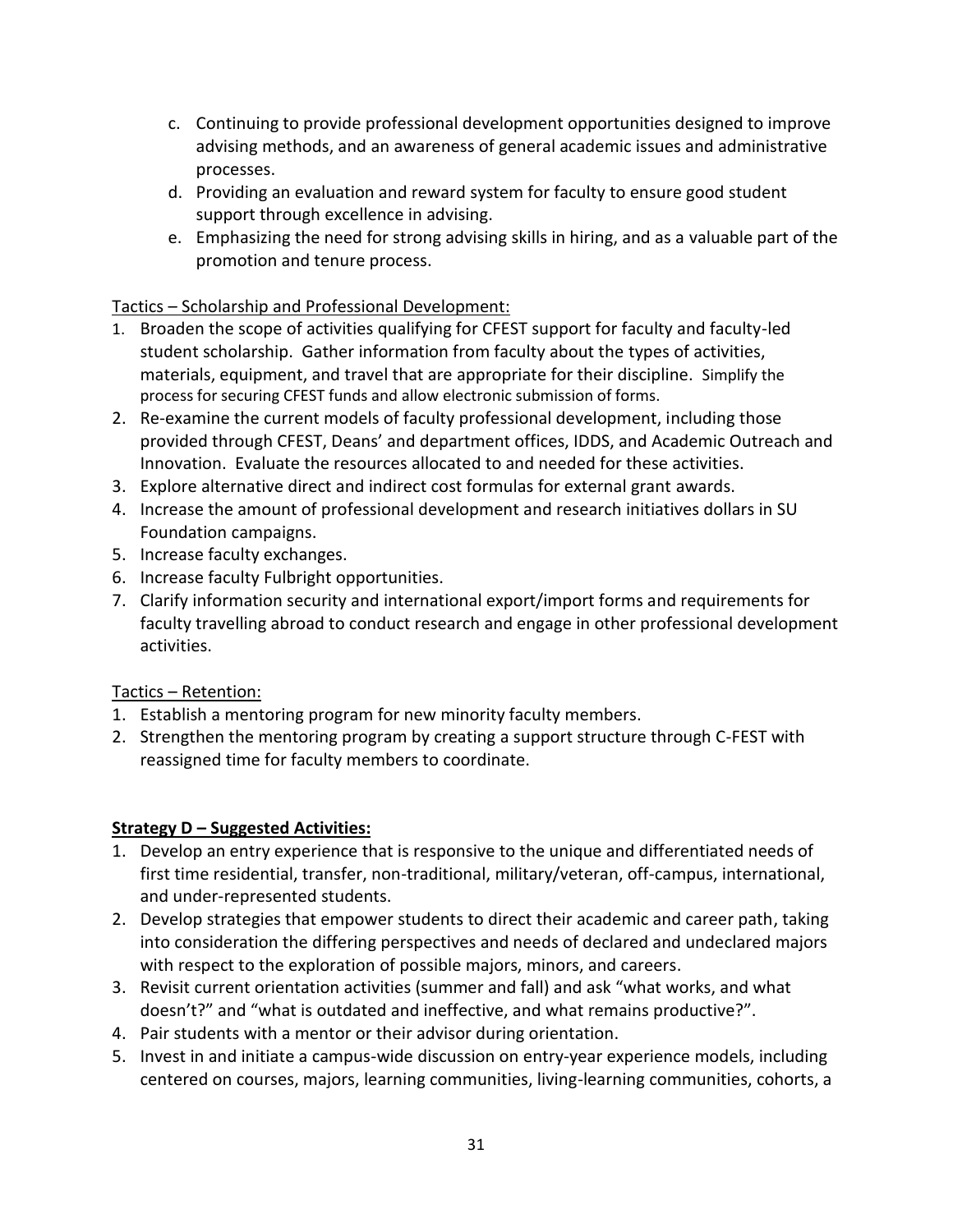series of experience that occur throughout the entry-year, seminars, interest groups, an online program to assist with orientation, and peer mentoring.

# **Strategy E – Suggested Activities:**

- 1. Charge the General Education Council to present recommendations for the general education curriculum by fall 2013. Prioritize these recommendations and initiate implementation by fall 2015.
- 2. Create and support a process to identify, develop, and implement core experiences and cross-curricular initiatives.
- 3. Develop strategies for the continual emphasis of core competencies (writing, oral communication, quantitative reasoning, critical thinking, developing habits of the mind, and global understanding) throughout the curriculum.
- 4. Implement initiatives to promote information literacy in a rapidly changing technological environment in order to engage students in the effective acquisition, use, evaluation, and disseminations of information. Consider a variety of alternatives to achieve this overarching initiative, including embedding information literacy in courses, coordinated integration and instruction across courses and disciplines, and assessment, especially with respect to Middle States guidelines.
- 5. Explore the rationale and feasibility of including courses from all three academic colleges in the general education curriculum.
- 6. Explore the incorporation of technology fluency in the curriculum in a systematic way.

# **Strategy F – Suggested Activities:**

- 1. Develop differentiated support services for diverse populations of students to meet the unique needs of students, such as those in their first two years at Ship, and high-achieving, at-risk, transfer, non-traditional, military/veteran, off-campus and international students.
- 2. Fund the Learning Center, Testing Center, Office of Disability Services, Counseling Center, and other student support services at a level that is proportional to the differentiated needs of existing and incoming students.
- 3. Prioritize and implement recommendations from the various Retention Committees.
- 4. Investigate the impact and feasibility of 12 month programs.
- 5. Establish the current retention baseline at SU.
- 6. Identify and more widely distribute the additional data and reports that colleges, departments, chairs, and faculty need to make decisions regarding retention initiatives.
- 7. Identify practices that are working well and where the challenges lie with respect to student retention.
- 8. Establish a driving force (an office or person) to coordinate retention efforts across Academic Affairs, and to facilitate and support college and departmental retention efforts.
- 9. Provide programs, services, and a campus that are accessible to all individuals.
- 10. Expand the Thurgood-Marshall mentoring program and establish other types of active mentoring programs for under-represented students.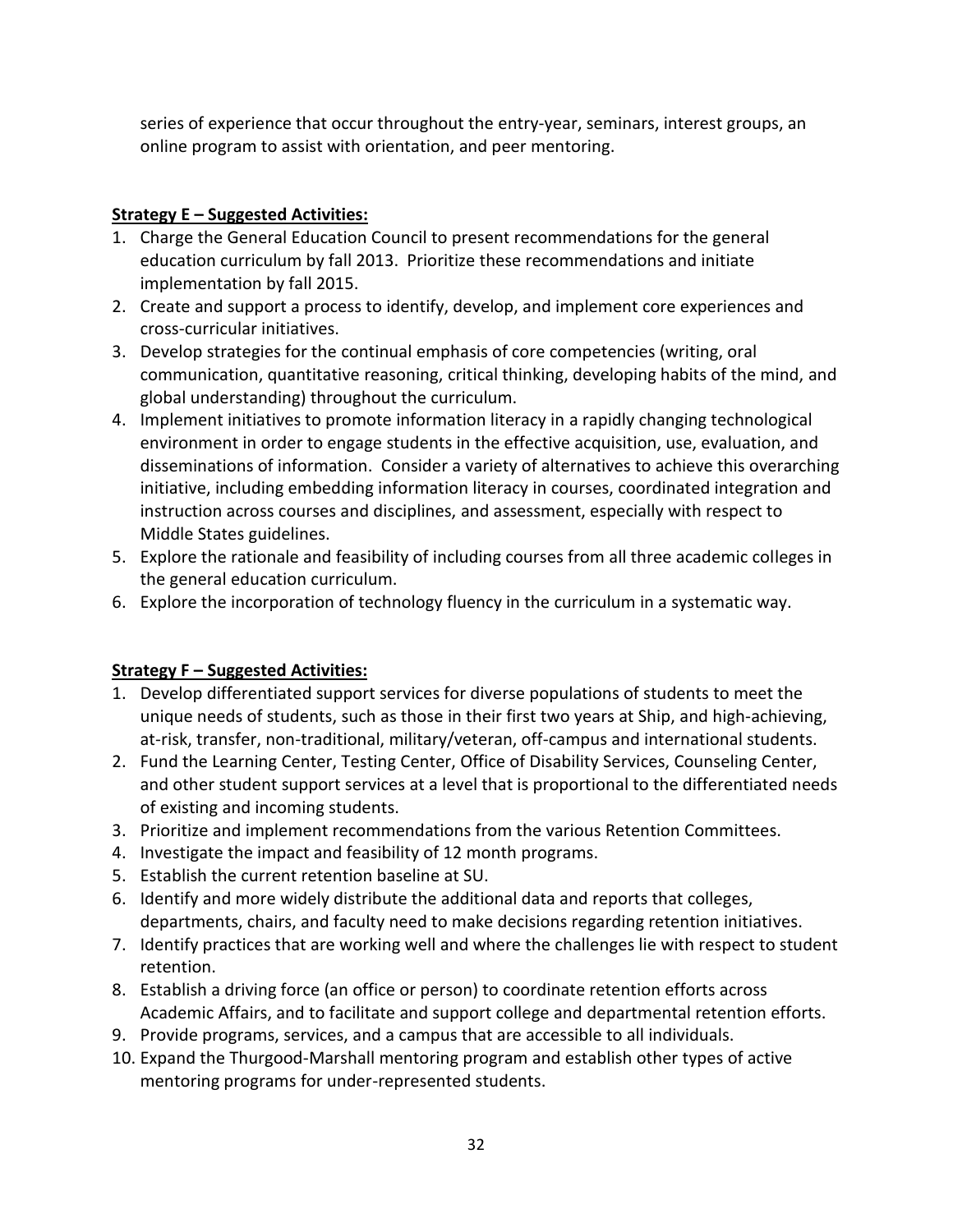- 11. Provide continued support for students as they transition from their entry-year to second year.
- 12. Explore the factors that lead to graduate students who stop attending school, and develop support systems to alleviate such problems.
- 13. Offer instruction that addresses the needs of a diverse student body, including the arts, multicultural studies, gender, and age and disability awareness.
- 14. Expand efforts to make textbooks available from the library and renting books from the bookstore for financially disadvantaged students.
- 15. Expand efforts to bring Alumni to campus to serve as role models and professional examples.

### Academic Support:

- 1. Place an increased emphasis on assessing entering students' knowledge, skills, and abilities. Recommend appropriate initial curriculum and advising to better ensure success in degree programs.
- 2. Identify and require regularly admitted underprepared students (students who have SAT scores at 900 and below) to take a college readiness assessment and enroll in a course designed to support their transition to college. Prior to this, explore how such a course would be designed, staffed, and supported, and in which department it would be housed.
- 3. Limit the number of underprepared students that are admitted to the university.
- 4. Develop and implement a program designed to increase awareness of the needs of SU's diverse student populations and the importance of addressing those needs in enhancing the quality of student, faculty, and administrative staff interactions.
- 5. Investigate an evaluation and reward system for administrators and staff to ensure good student support and service.
	- a. Emphasize the need for strong student service in hiring.
	- b. Emphasize strong student service as part of the annual evaluation process.
	- c. Reward and provide incentives for administrators and staff for good student service.
	- d. Establish feedback systems for all administrative services provided by those offices.
- 6. Increase student involvement and engagement in the advising process, and make advising a collaborative process between student and faculty advisor.
- 7. Investigate and develop strategies to encourage students' engagement with the Learning Center and its various services.
- 8. Investigate the feasibility of expanding Learning Center services to online and off-campus students. Build upon the recently started efforts to provide writing support to off-campus and online students.

### High-Achieving Students:

1. Establish a website and coordinator to support student applications for regional and national fellowships, scholarships, internships, undergraduate research opportunities, celebration of student research, and awards such as Fulbright scholarships. Build upon and integrate this work with that of the recently formed committee to identify and prepare students for major external scholarships (with representation from the campus advisors for the Fulbright, Gilman, Boren, Phi Kappa Phi, and Goldwater Scholarships).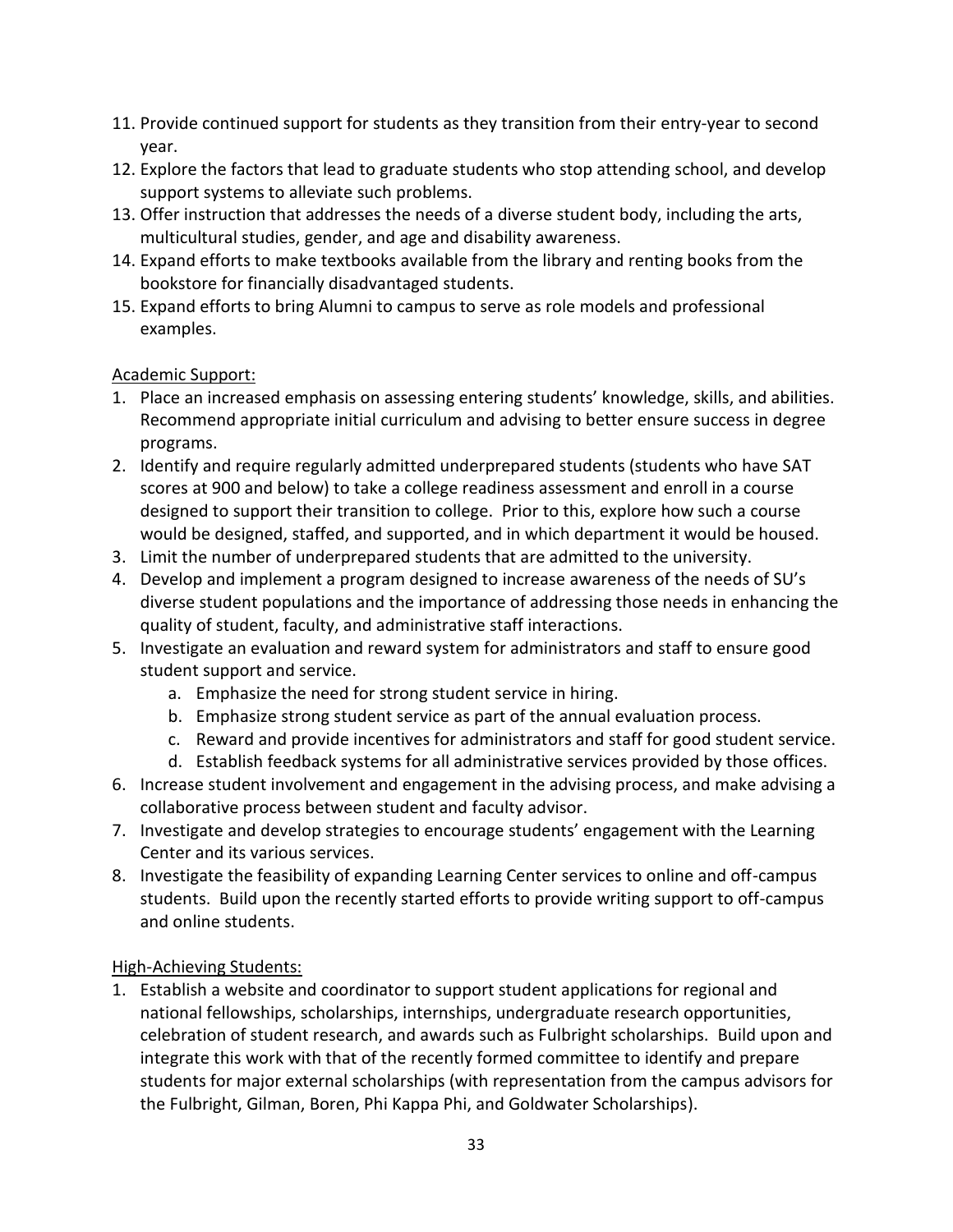- 2. Increase opportunities for students to publish their work in venues such as professional and creative journals and periodicals, Keystone Journal, Reflector, Write the Ship, Proteus, and Academy of Business Disciplines journal.
- 3. Assess the current level of funding and opportunities for students to attend and present their work at professional and scholarly conferences, and investigate opportunities for increasing this funding.
- 4. Identify and expand experiences within academic programs that provide students with opportunities to engage in leadership and civic engagement.
- 5. Develop opportunities and scholarships that provide students with the financing, flexibility, and time to cultivate their leadership abilities. Develop scholarships that would alleviate students of the need to work, so that they will have time to devote to becoming a student leader on campus or in the community.
- 6. Support and expand the University Honors Program. Invite all students (including transfers) meeting the established criteria to apply for admission to the program.
- 7. Develop more departmental honors programs, in accordance with best practices in national Honors education, as defined by the National Collegiate Honors Council, the national professional organization of Honors Programs and Colleges .

# Transfer and Non-Traditional Students (Including Adult, Part-Time, Off-Campus, and Veterans):

- 1. Evaluate the pathways, academic requirements, admissions process, information, communications, offices, and barriers that transfer students must navigate as they transition to Ship to minimize confusion and maximize the ease of their transition, potential for academic success, and timeliness to degree completion. Include the work and recommendations of the EDI Transfer Working Group, Transfer Student Task Force, TAOC committee members, and Retention Committee.
- 2. Modify and simply the transfer of credit for students who come from colleges that lack an articulation agreement with Ship. This is especially important for students that come from colleges without a transfer credit plan or whose course names do not match those of SU.
- 3. Explore the possibility of residential living spaces for transfer students, including a livinglearning community for transfer students.
- 4. Establish a mechanism for on-campus students to identify themselves as non-traditional students who need evening and weekend coursework.
- 5. Create and make visible a non-traditional student lounge. More widely communicate the existence of this new space in the CUB to non-traditional students, faculty, and staff.
- 6. Identify and better communicate which on-campus programs can reasonably be completed by non-traditional students in the evenings or on weekends. Develop better marketing and communications materials for this use in recruiting, admissions, entry, and advising points for non-traditional students.
- 7. Investigate alternative on-campus class meeting times and field delivery methods for key program courses that would make programs accessible to non-traditional students.
- 8. Establish priority scheduling for non-traditional students in evening and weekend courses.
- 9. Extend hours for administrative offices that deal with student services, especially in the case of adult, non-traditional, working, and off-campus students that cannot travel to or call university offices during standard working hours. In Academic Affairs, these include offices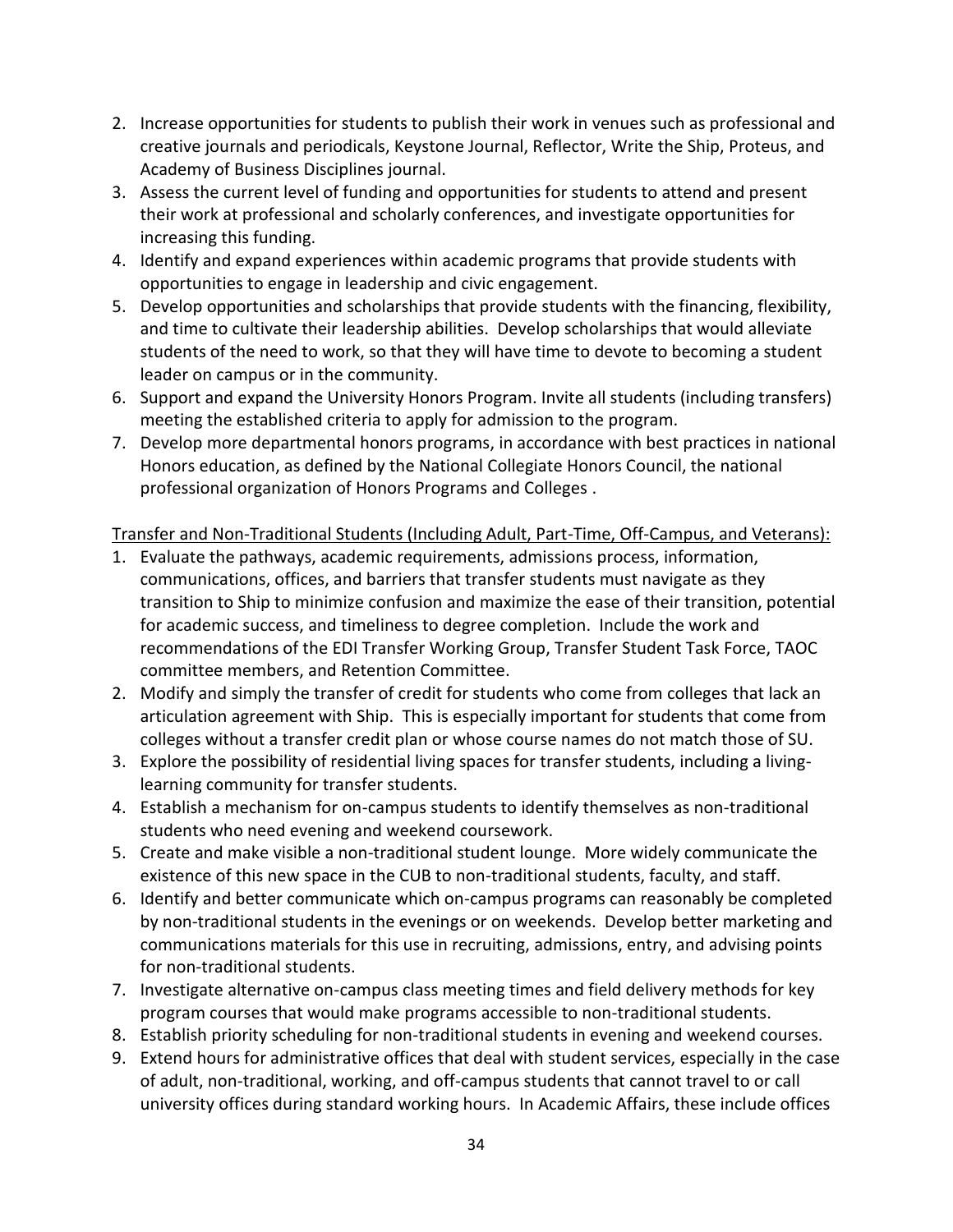such as Registrar, Admissions, PCDE, and those that answer general academic questions. Cross train staff in these offices to handle interrelated questions. In conjunction with Student Affairs and Administration & Finance, investigate the feasibility of providing extended support in Student Accounts and Financial Aid.

- 10. Explore students' child care needs as they impact students' ability to take classes. With the SU Foundation, explore aspects such as cost subsidies for students who are non-traditional, single parents, and military/veterans, and support for community and SU child care partnerships and grants.
- 11. Work with the Administration & Finance division, the Police department, and the Library to provide clearer information to staff, faculty, and non-traditional and off-campus students about the processes, requirements, and availability of campus parking permits and IDs.
- 12. Develop awareness workshops for university administrators, staff, and faculty regarding the unique needs and barriers faced by particular populations of students including nontraditional, part-time, off-campus, and veteran students.
- 13. Establish a mentoring program in which non-traditional students and active duty/veteran students are linked with faculty, staff, and administrators who have themselves been nontraditional students or members of the military (analogous to the Thurgood-Marshall Mentoring Program).
- 14. When possible, assign advisors for non-traditional students and active duty/veteran students based on whether faculty themselves have been non-traditional students or members of the military.

### Students With Disabilities

- 1. Develop awareness workshops for university faculty, staff, and administrators regarding the unique needs and barriers faced by students with disabilities and the means to achieve the accessibility of all students to physical and virtual spaces and materials.
- 2. Widely disseminate information on ADA requirements and provide guidelines for meeting these requirements.

# Off-Campus Students:

- 1. Work with the Administration & Finance division, the Police department, and the Library to provide clearer information to staff, faculty, and off-campus students about the processes, requirements, and availability of IDs and access to library materials online, onsite, and through inter-library loan.
- 2. Provide occasional student services at off-campus locations, including those offered by student accounts and financial aid, and D2L, SIS, library, research, writing, and tutoring support.

# Veteran and Military Students:

1. Prioritize and implement the recommendations of the Veterans Advisory Committee, including the creation of a Student Veteran's Center which would provide specialized support in such areas as the administration of VA benefits, deployment policies, admissions, tuition, fees, books, prior learning, retention, and university interface and awareness.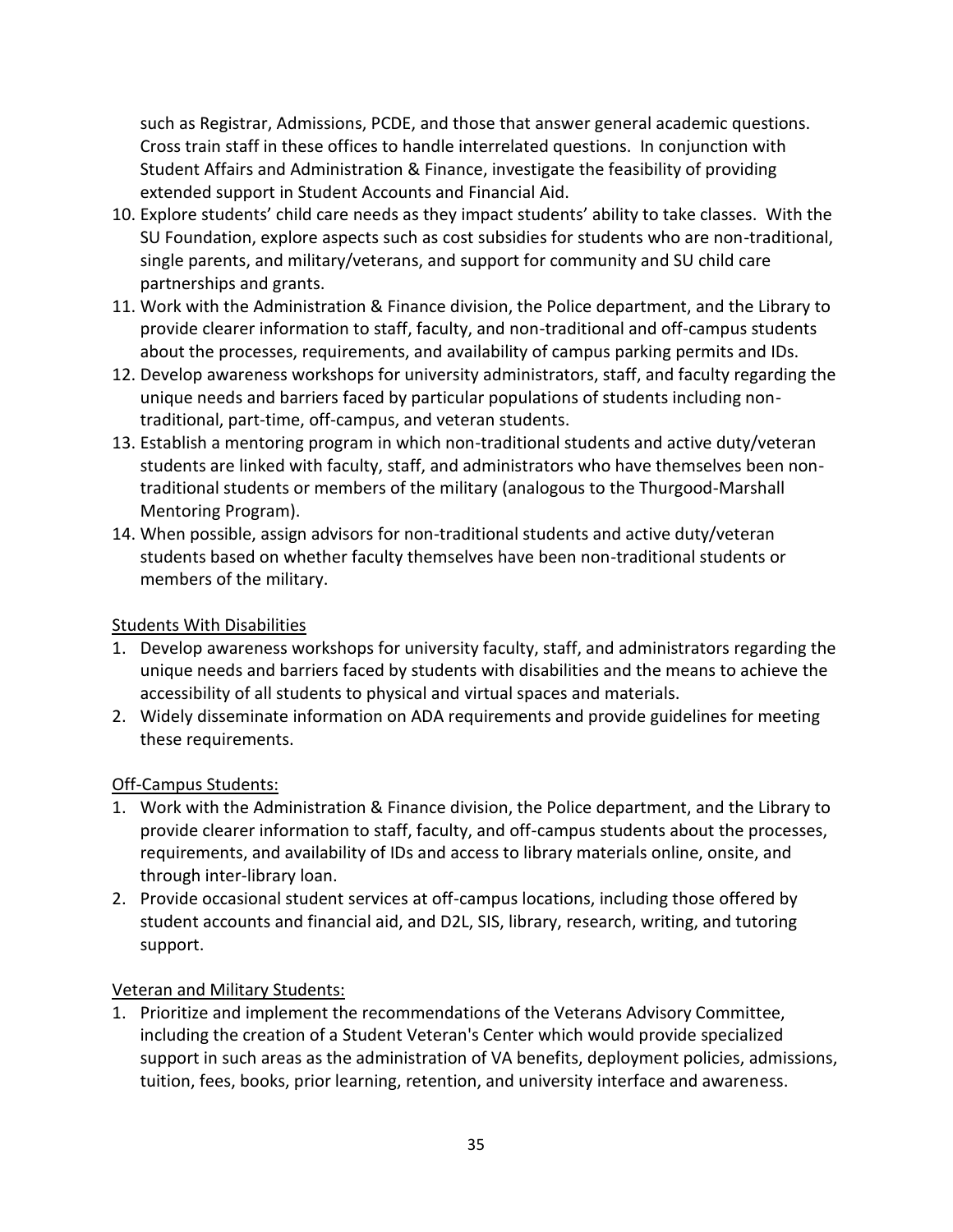### International Students:

- 1. Develop an English as a Second Language (ESL/ELL) program to ease the transition of international students and ensure their academic success. Such a program should take into account written and oral communication skills, academic writing skills and expectations, training for faculty and writing tutors, and coordination with the English, Human Communication Studies, Reading, and Modern Languages departments, as well as the Learning Center.
- 2. Develop a cultural adjustment and academic expectation support program for international students, at both undergraduate and graduate levels.

### **Strategy G – Suggested Activities:**

- 1. Prioritize and implement recommendations from the Undeclared Transition Planning Group, including:
	- a. Review staffing and resources in units that support undeclared students, and develop pathways to even the playing field and provide access for undeclared students. Explore and recommend ways to eliminate over-enrolled programs. Explore the feasibility and impact of a Liberal Arts/General Studies degree program. Take into consideration whether everyone should be undeclared in their first year or first two years?
	- b. Plan programs and activities to encourage declaring a major, including possible integration with a variety of first year experiences.
- 2. Consider the true number of majors in departments, taking into consideration undeclared, internal and external transfer students, and allocate resources based on this number.
- 3. Proactively check back logs and wait lists for students to get into majors and minors.
- 4. Clarify and disseminate wait list procedures to students, faculty, staff, and administrators.
- 5. Revisit the concept of priority scheduling, taking the following questions into consideration: Who is on the priority list? How is the list established? Establish a periodic review of the priority list.
- 6. Explore models for the movement of students from undeclared into approved programs of study, including the use of "pre-majors", as appropriate to each college and major.
- 7. Explore resources, processes, and procedures that will lead to reduced waitlists, fewer overrides, fewer undeclared majors, fewer changes in major, increased retention, increased graduation rates, and increased student satisfaction.

# **Strategy H – Suggested Activities:**

- 1. Increase graduate assistantships that offer academically relevant and professional work experience.
- 2. Within students' program, use resources more effectively to provide a rounded set of experiences leading to mid-professional goals.
- 3. Increase coordination of SU, college, and graduate school activities to meet graduate students' academic and professional needs.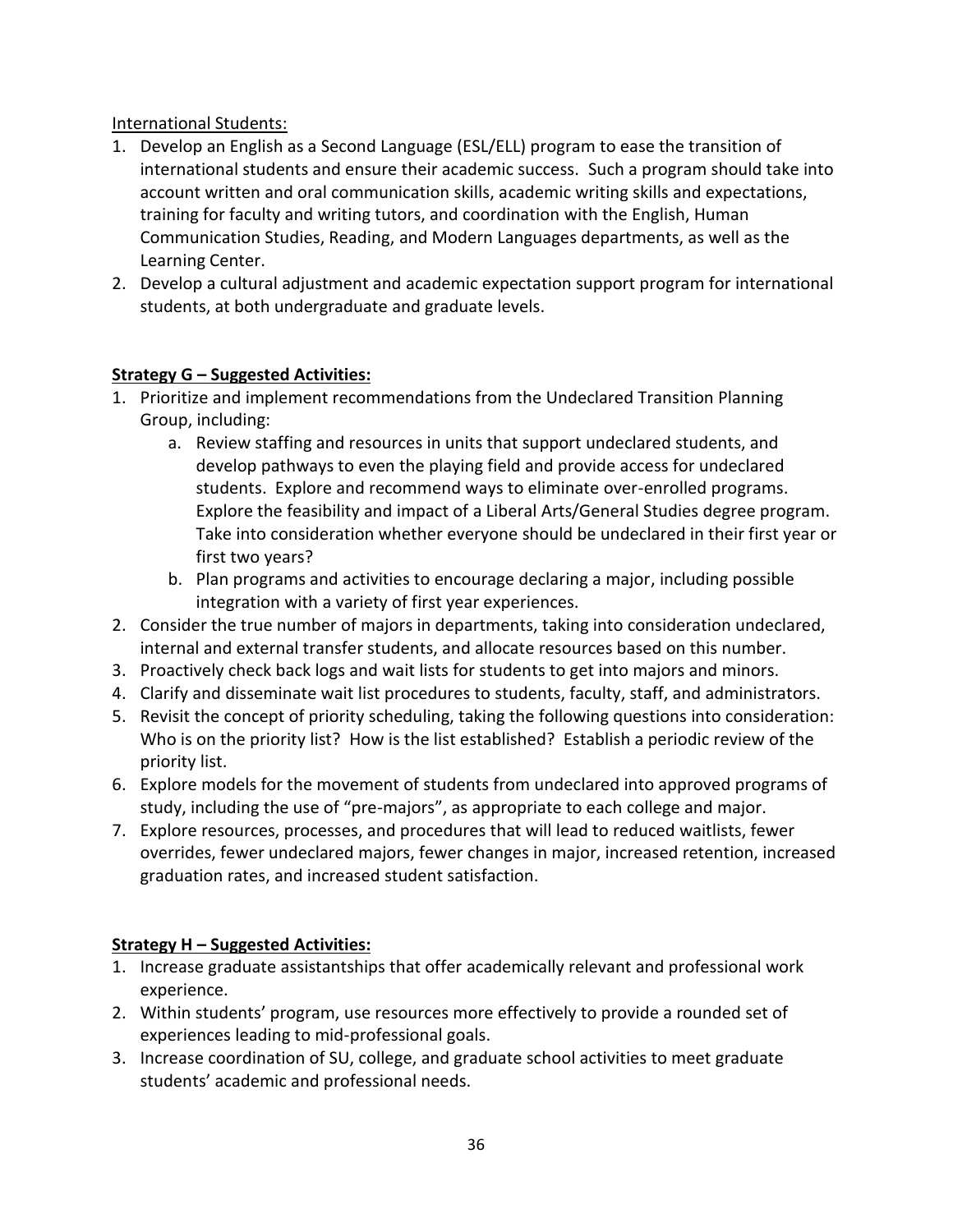- 4. Expand visibility, resources and administrative support for graduate student research, scholarship, travel opportunities, and attendance at professional conferences.
- 5. Increase the number of graduate assistantships and other scholarships, including those for fulltime and part-time students.
- 6. Change the financial model for fulltime graduate students and graduate assistants in ways that will better connect them with their program and will foster quality academic experiences.
- 7. Provide more business, government, and community connections for graduate student internships, practica, and other professional development.
- 8. Investigate the flexibility of fees and fixed-price programs at the graduate level.
- 9. Recruit out-of-state graduate students.
- 10. Develop an internship committee that focuses on such experiences for graduate students
- 11. Expand Career Development Center services and resources for graduate students.
- 12. Raise awareness of GSAB activities among graduate students.
- 13. Improve the clarity and organization of the Graduate Studies website.
- 14. Change the timing of the GA allocation process to allow GA positions to be used in the recruitment and admissions process.
- 15. Increase the number of articles in the Ship magazine, student profiles on the Ship website, and press releases highlighting graduate student and program accomplishments.
- 16. Explore the possibility of residential living spaces for graduate students.

# **Strategy I – Suggested Activities:**

- 1. Expand the print and digital library book, journal, and database collections.
	- a. Collaborate with the divisions of Informational Technology & Library Services and Administration & Finance to support the facilities enhancements necessary to implement a learning commons model and construct a physical space for student support services in the heart of the campus to increase students' access to such services, including those in the School of Academic Programs and Services. Explore and develop additional student support services that work together to provide comprehensive support for students.
- 2. Further expand relationships between library faculty and the academic departments to broaden existing instructional support.
- 3. Expand library resources and faculty to support instructional activities and meet students' research needs throughout their academic career.
- 4. Broaden library support to meet the unique needs of off-campus and online students.

# **Strategy J – Suggested Activities:**

- 1. Enhance instructional technology in traditional classroom spaces.
- 2. Expand videoconferencing facilities to support off-campus programming.
- 3. Provide for technologies specific to disciplines and professions, such as technical writing, communications, journalism, and design.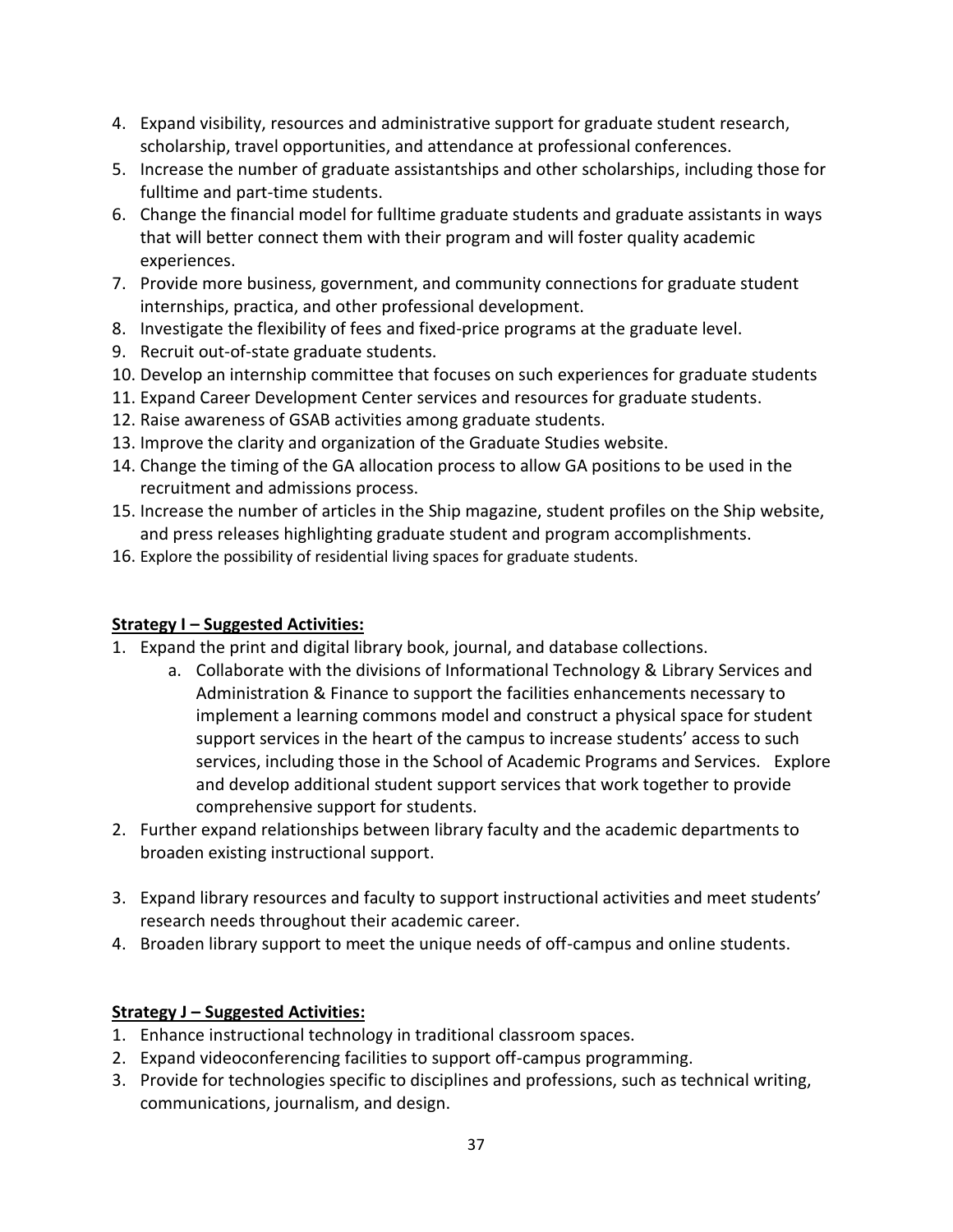- 4. Provide for technologies designed to enhance student engagement in online and hybrid classes.
- 5. Develop and provide ongoing workshops focused on the incorporation of emerging instructional technologies.
- 6. Continue to strengthen and expand the University's technical programs, such as those in GIS and related geo-technologies, as well as biotechnology, and nanotechnology.
- 7. Broaden the criteria for funding of technology fee proposals to include items for faculty such as iPads and additional discipline-specific needs in support of instruction, research, and scholarship.
- 8. Continue and extend the assessment, use, and funding of the technology fee projects to protect the integrity of the tech fee fund/revenue stream.
- 9. Identify and leverage new revenue streams to adopt, create, and support new and innovative technologies.

# **Strategy K – Suggested Activities:**

- 1. Identify pedagogically appropriate sizes for each course. Identify the differing pedagogical approaches that are impacted by class size in each discipline and in each type of class (e.g. first-year writing, hands-on laboratory, senior seminar classes, online classes).
- 2. Appropriately match class size to the discipline and purpose of each course.
- 3. Develop a plan to maintain appropriate class sizes.
- 4. For small class sizes:
	- a. Develop an institutional definition of "small class size" and the ideal distribution of class sizes for SU.
	- b. Explore creative models to preserve small class sizes to ensure instructional quality and personalized attention to students. In these models consider aspects such as: the total number of classes of a particular size, the overall percent of classes of a particular size, average class size, student to faculty ratio, the maximum number of students for which a faculty member is responsible, the number of faculty required to ensure small class sizes, particular combinations of small and medium sized class, or small and large sized classes that would support retention, ensuring equity and flexibility in small class size models across departments, and matching the marketing and recruiting message to actual class sizes and student-to-faculty ratios.
	- c. Identify and implement integrated strategies that maximize quality, student engagement, and the University's financial investment in such classes. For example, the students enrolled in small upper level seminars might also be advisees of the faculty member teaching that class, providing for a natural intersection of teaching, learning, and advising.
- 5. For large class sizes, identify and provide the additional support needed to ensure that a quality learning experience is preserved. Such additional support might include technology, training, time, reduced teaching load, and assistance.

# **Strategy L – Suggested Activities :**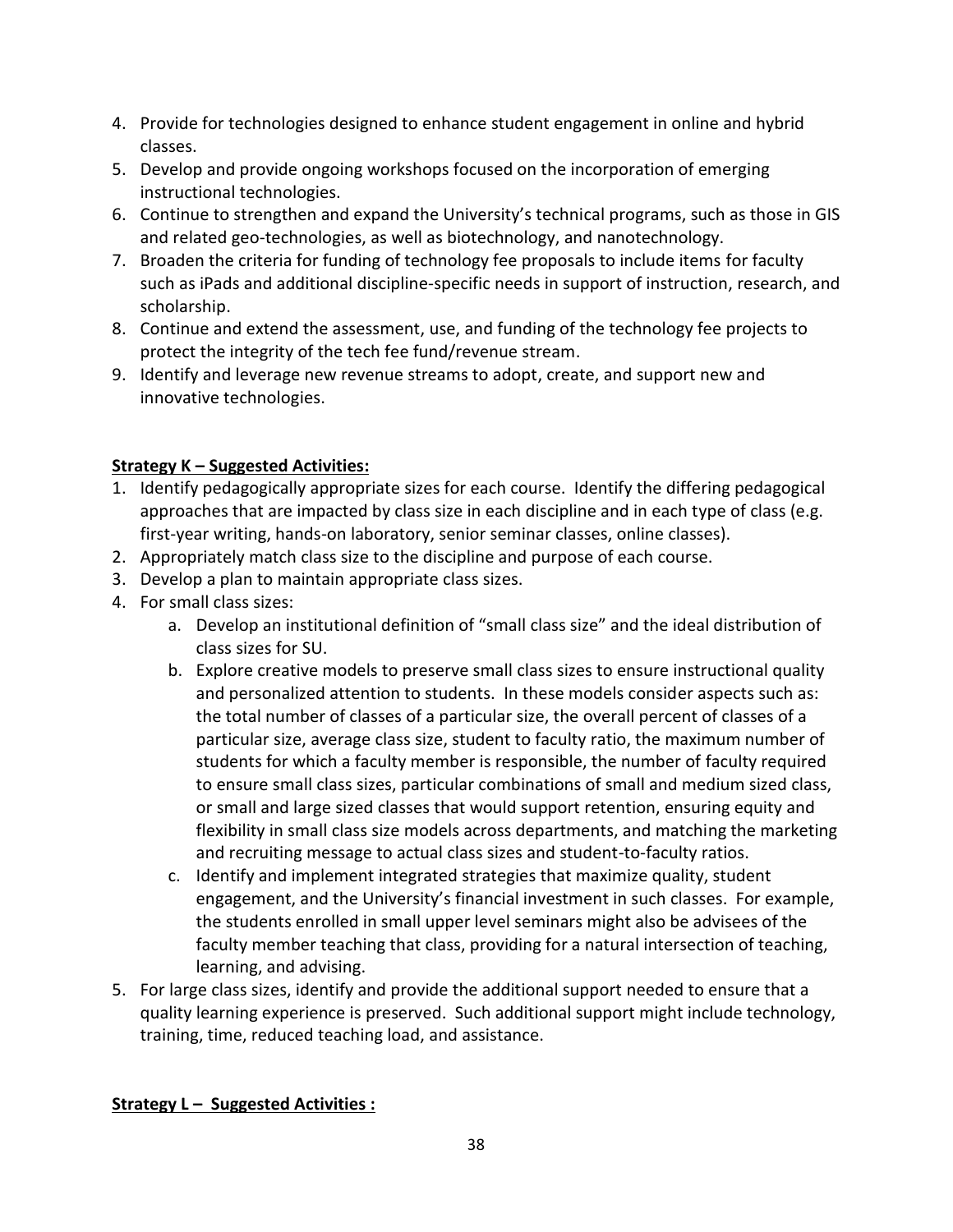- 1. Consider and implement the recommendations of the Grants Task Force, whose work is in progress.
- 2. Investigate the feasibility and opportunities for internal matching funds to satisfy the requirements of some external grants. These funding sources might include, but are not limited to, the SU Foundation, a strategic university budget line, and/or a portion of university overhead funds obtained through grant activities.
- 3. Clarify the funding opportunities and processes for students' attendance at conferences

### **Strategy M – Suggested Activities:**

- 1. Assess the faculty promotion and tenure process on a periodic basis.
- 2. Articulate the weighting of teaching, scholarship, and service in the promotion and tenure process. Investigate alternative models for the weighting of teaching, scholarship, and service in the promotion and tenure process.
- 3. Allow for differing definitions of scholarship by discipline. Provide better guidance for Promotion and Tenure committee members on the differing definitions and standards of scholarship in each discipline.
- 4. Consider including external reviewers and supporting letters in the promotion and tenure process.
- 5. Create a structure within C-FEST to fund yearly workshops that help prepare faculty for the promotion and tenure process. Such workshops could be conducted by faculty who serve or have served on the promotion and tenure committees, designed for all tenure-track faculty so they can direct questions and clarify expectations directly with committee members.
- 6. Ensure that CFEST and the Promotion and Tenure committees are in clear communication about promotion and tenure criteria and guidelines.
- 7. Create a new Promotion/Tenure committee to review the promotion and tenure processes and structures, and include a faculty survey to gather accurate information.
- 8. Promote transparency of the process by providing more documentation of the procedures. Abundant materials already exist on the web. Determine what is missing and what could be more clear and/or accessible. Provide constructive feedback with suggestions for change/improvement to better prepare for P/T. Provide good models. Investigate models for consistent mentorship and feedback strategies during a faculty member's first 3-5 years at Ship.

# **Strategy N – Suggested Activities:**

- 1. Build on past practice and expand the planning of regular lectures, panels, and discussions on current events, especially those with an international reach and that emphasize an appreciation for differences.
- 2. Provide faculty with pre-planned events before the semester begins so they can connect these events to the learning outcomes of their courses. By linking courses to on-campus events, faculty can build upon these events and help students gain more meaning from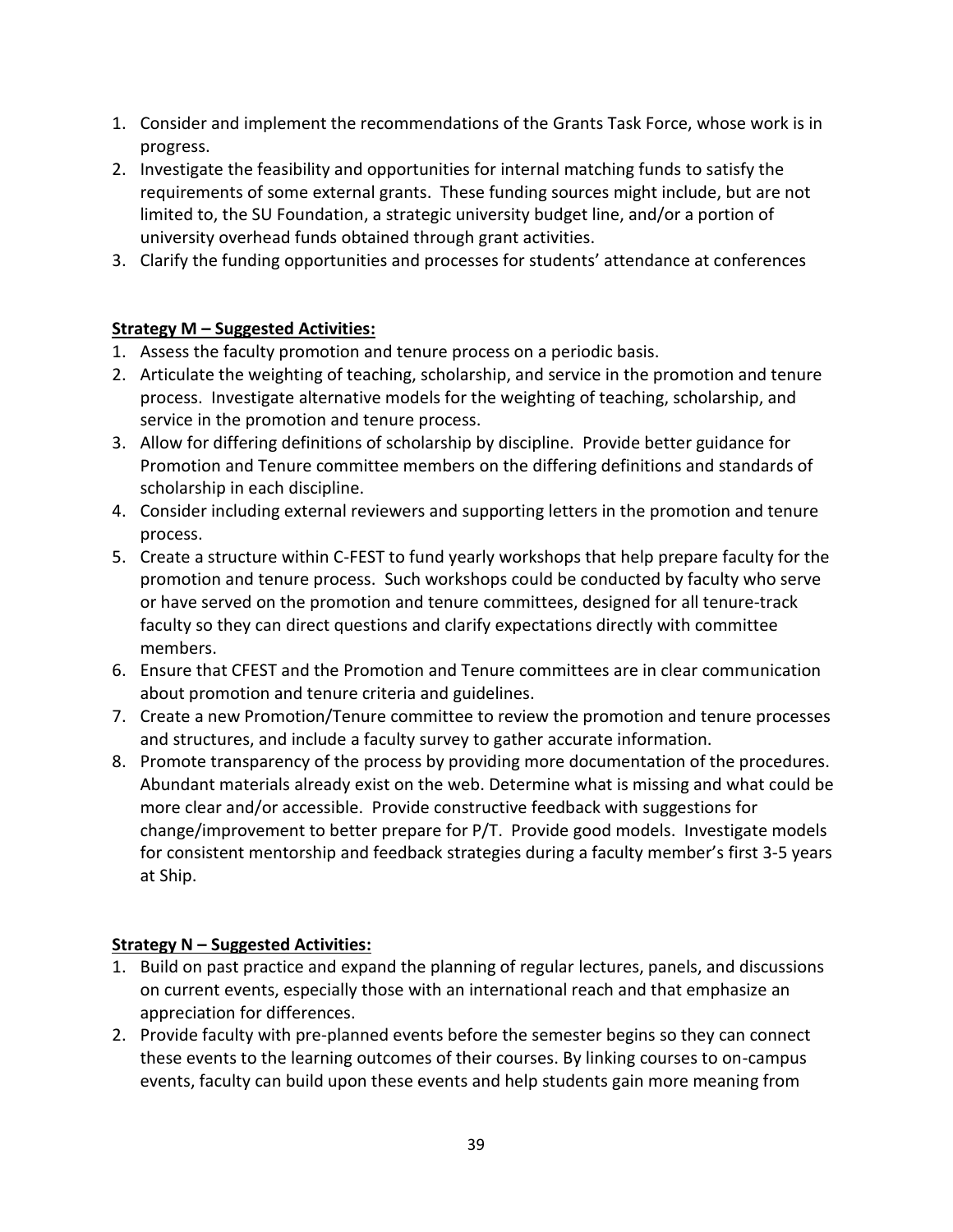their attendance. Such initiatives would work well on a department-level where faculty can coordinate their requirements.

3. Establish a requirement for students to attend two academic events on campus every semester (lectures, performances, exhibits, etc.). Develop a process to enforce, monitor, and give appropriate credit for such activities. Adapt the ability to scan student ID cards for this purpose.

### **Strategy O – Suggested Activities:**

- 1. Develop resources that can assist faculty, departments, and colleges in identifying new academic opportunities, conducting environmental scanning and market needs analyses, and investigating the feasibility and resource implications of new programs. These resources should support faculty, departments, and colleges leading up to the UCC process; they are not intended to supplant the UCC process.
	- a. Develop an Academic Ventures Team to help faculty and departments develop new proposals. An expert on external needs assessment is needed on this team, as well as individuals who can address quality assurance and cost considerations.
	- b. Develop funds dedicated to supporting the development of new programs and innovation in existing programs.
- 2. Conduct an assessment of the education needs and preferred delivery means for SU's regional constituencies, including high school students, transfer students, adults, veterans, and economic development and workforce needs.
- 3. Investigate and reduce barriers to implementing new curricula; interdisciplinary programs and initiatives; new pedagogies, technologies, and delivery formats; programs for new offcampus and non-traditional audiences.
- 4. Provide opportunities for faculty to design and employ a variety of high impact pedagogies and course delivery formats to meet academic needs including classroom technology upgrades, hybrid courses, distance education courses, cohort courses and programs, and linked courses.
- 5. Hire new faculty with expertise in areas in which we wish to develop new programs.
- 6. Include new program development and program innovation in the evaluation, promotion, and tenure processes.
- 7. Develop a coordinated approach to broadening students' global and international perspective. Investigate ways to increase students' global perspective including but not limited to:
	- a. increasing participation rates in the international studies minor, modern languages minor, and study abroad;
	- b. create an international studies major;
	- c. create a Latin American studies minor;
	- d. create a Chinese studies minor;
	- e. create a Chinese language faculty line;
	- f. strengthen the B.A. language requirement by requiring incoming student placement testing for language proficiency;
	- g. create an international center in the CUB; and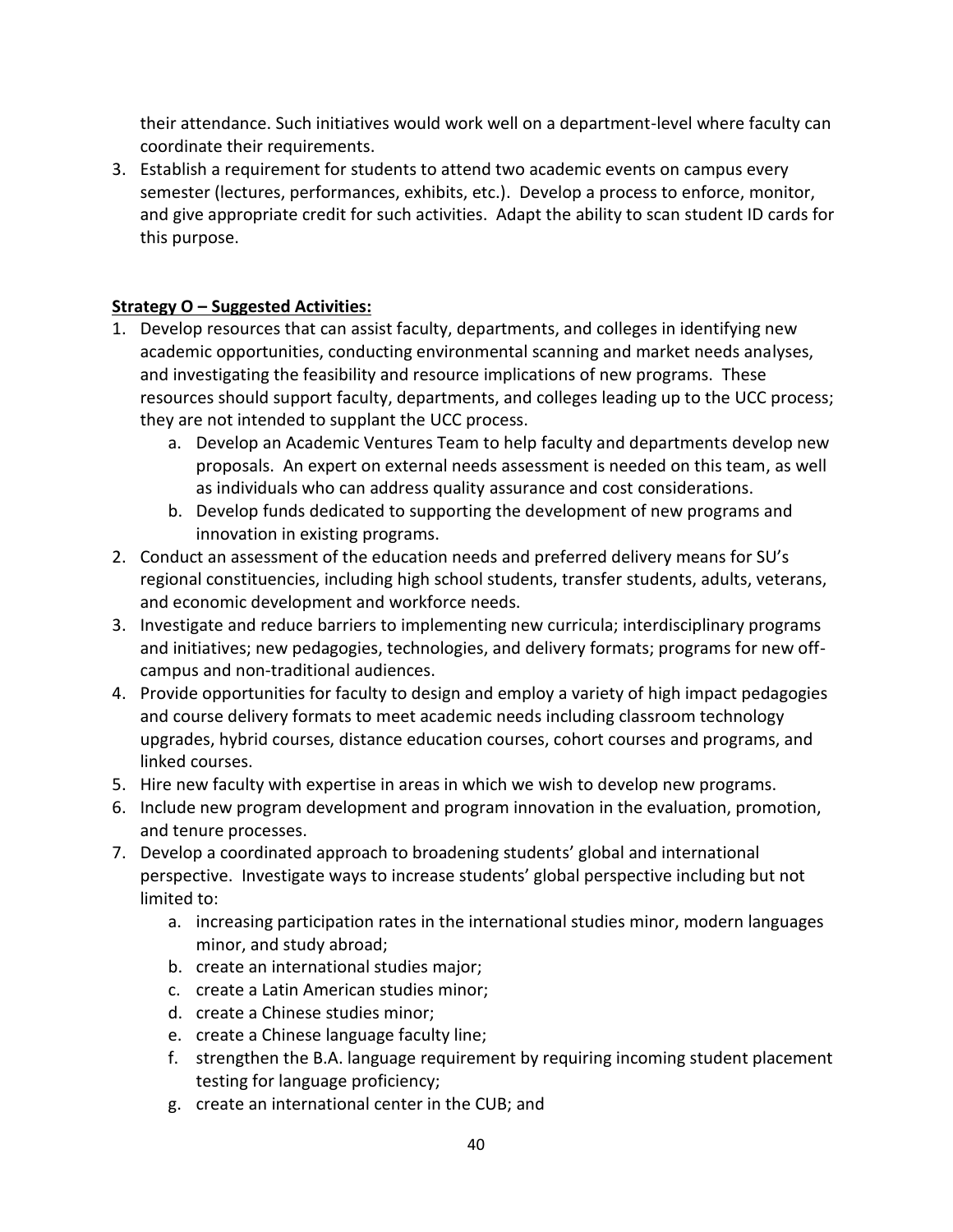- h. develop and disseminate institution-wide definitions of the words/concepts international, global, diversity, and culture.
- 8. Explore the feasibility of developing applied doctoral programs, in accordance with state laws and PASSHE regulations.
- 9. Explore ways to expand and incorporate arts programming in the educational experience.
- 10. Evaluate the current PCDE ("Extended Studies") model with respect to assessment and quality assurance for alternative modes of delivery, the criteria for moving off-load programs to on-load status, and ensuring an equitable distribution of resources.
	- a. Provide clarification for the university community on which aspects of onload, overload, offload, on-campus, off-campus, and distance education are governed by the CBA, PASSHE regulations, and SU policy.
	- b. Incorporate PCDE courses, including online courses, more strongly into departmental assessment plans.
	- c. Provide a means for evaluation and assessment of online courses.
- 11. Collaborate with the division of Administration & Finance to first reconstruct science labs that reflect cutting edge technology, and in such a way that they can be moved to a new science building upon its construction. Such a building with state-of-the-art laboratory facilities and technologies is needed to provide students with a relevant and competitive STEM education, and to recruit high profile students into STEM disciplines. New science facilities should include space for science education.
- 12. Collaborate with the division of Administration & Finance to renovate and expand Henderson to accommodate growth of the Exercise Science department and compliance with Title IX requirements.
- 13. Design and implement off-campus degree completion programs for adult learners, including a staffing model conducive to faculty participation and buy-in.
- 14. Consider expanding faculty reassigned time to coordinate and lead interdisciplinary programs, degree completion programs, and off-load programs.
- 15. Explore a pro-active link to community colleges with respect to general education course work, providing potential transfer students with the opportunity to complete general education classes at SU before their entry to SU.
- 16. Strengthen existing community connections through support of centers such as the Center for Land Use and the Broadside Center to ensure the curriculum remains current and relevant for the  $21^{st}$  century workplace and students.

# **Strategy P – Suggested Activities:**

- 1. Explore topics such as:
	- a. the academic and administrative resources and infrastructure needed to support experiential learning;
	- b. awarding students with credit or recognition for such activities; develop a cocurricular transcript and a plan for maintaining it.
	- c. faculty work load issues and incentives associated with the supervision of experiential learning activities;
	- d. increasing internal grant funds for student research;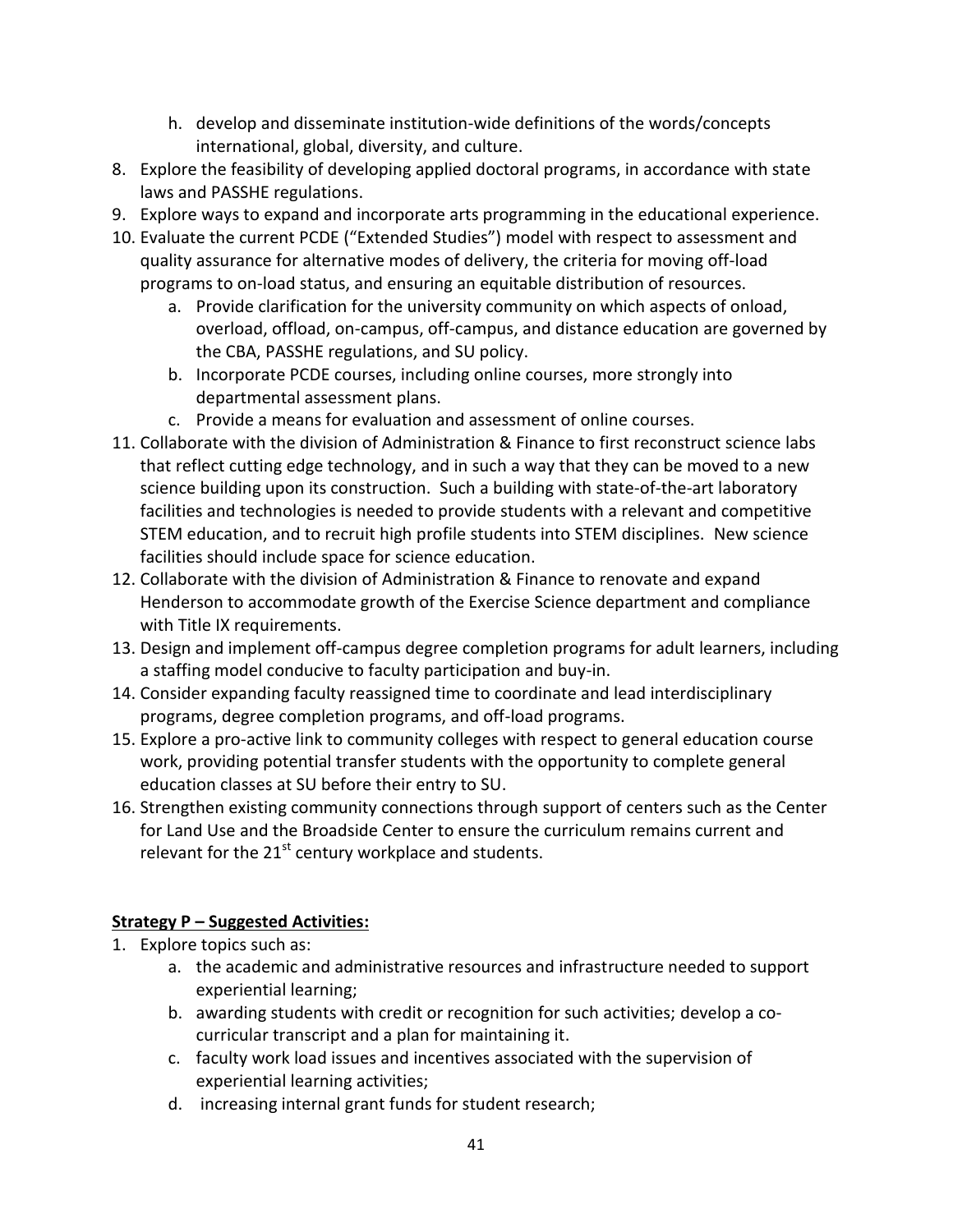- e. coordinating and connecting students to opportunities;
- f. providing transportation resources for off-campus activities; and
- g. developing professionalism and critical thinking skills through such experiences.
- h. offering grant funds for service learning projects or events that enhance the learning outcomes in a course.
- 2. Prioritize and implement recommendations of the external consultants from the Council on Undergraduate Research.
- 3. Establish a Director of Service Learning and form a Service Learning Committee with Academic Affairs and Student Affairs representatives.
- 4. Develop a coordinated university-wide approach to community outreach to increase the opportunities for experiential learning and the level of university-community engagement.
	- a. Develop a centralized communication structure and website that publicizes experiential learning opportunities for and achievements of students and faculty.
	- b. Develop a centralized office of service learning with dedicated staffing that links Academic Affairs and Student Affairs.
- 5. Create incentives that encourage a university-wide commitment to experiential learning and community outreach and engagement. Form a committee on experiential learning with representatives from service learning, internships, and research initiatives.
- 6. Encourage members of faculty, staff, and management who serve as community leaders to provide experiential learning opportunities for students.
- 7. Explore ways to integrate SU's Centers with students' academic and experiential learning. Including, but not limited to support of the Center for Land Use and the Broadside Center, among others.
- 8. Establish a physical presence in downtown Shippensburg that provides a natural intersection of university and community interests and activities. For example, SU could collaborate with community groups to provide space for student entertainment, art shows, and reading events, as well as provide opportunities for students to gain experience in managing the space, running events, etc.
- 9. For service learning and study abroad courses, clarify the processes for course approvals, and associated contracting and legal requirements.
- 10. Clarify information security and international export/import control forms and requirements for faculty and students travelling abroad for study abroad courses.

# **Strategy Q – Suggested Activities:**

- 1. Provide a mechanism to coordinate and integrate experiential learning activities across the division of Academic Affairs and the division of Student Affairs.
- 2. Establish standing committees or issues-based working groups, as appropriate, co-chaired by Academic Affairs and Student Affairs that focus on areas in which the two divisions' activities overlap to enable a greater degree of collaboration and coordination. Such key areas include but are not limited to service learning, international studies, and living/learning communities.
- 3. Provide greater support for the International Study Office housed in Student Affairs, and increase the coordination between this office and the division of Academic Affairs.